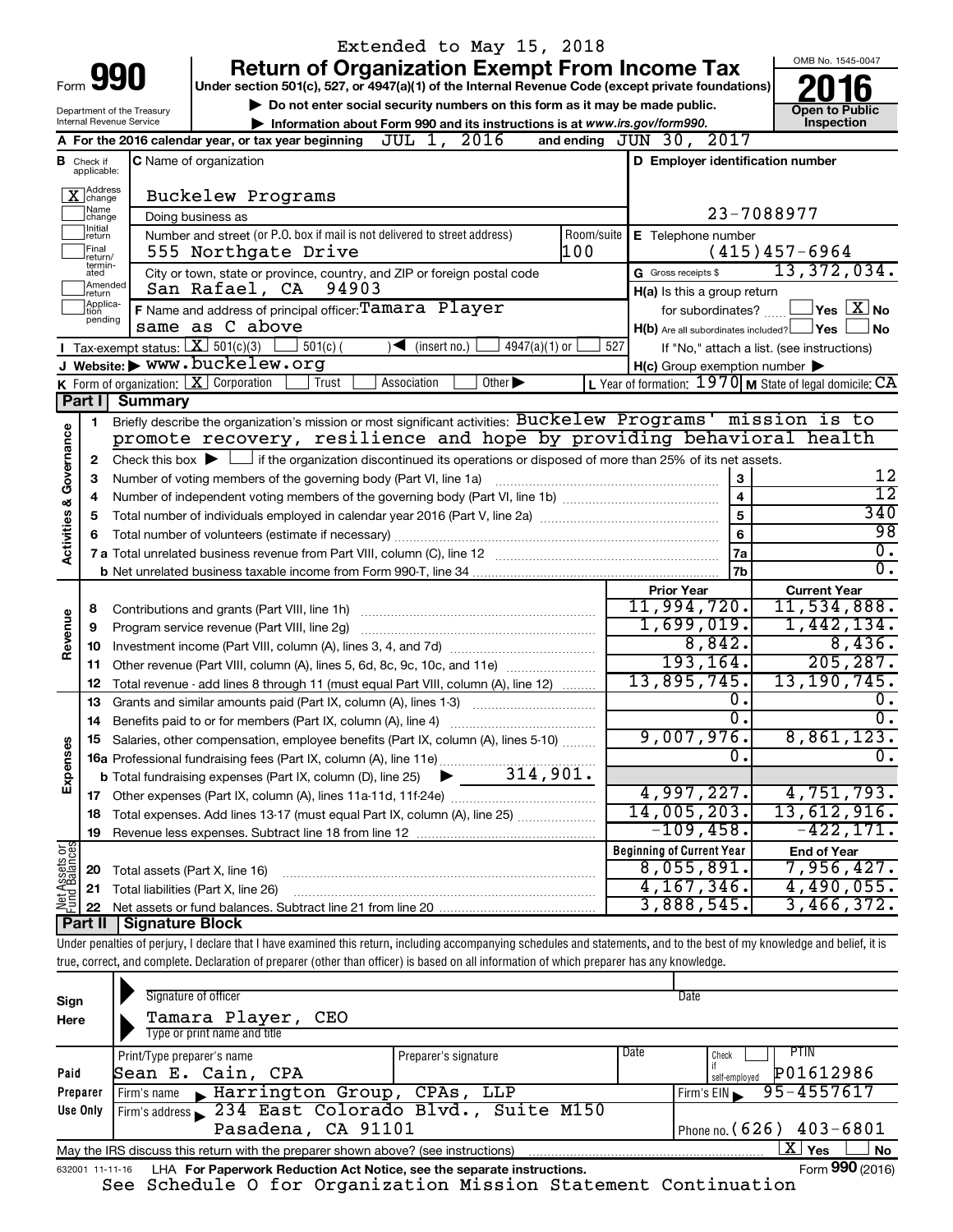|              | Buckelew Programs<br>Form 990 (2016)                                                                                                                                                                                                                                                                                                                                                            | 23-7088977                              | Page 2               |
|--------------|-------------------------------------------------------------------------------------------------------------------------------------------------------------------------------------------------------------------------------------------------------------------------------------------------------------------------------------------------------------------------------------------------|-----------------------------------------|----------------------|
|              | Part III   Statement of Program Service Accomplishments                                                                                                                                                                                                                                                                                                                                         |                                         |                      |
|              |                                                                                                                                                                                                                                                                                                                                                                                                 |                                         | $\boxed{\textbf{X}}$ |
| 1.           | Briefly describe the organization's mission:<br>Buckelew Programs' mission is to promote recovery, resilience and hope<br>by providing behavioral health and support services that enhance<br>quality of life.                                                                                                                                                                                  |                                         |                      |
|              |                                                                                                                                                                                                                                                                                                                                                                                                 |                                         |                      |
| $\mathbf{2}$ | Did the organization undertake any significant program services during the year which were not listed on the<br>prior Form 990 or 990-EZ?<br>If "Yes," describe these new services on Schedule O.                                                                                                                                                                                               | $\Box$ Yes $[\overline{\mathrm{X}}]$ No |                      |
| 3            | Did the organization cease conducting, or make significant changes in how it conducts, any program services?                                                                                                                                                                                                                                                                                    | $X$ Yes $\Box$ No                       |                      |
| 4            | If "Yes," describe these changes on Schedule O.<br>Describe the organization's program service accomplishments for each of its three largest program services, as measured by expenses.                                                                                                                                                                                                         |                                         |                      |
|              | Section 501(c)(3) and 501(c)(4) organizations are required to report the amount of grants and allocations to others, the total expenses, and<br>revenue, if any, for each program service reported.                                                                                                                                                                                             |                                         |                      |
|              | (Code: ) (Expenses \$ 11,279,402. including grants of \$ ) (Revenue \$ 1,442,134.)<br>Buckelew Programs' Helen Vine Recovery Center is a licensed 26-bed<br>4a (Code:<br>co-ed residential detoxification program in San Rafael that provides<br>welcoming, recovery-oriented detox services to individuals with alcohol<br>and drug addiction issues and co-occurring psychiatric problems. In |                                         |                      |
|              | 2016, we secured a new location for the facility and anticipate that<br>the move will be completed in spring 2018. With the support of Helen                                                                                                                                                                                                                                                    |                                         |                      |
|              | Vine staff, 785 clients took their first steps towards sobriety. 75% of                                                                                                                                                                                                                                                                                                                         |                                         |                      |
|              | the clients were referred to long-term treatment, sober living, other                                                                                                                                                                                                                                                                                                                           |                                         |                      |
|              | housing or outpatient services.                                                                                                                                                                                                                                                                                                                                                                 |                                         |                      |
|              |                                                                                                                                                                                                                                                                                                                                                                                                 |                                         |                      |
|              | Family Service Agency of Marin provides affordable counseling to<br>children, adults and families. Services include individual and group                                                                                                                                                                                                                                                        |                                         |                      |
| 4b           |                                                                                                                                                                                                                                                                                                                                                                                                 | ) (Revenue \$                           | $\lambda$            |
|              |                                                                                                                                                                                                                                                                                                                                                                                                 |                                         |                      |
|              |                                                                                                                                                                                                                                                                                                                                                                                                 |                                         |                      |
|              |                                                                                                                                                                                                                                                                                                                                                                                                 |                                         |                      |
|              |                                                                                                                                                                                                                                                                                                                                                                                                 |                                         |                      |
|              |                                                                                                                                                                                                                                                                                                                                                                                                 |                                         |                      |
|              |                                                                                                                                                                                                                                                                                                                                                                                                 |                                         |                      |
|              |                                                                                                                                                                                                                                                                                                                                                                                                 |                                         |                      |
|              |                                                                                                                                                                                                                                                                                                                                                                                                 |                                         |                      |
|              |                                                                                                                                                                                                                                                                                                                                                                                                 |                                         |                      |
|              |                                                                                                                                                                                                                                                                                                                                                                                                 |                                         |                      |
| 4с           | $\text{(Code:}$ $\qquad \qquad \text{)}$ (Expenses \$<br>including grants of $$$                                                                                                                                                                                                                                                                                                                | ) (Revenue \$                           |                      |
|              |                                                                                                                                                                                                                                                                                                                                                                                                 |                                         |                      |
|              |                                                                                                                                                                                                                                                                                                                                                                                                 |                                         |                      |
|              |                                                                                                                                                                                                                                                                                                                                                                                                 |                                         |                      |
|              |                                                                                                                                                                                                                                                                                                                                                                                                 |                                         |                      |
|              |                                                                                                                                                                                                                                                                                                                                                                                                 |                                         |                      |
|              |                                                                                                                                                                                                                                                                                                                                                                                                 |                                         |                      |
|              |                                                                                                                                                                                                                                                                                                                                                                                                 |                                         |                      |
|              |                                                                                                                                                                                                                                                                                                                                                                                                 |                                         |                      |
|              |                                                                                                                                                                                                                                                                                                                                                                                                 |                                         |                      |
|              |                                                                                                                                                                                                                                                                                                                                                                                                 |                                         |                      |
|              | <b>4d</b> Other program services (Describe in Schedule O.)                                                                                                                                                                                                                                                                                                                                      |                                         |                      |
|              | (Expenses \$<br>including grants of \$<br>(Revenue \$                                                                                                                                                                                                                                                                                                                                           |                                         |                      |
| 4е           | 11,279,402.<br>Total program service expenses >                                                                                                                                                                                                                                                                                                                                                 |                                         |                      |
|              |                                                                                                                                                                                                                                                                                                                                                                                                 |                                         | Form 990 (2016)      |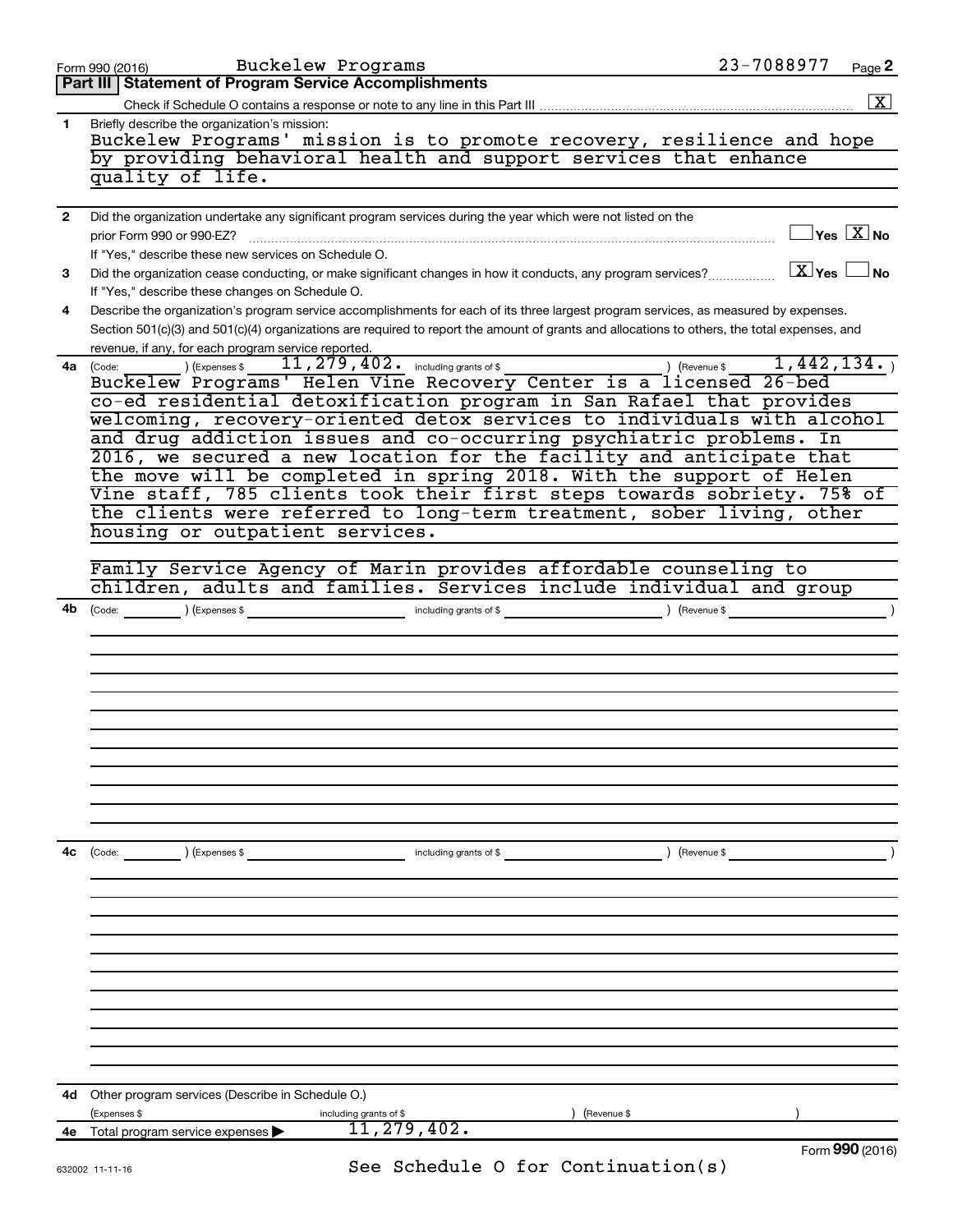| Form 990 (2016) |  |  |
|-----------------|--|--|

Buckelew Programs 23-7088977

**Part IV Checklist of Required Schedules**

|    |                                                                                                                                                                                                                                             |                | <b>Yes</b>              | No                           |
|----|---------------------------------------------------------------------------------------------------------------------------------------------------------------------------------------------------------------------------------------------|----------------|-------------------------|------------------------------|
| 1  | Is the organization described in section 501(c)(3) or $4947(a)(1)$ (other than a private foundation)?                                                                                                                                       |                |                         |                              |
|    |                                                                                                                                                                                                                                             | 1              | х                       |                              |
| 2  | Is the organization required to complete Schedule B, Schedule of Contributors? [11] The organization required to complete Schedule B, Schedule of Contributors?                                                                             | $\mathbf{2}$   | $\overline{\text{x}}$   |                              |
| 3  | Did the organization engage in direct or indirect political campaign activities on behalf of or in opposition to candidates for<br>public office? If "Yes," complete Schedule C, Part I                                                     | 3              |                         | х                            |
| 4  | Section 501(c)(3) organizations. Did the organization engage in lobbying activities, or have a section 501(h) election in effect                                                                                                            | 4              |                         | х                            |
| 5  | Is the organization a section 501(c)(4), 501(c)(5), or 501(c)(6) organization that receives membership dues, assessments, or                                                                                                                |                |                         |                              |
|    |                                                                                                                                                                                                                                             | 5              |                         | х                            |
| 6  | Did the organization maintain any donor advised funds or any similar funds or accounts for which donors have the right to                                                                                                                   |                |                         |                              |
|    | provide advice on the distribution or investment of amounts in such funds or accounts? If "Yes," complete Schedule D, Part I                                                                                                                | 6              |                         | х                            |
| 7  | Did the organization receive or hold a conservation easement, including easements to preserve open space,                                                                                                                                   |                |                         |                              |
|    |                                                                                                                                                                                                                                             | $\overline{7}$ |                         | х                            |
| 8  | Did the organization maintain collections of works of art, historical treasures, or other similar assets? If "Yes," complete                                                                                                                | 8              |                         | х                            |
| 9  | Did the organization report an amount in Part X, line 21, for escrow or custodial account liability, serve as a custodian for                                                                                                               |                |                         |                              |
|    | amounts not listed in Part X; or provide credit counseling, debt management, credit repair, or debt negotiation services?                                                                                                                   |                |                         |                              |
|    | If "Yes," complete Schedule D, Part IV                                                                                                                                                                                                      | 9              |                         | х                            |
| 10 | Did the organization, directly or through a related organization, hold assets in temporarily restricted endowments, permanent                                                                                                               |                |                         |                              |
|    |                                                                                                                                                                                                                                             | 10             | х                       |                              |
| 11 | If the organization's answer to any of the following questions is "Yes," then complete Schedule D, Parts VI, VII, VIII, IX, or X                                                                                                            |                |                         |                              |
|    | as applicable.<br>a Did the organization report an amount for land, buildings, and equipment in Part X, line 10? If "Yes," complete Schedule D,                                                                                             |                |                         |                              |
|    | Part VI                                                                                                                                                                                                                                     | 11a            | х                       |                              |
|    | <b>b</b> Did the organization report an amount for investments - other securities in Part X, line 12 that is 5% or more of its total                                                                                                        |                |                         |                              |
|    |                                                                                                                                                                                                                                             | 11b            |                         | х                            |
|    | c Did the organization report an amount for investments - program related in Part X, line 13 that is 5% or more of its total                                                                                                                |                |                         |                              |
|    |                                                                                                                                                                                                                                             | 11c            |                         | х                            |
|    | d Did the organization report an amount for other assets in Part X, line 15 that is 5% or more of its total assets reported in                                                                                                              |                |                         |                              |
|    |                                                                                                                                                                                                                                             | 11d            |                         | х                            |
|    | e Did the organization report an amount for other liabilities in Part X, line 25? If "Yes," complete Schedule D, Part X                                                                                                                     | 11e            | $\overline{\textbf{x}}$ |                              |
| f  | Did the organization's separate or consolidated financial statements for the tax year include a footnote that addresses                                                                                                                     |                |                         |                              |
|    | the organization's liability for uncertain tax positions under FIN 48 (ASC 740)? If "Yes," complete Schedule D, Part X                                                                                                                      | 11f            | х                       |                              |
|    | 12a Did the organization obtain separate, independent audited financial statements for the tax year? If "Yes," complete                                                                                                                     |                |                         |                              |
|    | Schedule D, Parts XI and XII                                                                                                                                                                                                                | 12a            |                         | х                            |
|    | <b>b</b> Was the organization included in consolidated, independent audited financial statements for the tax year?<br>If "Yes," and if the organization answered "No" to line 12a, then completing Schedule D, Parts XI and XII is optional | 12b            |                         |                              |
| 13 |                                                                                                                                                                                                                                             | 13             |                         | ▵<br>$\overline{\mathbf{X}}$ |
|    |                                                                                                                                                                                                                                             | 14a            |                         | х                            |
|    | <b>b</b> Did the organization have aggregate revenues or expenses of more than \$10,000 from grantmaking, fundraising, business,                                                                                                            |                |                         |                              |
|    | investment, and program service activities outside the United States, or aggregate foreign investments valued at \$100,000                                                                                                                  |                |                         |                              |
|    |                                                                                                                                                                                                                                             | 14b            |                         | х                            |
| 15 | Did the organization report on Part IX, column (A), line 3, more than \$5,000 of grants or other assistance to or for any                                                                                                                   |                |                         |                              |
|    |                                                                                                                                                                                                                                             | 15             |                         | x                            |
| 16 | Did the organization report on Part IX, column (A), line 3, more than \$5,000 of aggregate grants or other assistance to                                                                                                                    |                |                         |                              |
|    |                                                                                                                                                                                                                                             | 16             |                         | х                            |
| 17 | Did the organization report a total of more than \$15,000 of expenses for professional fundraising services on Part IX,                                                                                                                     |                |                         |                              |
|    |                                                                                                                                                                                                                                             | 17             |                         | х                            |
| 18 | Did the organization report more than \$15,000 total of fundraising event gross income and contributions on Part VIII, lines                                                                                                                |                |                         |                              |
|    |                                                                                                                                                                                                                                             | 18             | х                       |                              |
| 19 | Did the organization report more than \$15,000 of gross income from gaming activities on Part VIII, line 9a? If "Yes,"                                                                                                                      | 19             |                         | х                            |
|    |                                                                                                                                                                                                                                             |                |                         |                              |

Form (2016) **990**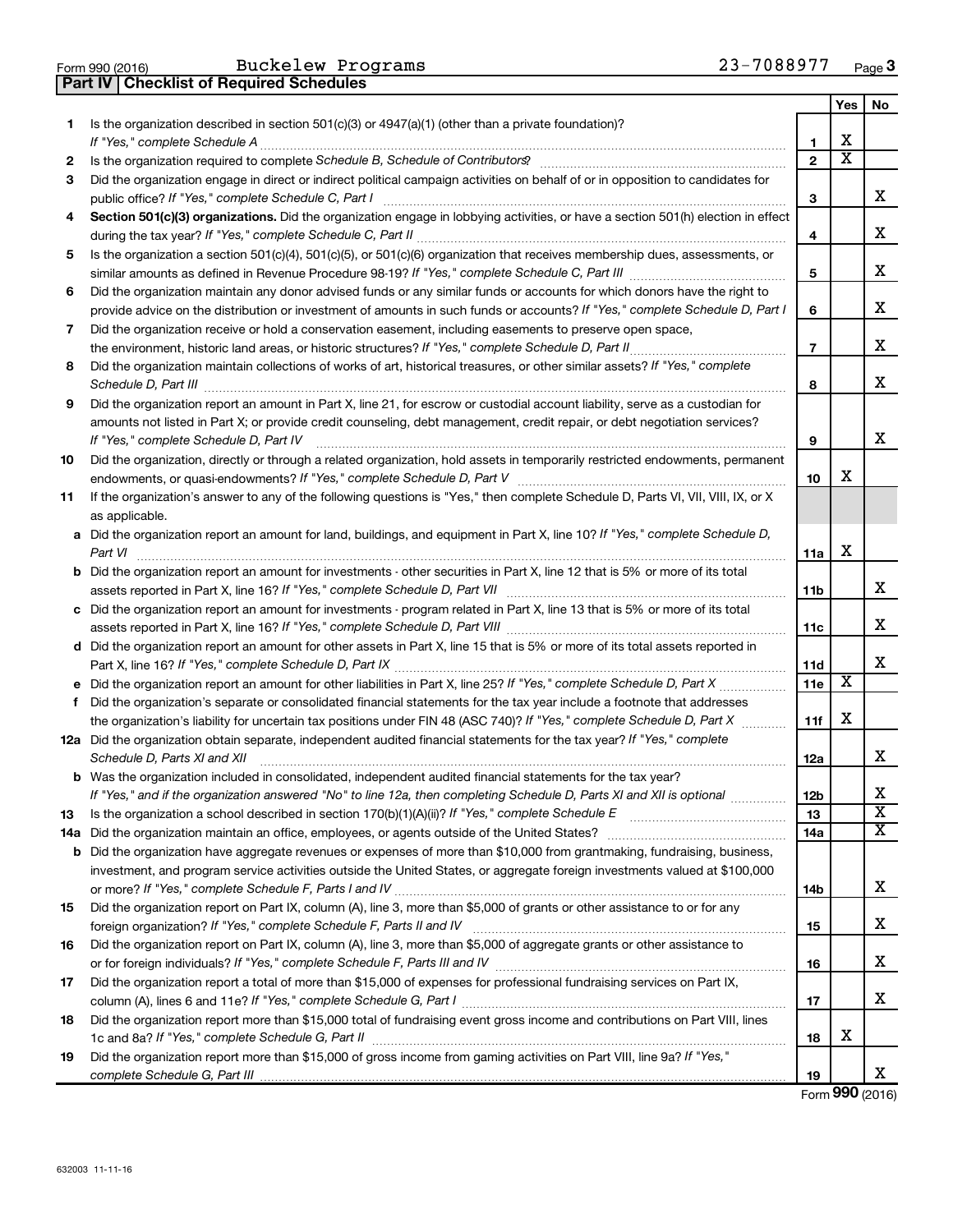|  | Form 990 (2016) |
|--|-----------------|
|  |                 |

**Part IV Checklist of Required Schedules**

Buckelew Programs 23-7088977

*(continued)*

|        |                                                                                                                                                        |                 | Yes                   | No                      |
|--------|--------------------------------------------------------------------------------------------------------------------------------------------------------|-----------------|-----------------------|-------------------------|
|        | 20a Did the organization operate one or more hospital facilities? If "Yes," complete Schedule H                                                        | 20a             |                       | X                       |
|        | <b>b</b> If "Yes" to line 20a, did the organization attach a copy of its audited financial statements to this return?                                  | 20 <sub>b</sub> |                       |                         |
| 21     | Did the organization report more than \$5,000 of grants or other assistance to any domestic organization or                                            |                 |                       |                         |
|        | domestic government on Part IX, column (A), line 1? If "Yes," complete Schedule I, Parts I and II                                                      | 21              |                       | x                       |
| 22     | Did the organization report more than \$5,000 of grants or other assistance to or for domestic individuals on                                          |                 |                       |                         |
|        |                                                                                                                                                        | 22              |                       | x                       |
| 23     | Did the organization answer "Yes" to Part VII, Section A, line 3, 4, or 5 about compensation of the organization's current                             |                 |                       |                         |
|        | and former officers, directors, trustees, key employees, and highest compensated employees? If "Yes," complete                                         |                 |                       |                         |
|        | Schedule J                                                                                                                                             | 23              | X                     |                         |
|        | 24a Did the organization have a tax-exempt bond issue with an outstanding principal amount of more than \$100,000 as of the                            |                 |                       |                         |
|        | last day of the year, that was issued after December 31, 2002? If "Yes," answer lines 24b through 24d and complete                                     |                 |                       | x                       |
|        | Schedule K. If "No", go to line 25a<br>Did the organization invest any proceeds of tax-exempt bonds beyond a temporary period exception?               | 24a<br>24b      |                       |                         |
| b<br>с | Did the organization maintain an escrow account other than a refunding escrow at any time during the year to defease                                   |                 |                       |                         |
|        |                                                                                                                                                        | 24c             |                       |                         |
|        | d Did the organization act as an "on behalf of" issuer for bonds outstanding at any time during the year?                                              | 24d             |                       |                         |
|        | 25a Section 501(c)(3), 501(c)(4), and 501(c)(29) organizations. Did the organization engage in an excess benefit                                       |                 |                       |                         |
|        | transaction with a disqualified person during the year? If "Yes," complete Schedule L, Part I                                                          | 25a             |                       | x                       |
|        | b Is the organization aware that it engaged in an excess benefit transaction with a disqualified person in a prior year, and                           |                 |                       |                         |
|        | that the transaction has not been reported on any of the organization's prior Forms 990 or 990-EZ? If "Yes," complete                                  |                 |                       |                         |
|        | Schedule L, Part I                                                                                                                                     | 25b             |                       | x                       |
| 26     | Did the organization report any amount on Part X, line 5, 6, or 22 for receivables from or payables to any current or                                  |                 |                       |                         |
|        | former officers, directors, trustees, key employees, highest compensated employees, or disqualified persons? If "Yes,"<br>complete Schedule L, Part II | 26              |                       | x                       |
| 27     | Did the organization provide a grant or other assistance to an officer, director, trustee, key employee, substantial                                   |                 |                       |                         |
|        | contributor or employee thereof, a grant selection committee member, or to a 35% controlled entity or family member                                    |                 |                       |                         |
|        |                                                                                                                                                        | 27              |                       | x                       |
| 28     | Was the organization a party to a business transaction with one of the following parties (see Schedule L, Part IV                                      |                 |                       |                         |
|        | instructions for applicable filing thresholds, conditions, and exceptions):                                                                            |                 |                       |                         |
| а      | A current or former officer, director, trustee, or key employee? If "Yes," complete Schedule L, Part IV                                                | 28a             |                       | х                       |
| b      | A family member of a current or former officer, director, trustee, or key employee? If "Yes," complete Schedule L, Part IV                             | 28b             |                       | $\overline{\mathbf{x}}$ |
| с      | An entity of which a current or former officer, director, trustee, or key employee (or a family member thereof) was an officer,                        |                 |                       |                         |
|        | director, trustee, or direct or indirect owner? If "Yes," complete Schedule L, Part IV.                                                                | 28c             |                       | X                       |
| 29     | Did the organization receive more than \$25,000 in non-cash contributions? If "Yes," complete Schedule M                                               | 29              |                       | $\overline{\mathbf{x}}$ |
| 30     | Did the organization receive contributions of art, historical treasures, or other similar assets, or qualified conservation                            |                 |                       | x                       |
|        |                                                                                                                                                        | 30              |                       |                         |
| 31     | Did the organization liquidate, terminate, or dissolve and cease operations?<br>If "Yes," complete Schedule N, Part I                                  | 31              |                       | x                       |
| 32     | Did the organization sell, exchange, dispose of, or transfer more than 25% of its net assets? If "Yes," complete                                       |                 |                       |                         |
|        | Schedule N, Part II                                                                                                                                    | 32              |                       | x                       |
| 33     | Did the organization own 100% of an entity disregarded as separate from the organization under Regulations                                             |                 |                       |                         |
|        |                                                                                                                                                        | 33              |                       | х                       |
| 34     | Was the organization related to any tax-exempt or taxable entity? If "Yes," complete Schedule R, Part II, III, or IV, and                              |                 |                       |                         |
|        | Part V, line 1                                                                                                                                         | 34              | X                     |                         |
|        |                                                                                                                                                        | <b>35a</b>      | $\overline{\text{x}}$ |                         |
| b      | If "Yes" to line 35a, did the organization receive any payment from or engage in any transaction with a controlled entity                              |                 |                       |                         |
|        |                                                                                                                                                        | 35b             |                       | x                       |
| 36     | Section 501(c)(3) organizations. Did the organization make any transfers to an exempt non-charitable related organization?                             |                 |                       | x                       |
|        |                                                                                                                                                        | 36              |                       |                         |
| 37     | Did the organization conduct more than 5% of its activities through an entity that is not a related organization                                       | 37              |                       | x                       |
| 38     | Did the organization complete Schedule O and provide explanations in Schedule O for Part VI, lines 11b and 19?                                         |                 |                       |                         |
|        |                                                                                                                                                        | 38              | х                     |                         |
|        |                                                                                                                                                        |                 |                       |                         |

Form (2016) **990**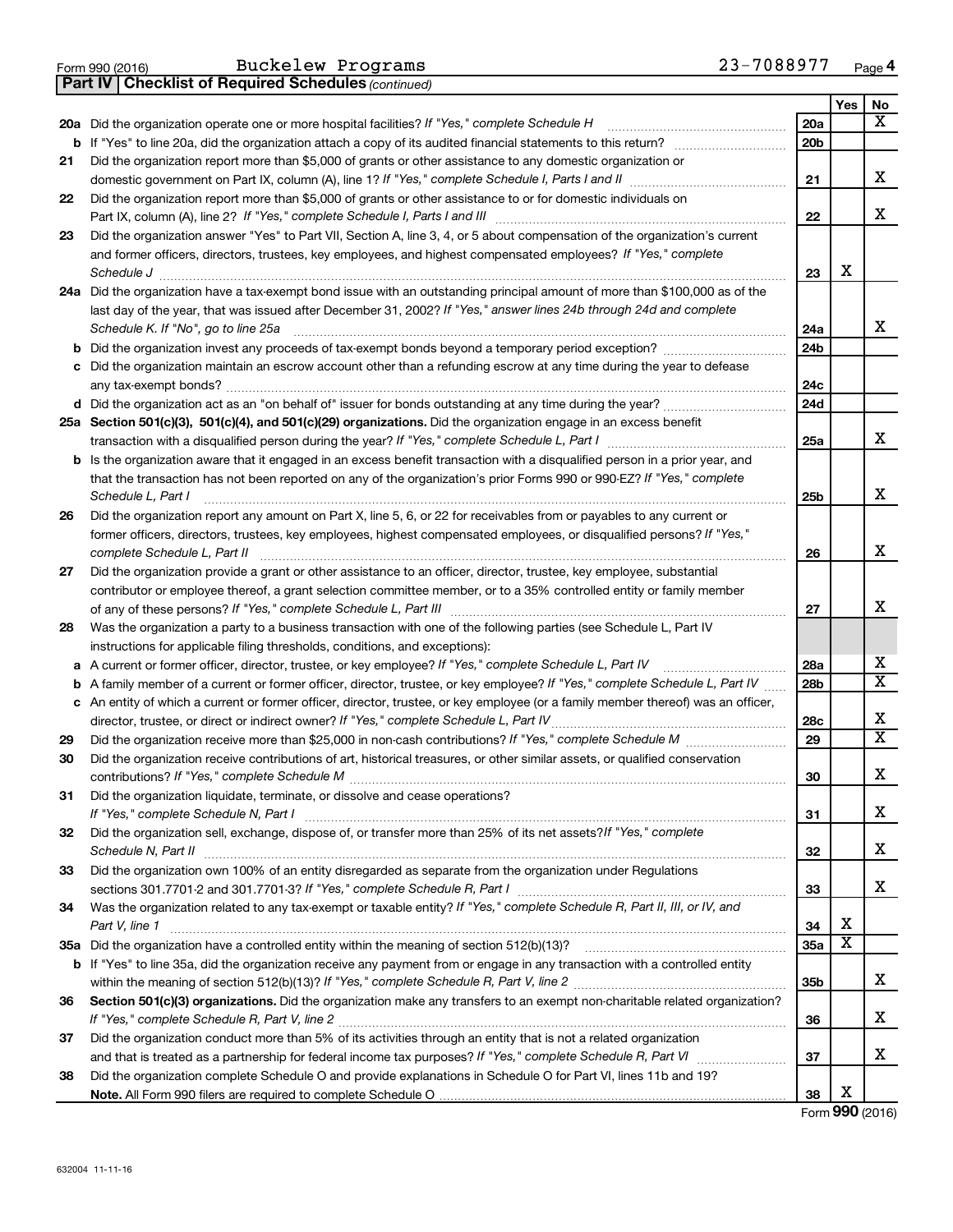|               | Buckelew Programs<br>Form 990 (2016)                                                                                                            |                 | 23-7088977 |                |                         | Page 5                  |
|---------------|-------------------------------------------------------------------------------------------------------------------------------------------------|-----------------|------------|----------------|-------------------------|-------------------------|
| <b>Part V</b> | <b>Statements Regarding Other IRS Filings and Tax Compliance</b>                                                                                |                 |            |                |                         |                         |
|               | Check if Schedule O contains a response or note to any line in this Part V                                                                      |                 |            |                |                         |                         |
|               |                                                                                                                                                 |                 |            |                | Yes                     | No                      |
|               |                                                                                                                                                 | 1a              | 84         |                |                         |                         |
| b             | Enter the number of Forms W-2G included in line 1a. Enter -0- if not applicable                                                                 | 1 <sub>b</sub>  | $\Omega$   |                |                         |                         |
|               | c Did the organization comply with backup withholding rules for reportable payments to vendors and reportable gaming                            |                 |            |                |                         |                         |
|               |                                                                                                                                                 |                 |            | 1c             | х                       |                         |
|               | 2a Enter the number of employees reported on Form W-3, Transmittal of Wage and Tax Statements,                                                  |                 |            |                |                         |                         |
|               | filed for the calendar year ending with or within the year covered by this return                                                               | 2a              | 340        |                |                         |                         |
|               |                                                                                                                                                 |                 |            | 2 <sub>b</sub> | X                       |                         |
|               |                                                                                                                                                 |                 |            |                |                         |                         |
|               |                                                                                                                                                 |                 |            |                |                         | х                       |
|               | 3a Did the organization have unrelated business gross income of \$1,000 or more during the year?                                                |                 |            | 3a             |                         |                         |
|               | <b>b</b> If "Yes," has it filed a Form 990-T for this year? If "No," to line 3b, provide an explanation in Schedule O                           |                 |            | 3b             |                         |                         |
|               | 4a At any time during the calendar year, did the organization have an interest in, or a signature or other authority over, a                    |                 |            |                |                         |                         |
|               | financial account in a foreign country (such as a bank account, securities account, or other financial account)?                                |                 |            | 4a             |                         | x                       |
|               | <b>b</b> If "Yes," enter the name of the foreign country: $\blacktriangleright$                                                                 |                 |            |                |                         |                         |
|               | See instructions for filing requirements for FinCEN Form 114, Report of Foreign Bank and Financial Accounts (FBAR).                             |                 |            |                |                         |                         |
|               |                                                                                                                                                 |                 |            | 5a             |                         | х                       |
|               | <b>b</b> Did any taxable party notify the organization that it was or is a party to a prohibited tax shelter transaction?                       |                 |            | 5b             |                         | $\overline{\texttt{x}}$ |
|               |                                                                                                                                                 |                 |            | 5c             |                         |                         |
|               | 6a Does the organization have annual gross receipts that are normally greater than \$100,000, and did the organization solicit                  |                 |            |                |                         |                         |
|               |                                                                                                                                                 |                 |            | 6a             |                         | x                       |
|               | <b>b</b> If "Yes," did the organization include with every solicitation an express statement that such contributions or gifts                   |                 |            |                |                         |                         |
|               |                                                                                                                                                 |                 |            | 6b             |                         |                         |
| 7             | Organizations that may receive deductible contributions under section 170(c).                                                                   |                 |            |                |                         |                         |
| a             | Did the organization receive a payment in excess of \$75 made partly as a contribution and partly for goods and services provided to the payor? |                 |            | 7a             | х                       |                         |
|               |                                                                                                                                                 |                 |            | 7b             | $\overline{\textbf{x}}$ |                         |
|               | c Did the organization sell, exchange, or otherwise dispose of tangible personal property for which it was required                             |                 |            |                |                         |                         |
|               |                                                                                                                                                 |                 |            | 7c             |                         | х                       |
|               |                                                                                                                                                 | 7d              |            |                |                         |                         |
| е             | Did the organization receive any funds, directly or indirectly, to pay premiums on a personal benefit contract?                                 |                 |            | 7e             |                         | х                       |
| f.            |                                                                                                                                                 |                 |            | 7f             |                         | $\overline{\texttt{x}}$ |
|               | If the organization received a contribution of qualified intellectual property, did the organization file Form 8899 as required?                |                 |            | 7g             | N/R                     |                         |
|               | h If the organization received a contribution of cars, boats, airplanes, or other vehicles, did the organization file a Form 1098-C?            |                 |            | 7h             | N/R                     |                         |
| 8             | Sponsoring organizations maintaining donor advised funds. Did a donor advised fund maintained by the                                            |                 | N/A        |                |                         |                         |
|               |                                                                                                                                                 |                 |            | 8              |                         |                         |
|               | Sponsoring organizations maintaining donor advised funds.                                                                                       |                 |            |                |                         |                         |
| а             | Did the sponsoring organization make any taxable distributions under section 4966?                                                              |                 | N/A        | 9а             |                         |                         |
| b             |                                                                                                                                                 |                 | N/A        | 9b             |                         |                         |
|               |                                                                                                                                                 |                 |            |                |                         |                         |
| 10            | Section 501(c)(7) organizations. Enter:<br>N/A                                                                                                  |                 |            |                |                         |                         |
| a             | Initiation fees and capital contributions included on Part VIII, line 12 <i></i>                                                                | 10a             |            |                |                         |                         |
| b             | Gross receipts, included on Form 990, Part VIII, line 12, for public use of club facilities                                                     | 10 <sub>b</sub> |            |                |                         |                         |
| 11            | Section 501(c)(12) organizations. Enter:                                                                                                        |                 |            |                |                         |                         |
| а             | N/A                                                                                                                                             | 11a             |            |                |                         |                         |
|               | b Gross income from other sources (Do not net amounts due or paid to other sources against                                                      |                 |            |                |                         |                         |
|               | amounts due or received from them.)                                                                                                             | 11b             |            |                |                         |                         |
|               | 12a Section 4947(a)(1) non-exempt charitable trusts. Is the organization filing Form 990 in lieu of Form 1041?                                  |                 |            | 12a            |                         |                         |
|               | <b>b</b> If "Yes," enter the amount of tax-exempt interest received or accrued during the year $\ldots \mathbf{N}/\mathbf{A}$ .                 | 12b             |            |                |                         |                         |
| 13            | Section 501(c)(29) qualified nonprofit health insurance issuers.                                                                                |                 |            |                |                         |                         |
|               |                                                                                                                                                 |                 | N/A        | 13a            |                         |                         |
|               | Note. See the instructions for additional information the organization must report on Schedule O.                                               |                 |            |                |                         |                         |
|               | <b>b</b> Enter the amount of reserves the organization is required to maintain by the states in which the                                       |                 |            |                |                         |                         |
|               |                                                                                                                                                 | 13b             |            |                |                         |                         |
|               |                                                                                                                                                 | 13 <sub>c</sub> |            |                |                         |                         |
|               | 14a Did the organization receive any payments for indoor tanning services during the tax year?                                                  |                 |            | 14a            |                         | X                       |
|               |                                                                                                                                                 |                 |            | 14b            |                         |                         |
|               |                                                                                                                                                 |                 |            |                |                         |                         |

| Form 990 (2016) |  |
|-----------------|--|
|-----------------|--|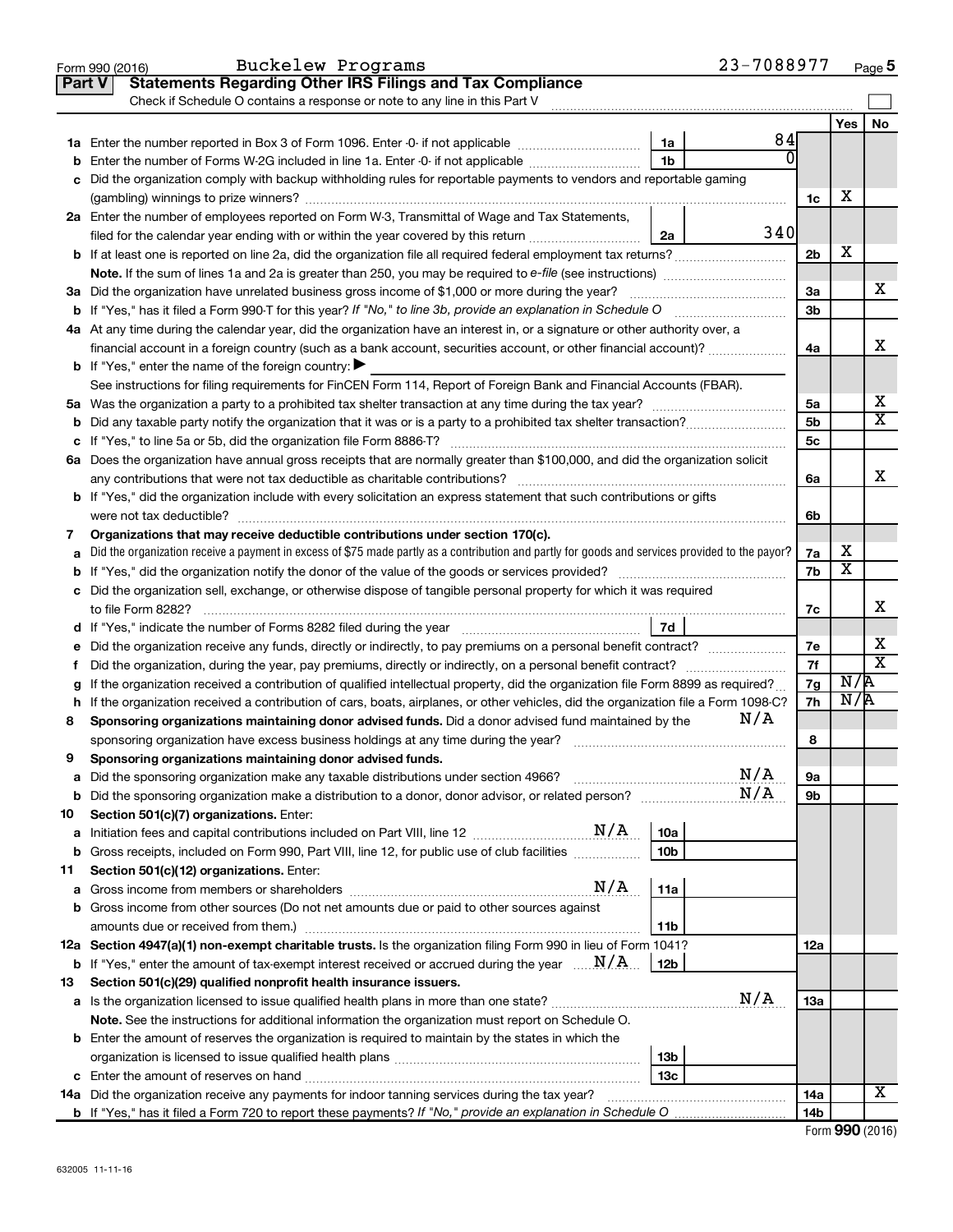|     | to line 8a, 8b, or 10b below, describe the circumstances, processes, or changes in Schedule O. See instructions.                                                      |                 |                         |                         |
|-----|-----------------------------------------------------------------------------------------------------------------------------------------------------------------------|-----------------|-------------------------|-------------------------|
|     | Check if Schedule O contains a response or note to any line in this Part VI                                                                                           |                 |                         | $\overline{\mathbf{X}}$ |
|     | <b>Section A. Governing Body and Management</b>                                                                                                                       |                 |                         |                         |
|     |                                                                                                                                                                       |                 | <b>Yes</b>              | No                      |
|     | 12<br>1a Enter the number of voting members of the governing body at the end of the tax year manuscom<br>1a                                                           |                 |                         |                         |
|     | If there are material differences in voting rights among members of the governing body, or if the governing                                                           |                 |                         |                         |
|     | body delegated broad authority to an executive committee or similar committee, explain in Schedule O.                                                                 |                 |                         |                         |
|     | 12<br>Enter the number of voting members included in line 1a, above, who are independent<br>1b                                                                        |                 |                         |                         |
| 2   | Did any officer, director, trustee, or key employee have a family relationship or a business relationship with any other                                              |                 |                         |                         |
|     |                                                                                                                                                                       | $\mathbf{2}$    |                         | х                       |
| з   | Did the organization delegate control over management duties customarily performed by or under the direct supervision                                                 |                 |                         |                         |
|     |                                                                                                                                                                       | 3               |                         | х                       |
| 4   | Did the organization make any significant changes to its governing documents since the prior Form 990 was filed?                                                      | 4               |                         | $\overline{\mathbf{x}}$ |
| 5   |                                                                                                                                                                       | 5               |                         | $\overline{\mathbf{X}}$ |
| 6   |                                                                                                                                                                       | 6               |                         | $\overline{\mathbf{X}}$ |
| 7a  | Did the organization have members, stockholders, or other persons who had the power to elect or appoint one or                                                        |                 |                         |                         |
|     |                                                                                                                                                                       | 7a              |                         | х                       |
|     | <b>b</b> Are any governance decisions of the organization reserved to (or subject to approval by) members, stockholders, or                                           |                 |                         |                         |
|     | persons other than the governing body?                                                                                                                                | 7b              |                         | х                       |
| 8   | Did the organization contemporaneously document the meetings held or written actions undertaken during the year by the following:                                     |                 |                         |                         |
| a   |                                                                                                                                                                       | 8a              | х                       |                         |
| b   |                                                                                                                                                                       | 8b              | $\overline{\textbf{x}}$ |                         |
| 9   | Is there any officer, director, trustee, or key employee listed in Part VII, Section A, who cannot be reached at the                                                  |                 |                         |                         |
|     |                                                                                                                                                                       | 9               |                         | х                       |
|     | Section B. Policies (This Section B requests information about policies not required by the Internal Revenue Code.)                                                   |                 |                         |                         |
|     |                                                                                                                                                                       |                 | Yes                     | No                      |
|     |                                                                                                                                                                       | 10a             |                         | х                       |
|     | <b>b</b> If "Yes," did the organization have written policies and procedures governing the activities of such chapters, affiliates,                                   |                 |                         |                         |
|     | and branches to ensure their operations are consistent with the organization's exempt purposes? www.www.www.www.                                                      | 10 <sub>b</sub> |                         |                         |
|     | 11a Has the organization provided a complete copy of this Form 990 to all members of its governing body before filing the form?                                       | 11a             | $\overline{\mathbf{X}}$ |                         |
| b   | Describe in Schedule O the process, if any, used by the organization to review this Form 990.                                                                         |                 |                         |                         |
| 12a | Did the organization have a written conflict of interest policy? If "No," go to line 13                                                                               | 12a             | х                       |                         |
|     | Were officers, directors, or trustees, and key employees required to disclose annually interests that could give rise to conflicts?                                   | 12 <sub>b</sub> | $\overline{\textbf{x}}$ |                         |
| с   | Did the organization regularly and consistently monitor and enforce compliance with the policy? If "Yes," describe                                                    |                 |                         |                         |
|     | in Schedule O how this was done manufactured and continuum control of the state of the state of the state of t                                                        | 12c             | X                       |                         |
| 13  |                                                                                                                                                                       | 13              | $\overline{\mathbf{X}}$ |                         |
| 14  | Did the organization have a written document retention and destruction policy? [11] manufaction manufaction in                                                        | 14              | $\overline{\textbf{x}}$ |                         |
| 15  | Did the process for determining compensation of the following persons include a review and approval by independent                                                    |                 |                         |                         |
|     | persons, comparability data, and contemporaneous substantiation of the deliberation and decision?                                                                     |                 |                         |                         |
|     | The organization's CEO, Executive Director, or top management official manufactured content of the organization's CEO, Executive Director, or top management official | 15a             | х                       |                         |
|     |                                                                                                                                                                       | 15 <sub>b</sub> | $\overline{\textbf{x}}$ |                         |
|     | If "Yes" to line 15a or 15b, describe the process in Schedule O (see instructions).                                                                                   |                 |                         |                         |
|     | 16a Did the organization invest in, contribute assets to, or participate in a joint venture or similar arrangement with a                                             |                 |                         |                         |
|     | taxable entity during the year?                                                                                                                                       | 16a             |                         | х                       |
|     | <b>b</b> If "Yes," did the organization follow a written policy or procedure requiring the organization to evaluate its participation                                 |                 |                         |                         |
|     | in joint venture arrangements under applicable federal tax law, and take steps to safeguard the organization's                                                        |                 |                         |                         |
|     | exempt status with respect to such arrangements?                                                                                                                      | 16b             |                         |                         |
|     | <b>Section C. Disclosure</b>                                                                                                                                          |                 |                         |                         |
| 17  | List the states with which a copy of this Form 990 is required to be filed $\blacktriangleright$ CA                                                                   |                 |                         |                         |
| 18  | Section 6104 requires an organization to make its Forms 1023 (or 1024 if applicable), 990, and 990-T (Section 501(c)(3)s only) available                              |                 |                         |                         |
|     | for public inspection. Indicate how you made these available. Check all that apply.                                                                                   |                 |                         |                         |
|     | $\lfloor x \rfloor$ Upon request<br>Other (explain in Schedule O)<br>Own website<br>Another's website                                                                 |                 |                         |                         |
| 19  | Describe in Schedule O whether (and if so, how) the organization made its governing documents, conflict of interest policy, and financial                             |                 |                         |                         |
|     | statements available to the public during the tax year.                                                                                                               |                 |                         |                         |
| 20  | State the name, address, and telephone number of the person who possesses the organization's books and records:                                                       |                 |                         |                         |
|     | M. Joseph Rizzo, CFO - $(415)457-6966$                                                                                                                                |                 |                         |                         |
|     | 555 Northgate Drive, No. 100, San Rafael, CA<br>94903                                                                                                                 |                 |                         |                         |

**Part VI** Governance, Management, and Disclosure For each "Yes" response to lines 2 through 7b below, and for a "No" response

Form 990 (2016) Buckelew Programs 23-7088977 <sub>Page</sub>

**6**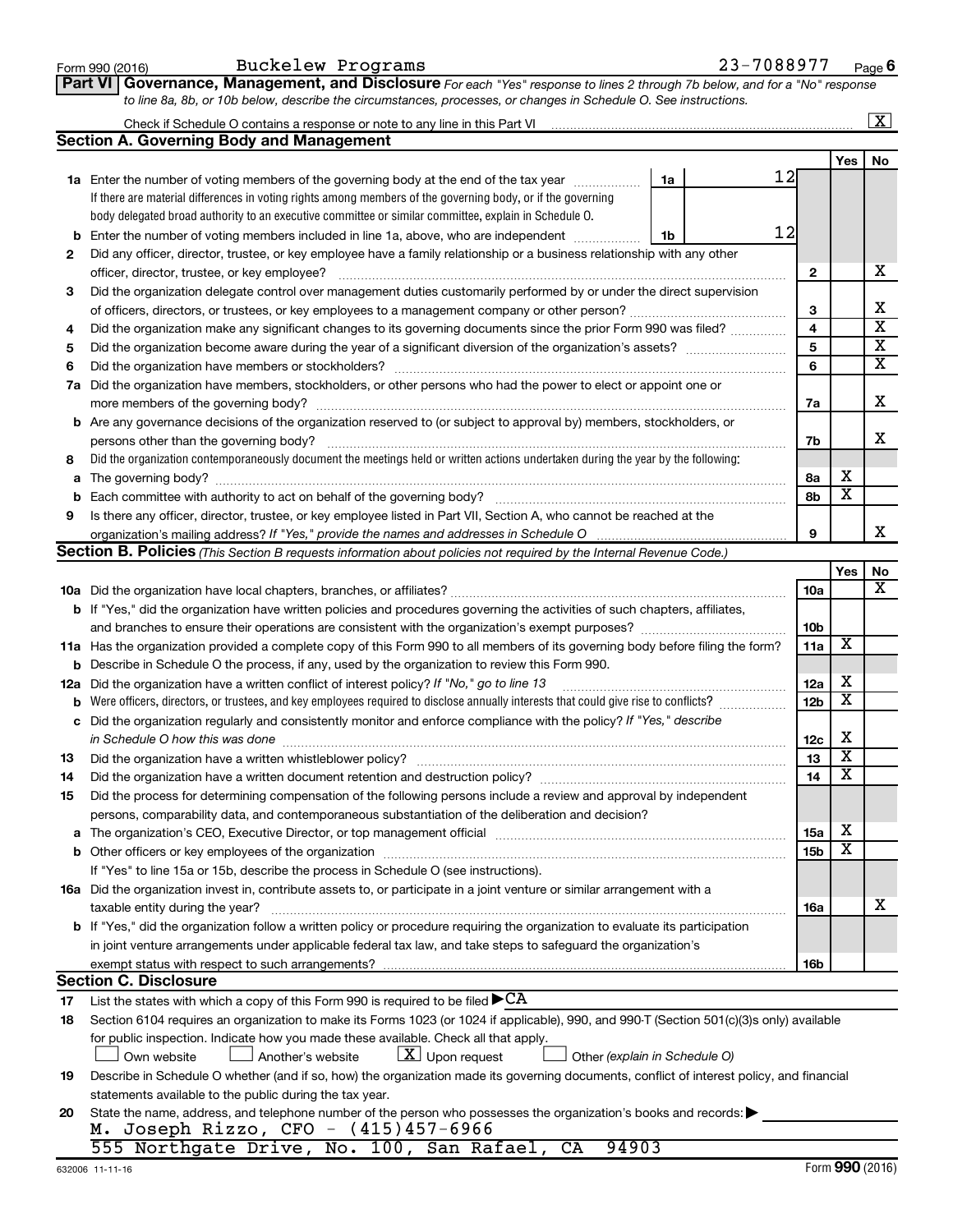| Form 990 (2016)                                                                            | Buckelew Programs                                                               | 23-7088977 | Page 7 |  |  |  |  |
|--------------------------------------------------------------------------------------------|---------------------------------------------------------------------------------|------------|--------|--|--|--|--|
| Part VII Compensation of Officers, Directors, Trustees, Key Employees, Highest Compensated |                                                                                 |            |        |  |  |  |  |
| <b>Employees, and Independent Contractors</b>                                              |                                                                                 |            |        |  |  |  |  |
|                                                                                            | Check if Schedule O contains a response or note to any line in this Part VII    |            |        |  |  |  |  |
| <b>Section A.</b>                                                                          | Officers, Directors, Trustees, Key Employees, and Highest Compensated Employees |            |        |  |  |  |  |

**1a**  Complete this table for all persons required to be listed. Report compensation for the calendar year ending with or within the organization's tax year.

**•** List all of the organization's current officers, directors, trustees (whether individuals or organizations), regardless of amount of compensation.

**current**  Enter -0- in columns (D), (E), and (F) if no compensation was paid. **•** List all of the organization's **current** key employees, if any. See instructions for definition of "key employee."

**•** List the organization's five current highest compensated employees (other than an officer, director, trustee, or key employee) who received reportable compensation (Box 5 of Form W-2 and/or Box 7 of Form 1099-MISC) of more than \$100,000 from the organization and any related organizations.

**•** List all of the organization's former officers, key employees, and highest compensated employees who received more than \$100,000 of reportable compensation from the organization and any related organizations.

**•** List all of the organization's former directors or trustees that received, in the capacity as a former director or trustee of the organization, more than \$10,000 of reportable compensation from the organization and any related organizations.

List persons in the following order: individual trustees or directors; institutional trustees; officers; key employees; highest compensated employees; and former such persons.

Check this box if neither the organization nor any related organization compensated any current officer, director, or trustee. †

| (A)                           | (B)                  |                                |                                                                  |             | (C)          |                                 |        | (D)                             | (E)             | (F)                      |
|-------------------------------|----------------------|--------------------------------|------------------------------------------------------------------|-------------|--------------|---------------------------------|--------|---------------------------------|-----------------|--------------------------|
| Name and Title                | Average              |                                | (do not check more than one                                      |             | Position     |                                 |        | Reportable                      | Reportable      | Estimated                |
|                               | hours per            |                                | box, unless person is both an<br>officer and a director/trustee) |             |              |                                 |        | compensation                    | compensation    | amount of                |
|                               | week                 |                                |                                                                  |             |              |                                 |        | from                            | from related    | other                    |
|                               | (list any            |                                |                                                                  |             |              |                                 |        | the                             | organizations   | compensation             |
|                               | hours for<br>related |                                |                                                                  |             |              |                                 |        | organization<br>(W-2/1099-MISC) | (W-2/1099-MISC) | from the<br>organization |
|                               | organizations        |                                |                                                                  |             |              |                                 |        |                                 |                 | and related              |
|                               | below                |                                |                                                                  |             |              |                                 |        |                                 |                 | organizations            |
|                               | line)                | Individual trustee or director | Institutional trustee                                            | Officer     | Key employee | Highest compensated<br>employee | Former |                                 |                 |                          |
| Dave Green<br>(1)             | 2.50                 |                                |                                                                  |             |              |                                 |        |                                 |                 |                          |
| Board Chair                   | 1.00                 | $\mathbf X$                    |                                                                  | $\mathbf x$ |              |                                 |        | $\mathbf 0$ .                   | $\mathbf 0$ .   | 0.                       |
| Stan Moore<br>(2)             | 2.50                 |                                |                                                                  |             |              |                                 |        |                                 |                 |                          |
| Vice Chair                    | 1.00                 | X                              |                                                                  | $\mathbf X$ |              |                                 |        | $\mathbf 0$                     | $\mathbf 0$     | 0.                       |
| Scott Maclise<br>(3)          | 2.50                 |                                |                                                                  |             |              |                                 |        |                                 |                 |                          |
| Board Treasurer               | 2.00                 | X                              |                                                                  | $\mathbf X$ |              |                                 |        | $\mathbf 0$                     | $\mathbf 0$ .   | $\mathbf 0$ .            |
| Nancy Belza<br>(4)            | 2.50                 |                                |                                                                  |             |              |                                 |        |                                 |                 |                          |
| Board Secretary               | 2.00                 | X                              |                                                                  | $\mathbf X$ |              |                                 |        | $\mathbf 0$ .                   | $\mathbf 0$     | $\mathbf 0$ .            |
| (5) Doug Brown                | 2.50                 |                                |                                                                  |             |              |                                 |        |                                 |                 |                          |
| Board Member                  | 1.00                 | X                              |                                                                  |             |              |                                 |        | $\mathbf 0$ .                   | $\mathbf 0$     | $\mathbf 0$ .            |
| John Curtis, Ph.D.<br>(6)     | 2.50                 |                                |                                                                  |             |              |                                 |        |                                 |                 |                          |
| Board Member                  | 1.00                 | X                              |                                                                  |             |              |                                 |        | $\mathbf 0$                     | $\mathbf 0$     | $\mathbf 0$ .            |
| (7) Melissa Delaney           | 2.50                 |                                |                                                                  |             |              |                                 |        |                                 |                 |                          |
| Board Member(term start 7/16) |                      | $\mathbf X$                    |                                                                  |             |              |                                 |        | $\mathbf 0$                     | $\mathbf 0$ .   | $\mathbf 0$ .            |
| Dr. Diana Demetrulias<br>(8)  | 2.50                 |                                |                                                                  |             |              |                                 |        |                                 |                 |                          |
| Board Member                  |                      | $\mathbf X$                    |                                                                  |             |              |                                 |        | $\mathbf 0$ .                   | $\mathbf 0$     | $\mathbf 0$ .            |
| Judy Kramer<br>(9)            | 2.50                 |                                |                                                                  |             |              |                                 |        |                                 |                 |                          |
| Board Member                  |                      | $\mathbf X$                    |                                                                  |             |              |                                 |        | $\mathbf 0$ .                   | $\mathbf 0$ .   | $\mathbf 0$ .            |
| (10) Noel McArdell            | 2.50                 |                                |                                                                  |             |              |                                 |        |                                 |                 |                          |
| Board Member (term end 1/17)  |                      | $\mathbf X$                    |                                                                  |             |              |                                 |        | $\mathbf 0$ .                   | $\mathbf 0$     | 0.                       |
| (11) Ralph McLeran            | 2.50                 |                                |                                                                  |             |              |                                 |        |                                 |                 |                          |
| Board Member (term end 3/17)  |                      | $\mathbf X$                    |                                                                  |             |              |                                 |        | $\mathbf 0$ .                   | $\mathbf 0$ .   | $\mathbf 0$ .            |
| (12) Jack Scott               | 2.50                 |                                |                                                                  |             |              |                                 |        |                                 |                 |                          |
| Board Member                  | 1.00                 | $\mathbf X$                    |                                                                  |             |              |                                 |        | $\mathbf 0$ .                   | $\mathbf 0$     | $\mathbf 0$ .            |
| (13) Rowan Smith              | 2.50                 |                                |                                                                  |             |              |                                 |        |                                 |                 |                          |
| Board Member                  | 2.00                 | $\mathbf X$                    |                                                                  |             |              |                                 |        | $\mathbf 0$ .                   | $\mathbf 0$ .   | $\mathbf 0$ .            |
| (14) Liz Williamson           | 2.50                 |                                |                                                                  |             |              |                                 |        |                                 |                 |                          |
| Board Member                  | 1.00                 | $\mathbf X$                    |                                                                  |             |              |                                 |        | $\mathbf 0$ .                   | $\mathbf 0$ .   | 0.                       |
| (15) Tamara Player            | 40.00                |                                |                                                                  |             |              |                                 |        |                                 |                 |                          |
| CEO                           | 1.00                 |                                |                                                                  | $\mathbf X$ |              |                                 |        | 41,580.                         | $\mathbf 0$ .   | 0.                       |
| (16) Cindy Myers              | 40.00                |                                |                                                                  |             |              |                                 |        |                                 |                 |                          |
| Interim CEO                   |                      |                                |                                                                  | $\mathbf X$ |              |                                 |        | 116,473.                        | 0.              | 0.                       |
| (17) Edward Walsh             | 40.00                |                                |                                                                  |             |              |                                 |        |                                 |                 |                          |
| CFO                           | 3.00                 |                                |                                                                  | $\mathbf X$ |              |                                 |        | 141,615.                        | 0.              | 660.                     |

632007 11-11-16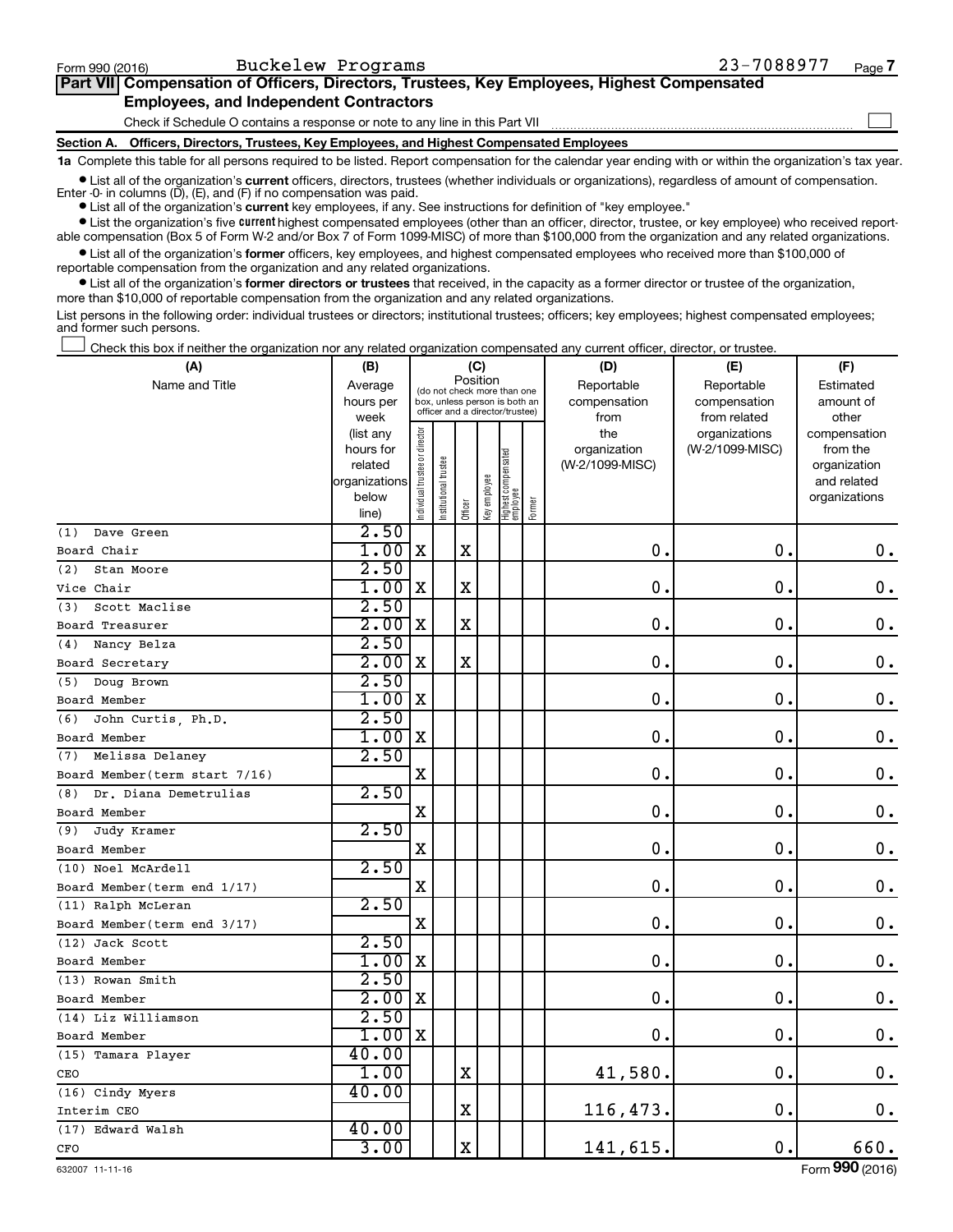| Buckelew Programs<br>Form 990 (2016)                                                                                                                                                                     |                                                                      |                                |                       |         |              |                                   |                                                                                                 |                                                                                                | 23-7088977                       |                                        |                     |                                                                          | Page 8   |
|----------------------------------------------------------------------------------------------------------------------------------------------------------------------------------------------------------|----------------------------------------------------------------------|--------------------------------|-----------------------|---------|--------------|-----------------------------------|-------------------------------------------------------------------------------------------------|------------------------------------------------------------------------------------------------|----------------------------------|----------------------------------------|---------------------|--------------------------------------------------------------------------|----------|
| <b>Part VII</b><br>Section A. Officers, Directors, Trustees, Key Employees, and Highest Compensated Employees (continued)                                                                                |                                                                      |                                |                       |         | (C)          |                                   |                                                                                                 |                                                                                                |                                  |                                        |                     |                                                                          |          |
| (A)<br>Name and title                                                                                                                                                                                    | (B)<br>Average<br>hours per<br>week                                  |                                |                       |         |              |                                   | (do not check more than one<br>box, unless person is both an<br>officer and a director/trustee) | (D)<br>(E)<br>Reportable<br>Reportable<br>compensation<br>compensation<br>from related<br>from |                                  | (F)<br>Estimated<br>amount of<br>other |                     |                                                                          |          |
|                                                                                                                                                                                                          | (list any<br>hours for<br>related<br>organizations<br>below<br>line) | Individual trustee or director | Institutional trustee | Officer | Key employee | Highest compensated<br>  employee | Former                                                                                          | the<br>organization<br>(W-2/1099-MISC)                                                         | organizations<br>(W-2/1099-MISC) |                                        |                     | compensation<br>from the<br>organization<br>and related<br>organizations |          |
| (18) Margaret Hallett                                                                                                                                                                                    | 40.00                                                                |                                |                       |         |              |                                   |                                                                                                 |                                                                                                |                                  |                                        |                     |                                                                          |          |
| Dir. Family Service Agency                                                                                                                                                                               |                                                                      |                                |                       |         |              | X                                 |                                                                                                 | 150,285.                                                                                       |                                  | 0.                                     |                     |                                                                          | 495.     |
|                                                                                                                                                                                                          |                                                                      |                                |                       |         |              |                                   |                                                                                                 |                                                                                                |                                  |                                        |                     |                                                                          |          |
|                                                                                                                                                                                                          |                                                                      |                                |                       |         |              |                                   |                                                                                                 |                                                                                                |                                  |                                        |                     |                                                                          |          |
|                                                                                                                                                                                                          |                                                                      |                                |                       |         |              |                                   |                                                                                                 |                                                                                                |                                  |                                        |                     |                                                                          |          |
|                                                                                                                                                                                                          |                                                                      |                                |                       |         |              |                                   |                                                                                                 |                                                                                                |                                  |                                        |                     |                                                                          |          |
| 1b Sub-total                                                                                                                                                                                             |                                                                      |                                |                       |         |              |                                   |                                                                                                 | 449,953.                                                                                       |                                  | Ο.                                     |                     | 1,155.                                                                   |          |
| c Total from continuation sheets to Part VII, Section A [11] [2000]                                                                                                                                      |                                                                      |                                |                       |         |              |                                   |                                                                                                 | $0$ .                                                                                          |                                  | σ.                                     |                     |                                                                          | О.       |
|                                                                                                                                                                                                          |                                                                      |                                |                       |         |              |                                   |                                                                                                 | 449,953.                                                                                       |                                  | σ.                                     |                     | 1,155.                                                                   |          |
| Total number of individuals (including but not limited to those listed above) who received more than \$100,000 of reportable<br>$\mathbf{2}$<br>compensation from the organization $\blacktriangleright$ |                                                                      |                                |                       |         |              |                                   |                                                                                                 |                                                                                                |                                  |                                        |                     |                                                                          | 3        |
|                                                                                                                                                                                                          |                                                                      |                                |                       |         |              |                                   |                                                                                                 |                                                                                                |                                  |                                        |                     | Yes                                                                      | No       |
| Did the organization list any former officer, director, or trustee, key employee, or highest compensated employee on<br>З<br>line 1a? If "Yes," complete Schedule J for such individual                  |                                                                      |                                |                       |         |              |                                   |                                                                                                 |                                                                                                |                                  |                                        | 3                   |                                                                          | х        |
| For any individual listed on line 1a, is the sum of reportable compensation and other compensation from the organization<br>4                                                                            |                                                                      |                                |                       |         |              |                                   |                                                                                                 |                                                                                                |                                  |                                        |                     |                                                                          |          |
| and related organizations greater than \$150,000? If "Yes," complete Schedule J for such individual                                                                                                      |                                                                      |                                |                       |         |              |                                   |                                                                                                 |                                                                                                |                                  |                                        | 4                   | х                                                                        |          |
| Did any person listed on line 1a receive or accrue compensation from any unrelated organization or individual for services<br>5                                                                          |                                                                      |                                |                       |         |              |                                   |                                                                                                 |                                                                                                |                                  |                                        |                     |                                                                          |          |
| rendered to the organization? If "Yes," complete Schedule J for such person.<br><b>Section B. Independent Contractors</b>                                                                                |                                                                      |                                |                       |         |              |                                   |                                                                                                 |                                                                                                |                                  |                                        | 5                   |                                                                          | x        |
| Complete this table for your five highest compensated independent contractors that received more than \$100,000 of compensation from<br>1                                                                |                                                                      |                                |                       |         |              |                                   |                                                                                                 |                                                                                                |                                  |                                        |                     |                                                                          |          |
| the organization. Report compensation for the calendar year ending with or within the organization's tax year.                                                                                           |                                                                      |                                |                       |         |              |                                   |                                                                                                 |                                                                                                |                                  |                                        |                     |                                                                          |          |
| (A)<br>Name and business address                                                                                                                                                                         |                                                                      |                                |                       |         |              |                                   |                                                                                                 | (B)<br>Description of services                                                                 |                                  |                                        | (C)<br>Compensation |                                                                          |          |
| KLH Consulting, Inc<br>2324 Bethards Drive, Santa Rosa, CA 95405                                                                                                                                         |                                                                      |                                |                       |         |              |                                   |                                                                                                 | IT services                                                                                    |                                  |                                        |                     |                                                                          | 135,327. |
| Albertsons Safeway                                                                                                                                                                                       |                                                                      |                                |                       |         |              |                                   |                                                                                                 | Food for program                                                                               |                                  |                                        |                     |                                                                          |          |
| P.O. Box 742918, Los Angeles, CA 90074                                                                                                                                                                   |                                                                      |                                |                       |         |              |                                   |                                                                                                 | facilities                                                                                     |                                  |                                        |                     | 133,016.                                                                 |          |
|                                                                                                                                                                                                          |                                                                      |                                |                       |         |              |                                   |                                                                                                 |                                                                                                |                                  |                                        |                     |                                                                          |          |
|                                                                                                                                                                                                          |                                                                      |                                |                       |         |              |                                   |                                                                                                 |                                                                                                |                                  |                                        |                     |                                                                          |          |
| Total number of independent contractors (including but not limited to those listed above) who received more than<br>2<br>\$100,000 of compensation from the organization                                 |                                                                      |                                |                       |         |              | 2                                 |                                                                                                 |                                                                                                |                                  |                                        |                     |                                                                          |          |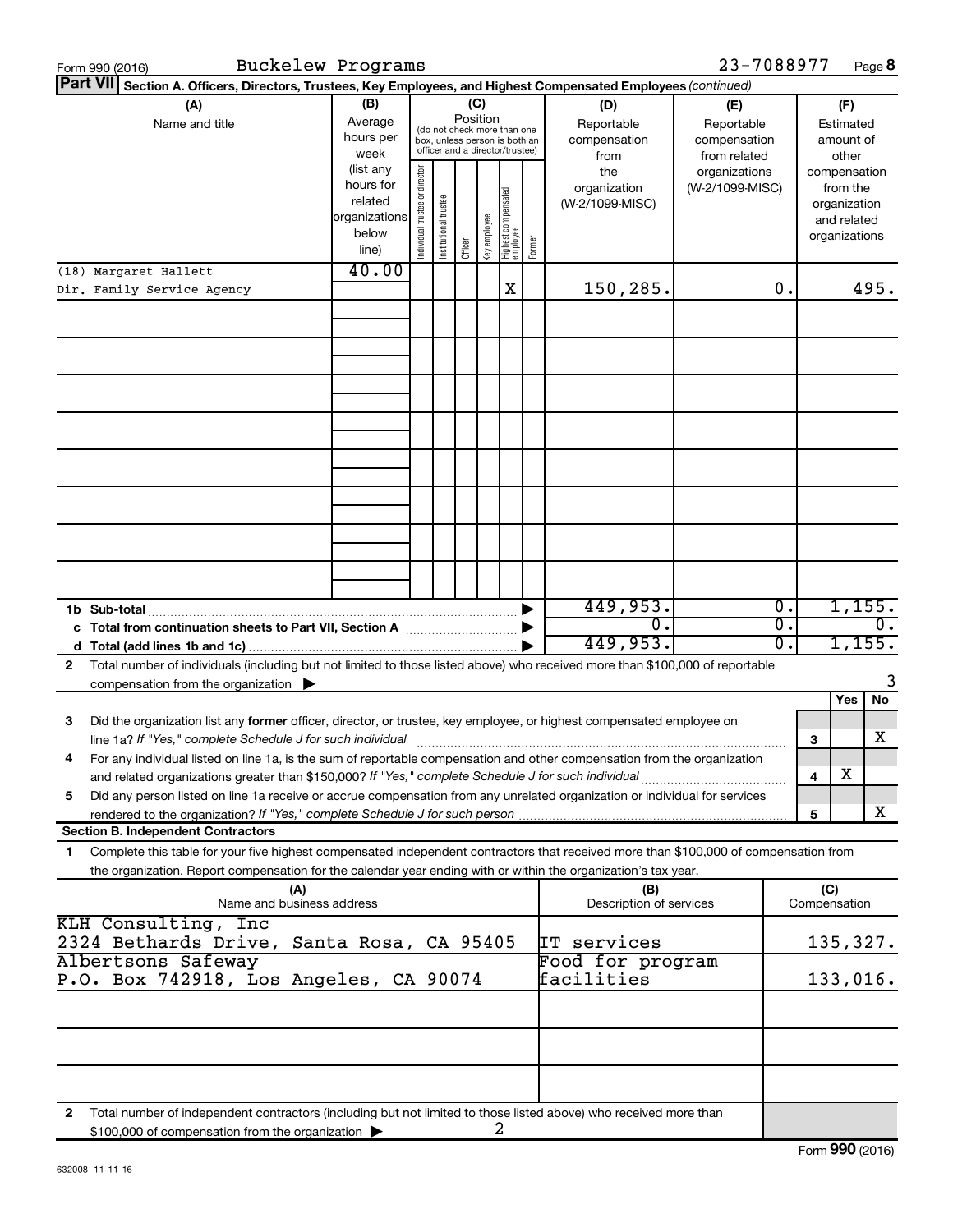|                                                           | <b>Part VIII</b> | <b>Statement of Revenue</b>                                                |                |                       |               |                                          |                                  |                                                                    |
|-----------------------------------------------------------|------------------|----------------------------------------------------------------------------|----------------|-----------------------|---------------|------------------------------------------|----------------------------------|--------------------------------------------------------------------|
|                                                           |                  |                                                                            |                |                       |               |                                          |                                  |                                                                    |
|                                                           |                  |                                                                            |                |                       | Total revenue | Related or<br>exempt function<br>revenue | Unrelated<br>business<br>revenue | (D)<br>Revenue excluded<br>from tax under<br>sections<br>512 - 514 |
| Contributions, Gifts, Grants<br>and Other Similar Amounts |                  | 1 a Federated campaigns                                                    | 1a             |                       |               |                                          |                                  |                                                                    |
|                                                           |                  | <b>b</b> Membership dues                                                   | 1b             |                       |               |                                          |                                  |                                                                    |
|                                                           |                  | c Fundraising events                                                       | 1c             | 156,613.              |               |                                          |                                  |                                                                    |
|                                                           |                  | d Related organizations                                                    | 1 <sub>d</sub> |                       |               |                                          |                                  |                                                                    |
|                                                           |                  | e Government grants (contributions)                                        | 1e             | 10, 224, 812.         |               |                                          |                                  |                                                                    |
|                                                           |                  | f All other contributions, gifts, grants, and                              |                |                       |               |                                          |                                  |                                                                    |
|                                                           |                  | similar amounts not included above                                         | 1f             | 1, 153, 463.          |               |                                          |                                  |                                                                    |
|                                                           |                  | g Noncash contributions included in lines 1a-1f: \$                        |                | 19,257.               |               |                                          |                                  |                                                                    |
|                                                           |                  |                                                                            |                | ▶                     | 11,534,888.   |                                          |                                  |                                                                    |
|                                                           |                  |                                                                            |                | <b>Business Code</b>  |               |                                          |                                  |                                                                    |
|                                                           | 2a               | Client rent and fees                                                       |                | 532000                | 1,437,356.    | 1,437,356.                               |                                  |                                                                    |
|                                                           | b                | Program income                                                             |                | 900099                | 4,778.        | 4,778.                                   |                                  |                                                                    |
|                                                           | c                |                                                                            |                |                       |               |                                          |                                  |                                                                    |
|                                                           | d                | the control of the control of the control of the control of the control of |                |                       |               |                                          |                                  |                                                                    |
| Program Service<br>Revenue                                | е                |                                                                            |                |                       |               |                                          |                                  |                                                                    |
|                                                           | f.               | All other program service revenue                                          |                |                       |               |                                          |                                  |                                                                    |
|                                                           |                  |                                                                            |                | ▶                     | 1,442,134.    |                                          |                                  |                                                                    |
|                                                           | 3                | Investment income (including dividends, interest, and                      |                |                       |               |                                          |                                  |                                                                    |
|                                                           |                  |                                                                            |                | ▶                     | 8,436.        |                                          |                                  | 8,436.                                                             |
|                                                           | 4                | Income from investment of tax-exempt bond proceeds                         |                |                       |               |                                          |                                  |                                                                    |
|                                                           | 5                |                                                                            |                |                       |               |                                          |                                  |                                                                    |
|                                                           |                  |                                                                            | (i) Real       | (ii) Personal         |               |                                          |                                  |                                                                    |
|                                                           |                  | 6 a Gross rents                                                            |                |                       |               |                                          |                                  |                                                                    |
|                                                           |                  | b Less: rental expenses                                                    |                |                       |               |                                          |                                  |                                                                    |
|                                                           |                  | c Rental income or (loss)                                                  |                |                       |               |                                          |                                  |                                                                    |
|                                                           |                  |                                                                            |                | ▶                     |               |                                          |                                  |                                                                    |
|                                                           |                  | 7 a Gross amount from sales of                                             | (i) Securities | (ii) Other            |               |                                          |                                  |                                                                    |
|                                                           |                  | assets other than inventory                                                |                |                       |               |                                          |                                  |                                                                    |
|                                                           |                  | <b>b</b> Less: cost or other basis                                         |                |                       |               |                                          |                                  |                                                                    |
|                                                           |                  | and sales expenses  [                                                      |                |                       |               |                                          |                                  |                                                                    |
|                                                           |                  |                                                                            |                |                       |               |                                          |                                  |                                                                    |
|                                                           |                  |                                                                            |                |                       |               |                                          |                                  |                                                                    |
| <b>Other Revenue</b>                                      |                  | 8 a Gross income from fundraising events (not                              |                |                       |               |                                          |                                  |                                                                    |
|                                                           |                  | $156, 613.$ of<br>including \$                                             |                |                       |               |                                          |                                  |                                                                    |
|                                                           |                  | contributions reported on line 1c). See                                    |                | 181,289.              |               |                                          |                                  |                                                                    |
|                                                           |                  |                                                                            |                | 181,289.              |               |                                          |                                  |                                                                    |
|                                                           |                  | c Net income or (loss) from fundraising events                             | b              | ▶                     | 0.            |                                          |                                  |                                                                    |
|                                                           |                  | 9 a Gross income from gaming activities. See                               |                | .                     |               |                                          |                                  |                                                                    |
|                                                           |                  |                                                                            |                |                       |               |                                          |                                  |                                                                    |
|                                                           |                  |                                                                            | b              |                       |               |                                          |                                  |                                                                    |
|                                                           |                  | c Net income or (loss) from gaming activities                              |                | ▶                     |               |                                          |                                  |                                                                    |
|                                                           |                  | 10 a Gross sales of inventory, less returns                                |                |                       |               |                                          |                                  |                                                                    |
|                                                           |                  |                                                                            |                |                       |               |                                          |                                  |                                                                    |
|                                                           |                  |                                                                            | $\mathbf{b}$   |                       |               |                                          |                                  |                                                                    |
|                                                           |                  | c Net income or (loss) from sales of inventory                             |                | ▶                     |               |                                          |                                  |                                                                    |
|                                                           |                  | Miscellaneous Revenue                                                      |                | <b>Business Code</b>  |               |                                          |                                  |                                                                    |
|                                                           |                  | 11 a Sales by Thrift Store                                                 |                | 453310                | 174,191.      |                                          |                                  | 174, 191.                                                          |
|                                                           |                  | <b>b</b> Other income                                                      |                | 900099                | 48,709.       |                                          |                                  | 48,709.                                                            |
|                                                           | c.               | Investment-Subsidiary                                                      |                | 900099                | $-17,613.$    |                                          |                                  | $-17,613.$                                                         |
|                                                           |                  |                                                                            |                |                       |               |                                          |                                  |                                                                    |
|                                                           |                  |                                                                            |                | $\blacktriangleright$ | 205,287.      |                                          |                                  |                                                                    |
|                                                           | 12               |                                                                            |                |                       | 13, 190, 745. | 1,442,134.                               | 0.                               | 213,723.                                                           |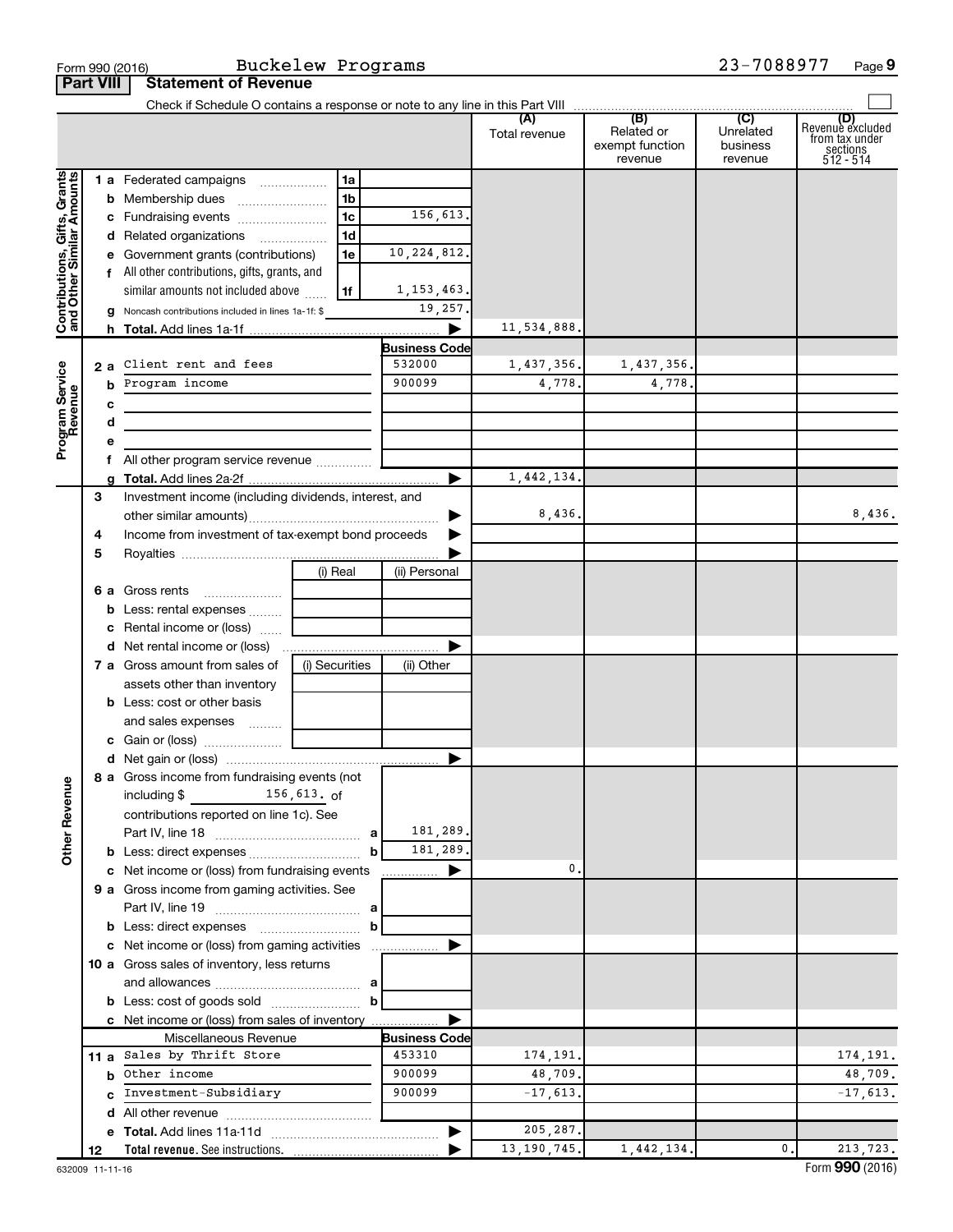Form 990 (2016) Buckelew Programs 23-7088977 <sub>Page</sub>

| Section 501(c)(3) and 501(c)(4) organizations must complete all columns. All other organizations must complete column (A). |                                                                                                                                                                                                             |                                 |                                    |                                           |                         |  |  |  |  |  |
|----------------------------------------------------------------------------------------------------------------------------|-------------------------------------------------------------------------------------------------------------------------------------------------------------------------------------------------------------|---------------------------------|------------------------------------|-------------------------------------------|-------------------------|--|--|--|--|--|
|                                                                                                                            | Check if Schedule O contains a response or note to any line in this Part IX.                                                                                                                                |                                 |                                    |                                           |                         |  |  |  |  |  |
|                                                                                                                            | Do not include amounts reported on lines 6b,<br>7b, 8b, 9b, and 10b of Part VIII.                                                                                                                           | Total expenses                  | (B)<br>Program service<br>expenses | (C)<br>Management and<br>general expenses | Fundraising<br>expenses |  |  |  |  |  |
| 1.                                                                                                                         | Grants and other assistance to domestic organizations                                                                                                                                                       |                                 |                                    |                                           |                         |  |  |  |  |  |
|                                                                                                                            | and domestic governments. See Part IV, line 21                                                                                                                                                              |                                 |                                    |                                           |                         |  |  |  |  |  |
| $\mathbf{2}$                                                                                                               | Grants and other assistance to domestic                                                                                                                                                                     |                                 |                                    |                                           |                         |  |  |  |  |  |
|                                                                                                                            | individuals. See Part IV, line 22                                                                                                                                                                           |                                 |                                    |                                           |                         |  |  |  |  |  |
| 3                                                                                                                          | Grants and other assistance to foreign                                                                                                                                                                      |                                 |                                    |                                           |                         |  |  |  |  |  |
|                                                                                                                            | organizations, foreign governments, and foreign                                                                                                                                                             |                                 |                                    |                                           |                         |  |  |  |  |  |
|                                                                                                                            | individuals. See Part IV, lines 15 and 16                                                                                                                                                                   |                                 |                                    |                                           |                         |  |  |  |  |  |
| 4                                                                                                                          | Benefits paid to or for members                                                                                                                                                                             |                                 |                                    |                                           |                         |  |  |  |  |  |
| 5                                                                                                                          | Compensation of current officers, directors,                                                                                                                                                                |                                 |                                    |                                           |                         |  |  |  |  |  |
|                                                                                                                            | trustees, and key employees                                                                                                                                                                                 | 356,814.                        | 291,783.                           | 55,667.                                   | 9,364.                  |  |  |  |  |  |
| 6                                                                                                                          | Compensation not included above, to disqualified                                                                                                                                                            |                                 |                                    |                                           |                         |  |  |  |  |  |
|                                                                                                                            | persons (as defined under section 4958(f)(1)) and                                                                                                                                                           |                                 |                                    |                                           |                         |  |  |  |  |  |
|                                                                                                                            | persons described in section 4958(c)(3)(B)                                                                                                                                                                  |                                 |                                    |                                           |                         |  |  |  |  |  |
| 7                                                                                                                          | Other salaries and wages                                                                                                                                                                                    | 6,709,503.                      | 5,486,695.                         | 1,046,709.                                | 176,099.                |  |  |  |  |  |
| 8                                                                                                                          | Pension plan accruals and contributions (include                                                                                                                                                            |                                 |                                    |                                           |                         |  |  |  |  |  |
|                                                                                                                            | section 401(k) and 403(b) employer contributions)                                                                                                                                                           |                                 |                                    |                                           |                         |  |  |  |  |  |
| 9                                                                                                                          |                                                                                                                                                                                                             | 1,272,284.                      | 1,036,943.                         | 203,944.                                  | 31,397.                 |  |  |  |  |  |
| 10                                                                                                                         |                                                                                                                                                                                                             | 522,522.                        | 425,869.                           | 83,759.                                   | 12,894.                 |  |  |  |  |  |
| 11                                                                                                                         | Fees for services (non-employees):                                                                                                                                                                          |                                 |                                    |                                           |                         |  |  |  |  |  |
| а                                                                                                                          |                                                                                                                                                                                                             |                                 |                                    |                                           |                         |  |  |  |  |  |
| b                                                                                                                          |                                                                                                                                                                                                             | 6,710.<br>$\overline{261,151.}$ | 1,511.<br>58,815.                  | 5,199.<br>$\overline{202, 336}$           |                         |  |  |  |  |  |
|                                                                                                                            |                                                                                                                                                                                                             |                                 |                                    |                                           |                         |  |  |  |  |  |
| d                                                                                                                          |                                                                                                                                                                                                             |                                 |                                    |                                           |                         |  |  |  |  |  |
|                                                                                                                            | Professional fundraising services. See Part IV, line 17                                                                                                                                                     |                                 |                                    |                                           |                         |  |  |  |  |  |
|                                                                                                                            | Investment management fees                                                                                                                                                                                  |                                 |                                    |                                           |                         |  |  |  |  |  |
| a                                                                                                                          | Other. (If line 11g amount exceeds 10% of line 25,<br>column (A) amount, list line 11g expenses on Sch O.)                                                                                                  | 54,306.                         | 12,231.                            | 37,125.                                   | 4,950.                  |  |  |  |  |  |
|                                                                                                                            |                                                                                                                                                                                                             | 69,747.                         | 20, 126.                           | 3,458.                                    | 46, 163.                |  |  |  |  |  |
| 12<br>13                                                                                                                   |                                                                                                                                                                                                             | 211,751.                        | 159,935.                           | 36,995.                                   | 14,821.                 |  |  |  |  |  |
| 14                                                                                                                         |                                                                                                                                                                                                             | 145,840.                        | 32,845.                            | 112,995.                                  |                         |  |  |  |  |  |
| 15                                                                                                                         |                                                                                                                                                                                                             |                                 |                                    |                                           |                         |  |  |  |  |  |
| 16                                                                                                                         |                                                                                                                                                                                                             | 2,413,877.                      | 2, 285, 873.                       | 126, 137.                                 | 1,867.                  |  |  |  |  |  |
| 17                                                                                                                         |                                                                                                                                                                                                             | 142,821.                        | 134,892.                           | 5,929.                                    | 2,000.                  |  |  |  |  |  |
| 18                                                                                                                         | Payments of travel or entertainment expenses                                                                                                                                                                |                                 |                                    |                                           |                         |  |  |  |  |  |
|                                                                                                                            | for any federal, state, or local public officials                                                                                                                                                           |                                 |                                    |                                           |                         |  |  |  |  |  |
| 19                                                                                                                         | Conferences, conventions, and meetings                                                                                                                                                                      | 9,108.                          | 3,285.                             | 5,583.                                    | 240.                    |  |  |  |  |  |
| 20                                                                                                                         | Interest                                                                                                                                                                                                    | 71, 565.                        | 71,205.                            | 360.                                      |                         |  |  |  |  |  |
| 21                                                                                                                         |                                                                                                                                                                                                             |                                 |                                    |                                           |                         |  |  |  |  |  |
| 22                                                                                                                         | Depreciation, depletion, and amortization                                                                                                                                                                   | 162,989.                        | 158,620.                           | 4,369.                                    |                         |  |  |  |  |  |
| 23                                                                                                                         | Insurance                                                                                                                                                                                                   | 98,732.                         | 68,455.                            | 27,250.                                   | 3,027.                  |  |  |  |  |  |
| 24                                                                                                                         | Other expenses. Itemize expenses not covered<br>above. (List miscellaneous expenses in line 24e. If line<br>24e amount exceeds 10% of line 25, column (A)<br>amount, list line 24e expenses on Schedule O.) |                                 |                                    |                                           |                         |  |  |  |  |  |
| $\mathbf{a}$                                                                                                               | Food & Meals-Client                                                                                                                                                                                         | 327,786.                        | 327,786.                           |                                           |                         |  |  |  |  |  |
|                                                                                                                            | Building repair & maint                                                                                                                                                                                     | 275,061.                        | 270,577.                           | 4,011.                                    | 473.                    |  |  |  |  |  |
|                                                                                                                            | Equipment and furniture                                                                                                                                                                                     | 151, 276.                       | 149,347.                           | 1,172.                                    | 757.                    |  |  |  |  |  |
| d                                                                                                                          | Bad debt                                                                                                                                                                                                    | 150, 740.                       | 146, 150.                          |                                           | 4,590.                  |  |  |  |  |  |
|                                                                                                                            | e All other expenses                                                                                                                                                                                        | 198, 333.                       | 136,459.                           | 55,615.                                   | 6,259.                  |  |  |  |  |  |
| 25                                                                                                                         | Total functional expenses. Add lines 1 through 24e                                                                                                                                                          | 13,612,916.                     | 11,279,402.                        | 2,018,613.                                | 314,901.                |  |  |  |  |  |
| 26                                                                                                                         | Joint costs. Complete this line only if the organization                                                                                                                                                    |                                 |                                    |                                           |                         |  |  |  |  |  |
|                                                                                                                            | reported in column (B) joint costs from a combined                                                                                                                                                          |                                 |                                    |                                           |                         |  |  |  |  |  |
|                                                                                                                            | educational campaign and fundraising solicitation.                                                                                                                                                          |                                 |                                    |                                           |                         |  |  |  |  |  |
|                                                                                                                            | Check here $\blacktriangleright$<br>if following SOP 98-2 (ASC 958-720)                                                                                                                                     |                                 |                                    |                                           |                         |  |  |  |  |  |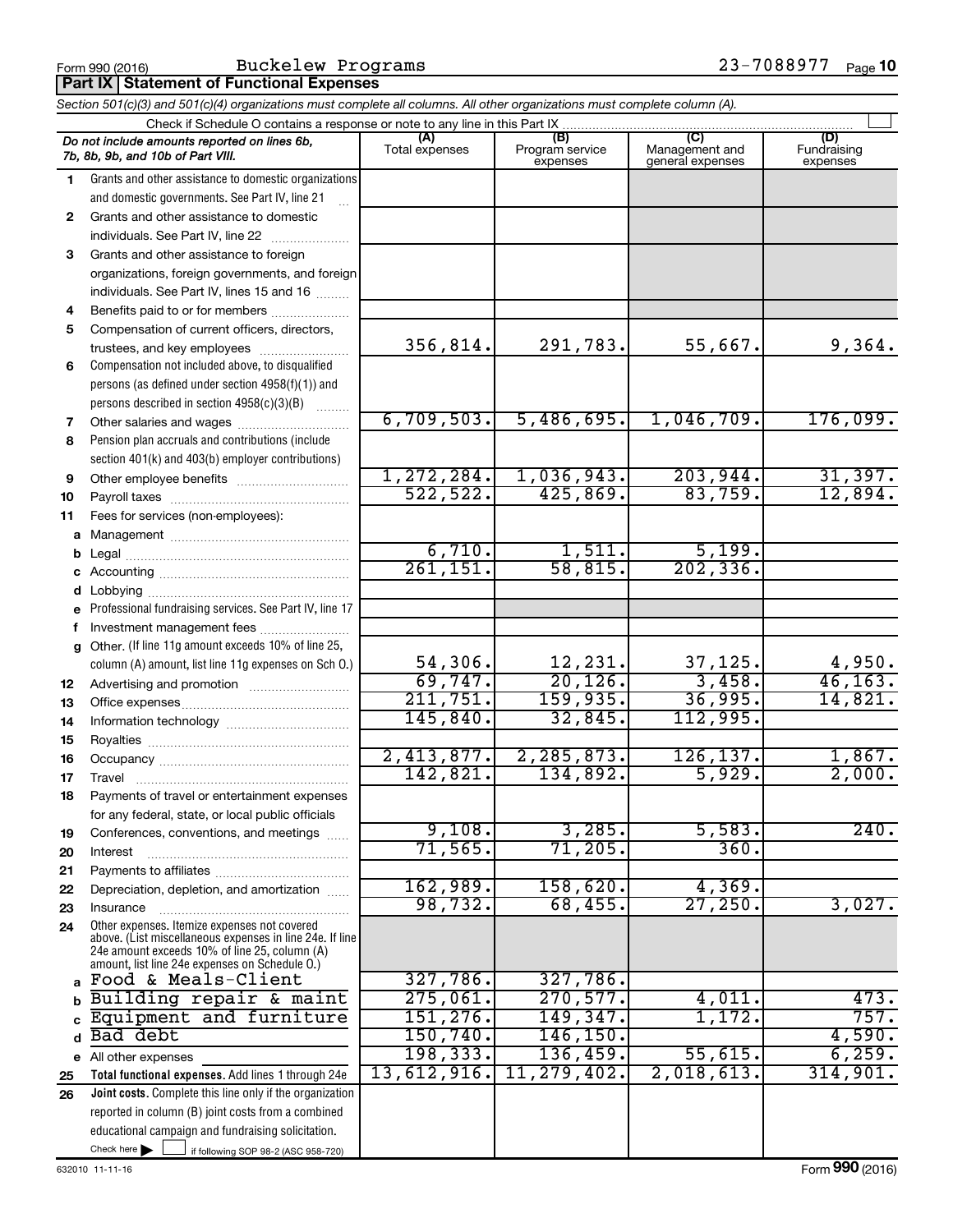| (A)<br>(B)<br>Beginning of year<br>End of year<br>61,818.<br>$\mathbf{1}$<br>1<br>1, 246, 837.<br>$\mathbf{2}$<br>2<br>1,798,343.<br>2, 213, 771.<br>$\overline{\mathbf{3}}$<br>3<br>730,780.<br>155,402.<br>$\overline{4}$<br>4<br>Loans and other receivables from current and former officers, directors,<br>5<br>trustees, key employees, and highest compensated employees. Complete<br>5<br>Part II of Schedule L<br>Loans and other receivables from other disqualified persons (as defined under<br>6<br>section 4958(f)(1)), persons described in section 4958(c)(3)(B), and contributing<br>employers and sponsoring organizations of section 501(c)(9) voluntary<br>employees' beneficiary organizations (see instr). Complete Part II of Sch L<br>6<br>Assets<br>152, 523.<br>$\overline{7}$<br>7<br>8<br>8<br>128,827.<br>9<br>Prepaid expenses and deferred charges [11] [11] Prepaid expenses and deferred charges [11] [11] Martin Marian Marian Marian Marian Marian Marian Marian Marian Marian Marian Marian Marian Marian Marian Marian Marian Marian<br>9<br>10a Land, buildings, and equipment: cost or other<br>6,395,659.<br>basis. Complete Part VI of Schedule D  10a<br>2,571,880.<br>3,439,332.<br>10 <sub>b</sub><br>10 <sub>c</sub><br>11<br>11<br>216,418.<br>12<br>12<br>13<br>13<br>14<br>14<br>281,013.<br>104,672.<br>15<br>15<br>8,055,891.<br>7,956,427.<br>16<br>16<br>1,001,121.<br>1,406,186.<br>17<br>17<br>18<br>18<br>19<br>19<br>20<br>20<br>21<br>21<br>Escrow or custodial account liability. Complete Part IV of Schedule D<br>22<br>Loans and other payables to current and former officers, directors, trustees,<br>Liabilities<br>key employees, highest compensated employees, and disqualified persons.<br>22<br>23<br>Secured mortgages and notes payable to unrelated third parties<br>23<br>3,128,710.<br>3,036,527.<br>24<br>Unsecured notes and loans payable to unrelated third parties<br>24<br>25<br>Other liabilities (including federal income tax, payables to related third<br>parties, and other liabilities not included on lines 17-24). Complete Part X of<br>37,515.<br>47,342.<br>25<br>Schedule D<br>4, 167, 346.<br>4,490,055.<br>26<br>26<br>Organizations that follow SFAS 117 (ASC 958), check here $\blacktriangleright \begin{array}{c} \boxed{X} \\ \end{array}$ and<br>complete lines 27 through 29, and lines 33 and 34.<br>Net Assets or Fund Balances<br>3,087,972.<br>2,670,943.<br>27<br>27<br>800, 573.<br>795,429.<br>28<br>28<br>29<br>29<br>Permanently restricted net assets<br>Organizations that do not follow SFAS 117 (ASC 958), check here ▶ □<br>and complete lines 30 through 34.<br>30<br>30<br>Paid-in or capital surplus, or land, building, or equipment fund<br>31<br>31<br>32<br>Retained earnings, endowment, accumulated income, or other funds<br>32<br>3,888,545.<br>33<br>33<br>8,055,891.<br>34<br>34 |  |  |  |          |  |            |
|-------------------------------------------------------------------------------------------------------------------------------------------------------------------------------------------------------------------------------------------------------------------------------------------------------------------------------------------------------------------------------------------------------------------------------------------------------------------------------------------------------------------------------------------------------------------------------------------------------------------------------------------------------------------------------------------------------------------------------------------------------------------------------------------------------------------------------------------------------------------------------------------------------------------------------------------------------------------------------------------------------------------------------------------------------------------------------------------------------------------------------------------------------------------------------------------------------------------------------------------------------------------------------------------------------------------------------------------------------------------------------------------------------------------------------------------------------------------------------------------------------------------------------------------------------------------------------------------------------------------------------------------------------------------------------------------------------------------------------------------------------------------------------------------------------------------------------------------------------------------------------------------------------------------------------------------------------------------------------------------------------------------------------------------------------------------------------------------------------------------------------------------------------------------------------------------------------------------------------------------------------------------------------------------------------------------------------------------------------------------------------------------------------------------------------------------------------------------------------------------------------------------------------------------------------------------------------------------------------------------------------------------------------------------------------------------------------------------------------------------------------------------------------------------------------------------------------------------------------------------------------------------------------------------|--|--|--|----------|--|------------|
|                                                                                                                                                                                                                                                                                                                                                                                                                                                                                                                                                                                                                                                                                                                                                                                                                                                                                                                                                                                                                                                                                                                                                                                                                                                                                                                                                                                                                                                                                                                                                                                                                                                                                                                                                                                                                                                                                                                                                                                                                                                                                                                                                                                                                                                                                                                                                                                                                                                                                                                                                                                                                                                                                                                                                                                                                                                                                                                   |  |  |  |          |  |            |
|                                                                                                                                                                                                                                                                                                                                                                                                                                                                                                                                                                                                                                                                                                                                                                                                                                                                                                                                                                                                                                                                                                                                                                                                                                                                                                                                                                                                                                                                                                                                                                                                                                                                                                                                                                                                                                                                                                                                                                                                                                                                                                                                                                                                                                                                                                                                                                                                                                                                                                                                                                                                                                                                                                                                                                                                                                                                                                                   |  |  |  |          |  |            |
|                                                                                                                                                                                                                                                                                                                                                                                                                                                                                                                                                                                                                                                                                                                                                                                                                                                                                                                                                                                                                                                                                                                                                                                                                                                                                                                                                                                                                                                                                                                                                                                                                                                                                                                                                                                                                                                                                                                                                                                                                                                                                                                                                                                                                                                                                                                                                                                                                                                                                                                                                                                                                                                                                                                                                                                                                                                                                                                   |  |  |  |          |  | 2,726.     |
|                                                                                                                                                                                                                                                                                                                                                                                                                                                                                                                                                                                                                                                                                                                                                                                                                                                                                                                                                                                                                                                                                                                                                                                                                                                                                                                                                                                                                                                                                                                                                                                                                                                                                                                                                                                                                                                                                                                                                                                                                                                                                                                                                                                                                                                                                                                                                                                                                                                                                                                                                                                                                                                                                                                                                                                                                                                                                                                   |  |  |  |          |  | 1,064,077. |
|                                                                                                                                                                                                                                                                                                                                                                                                                                                                                                                                                                                                                                                                                                                                                                                                                                                                                                                                                                                                                                                                                                                                                                                                                                                                                                                                                                                                                                                                                                                                                                                                                                                                                                                                                                                                                                                                                                                                                                                                                                                                                                                                                                                                                                                                                                                                                                                                                                                                                                                                                                                                                                                                                                                                                                                                                                                                                                                   |  |  |  |          |  |            |
|                                                                                                                                                                                                                                                                                                                                                                                                                                                                                                                                                                                                                                                                                                                                                                                                                                                                                                                                                                                                                                                                                                                                                                                                                                                                                                                                                                                                                                                                                                                                                                                                                                                                                                                                                                                                                                                                                                                                                                                                                                                                                                                                                                                                                                                                                                                                                                                                                                                                                                                                                                                                                                                                                                                                                                                                                                                                                                                   |  |  |  |          |  |            |
|                                                                                                                                                                                                                                                                                                                                                                                                                                                                                                                                                                                                                                                                                                                                                                                                                                                                                                                                                                                                                                                                                                                                                                                                                                                                                                                                                                                                                                                                                                                                                                                                                                                                                                                                                                                                                                                                                                                                                                                                                                                                                                                                                                                                                                                                                                                                                                                                                                                                                                                                                                                                                                                                                                                                                                                                                                                                                                                   |  |  |  |          |  |            |
|                                                                                                                                                                                                                                                                                                                                                                                                                                                                                                                                                                                                                                                                                                                                                                                                                                                                                                                                                                                                                                                                                                                                                                                                                                                                                                                                                                                                                                                                                                                                                                                                                                                                                                                                                                                                                                                                                                                                                                                                                                                                                                                                                                                                                                                                                                                                                                                                                                                                                                                                                                                                                                                                                                                                                                                                                                                                                                                   |  |  |  |          |  |            |
|                                                                                                                                                                                                                                                                                                                                                                                                                                                                                                                                                                                                                                                                                                                                                                                                                                                                                                                                                                                                                                                                                                                                                                                                                                                                                                                                                                                                                                                                                                                                                                                                                                                                                                                                                                                                                                                                                                                                                                                                                                                                                                                                                                                                                                                                                                                                                                                                                                                                                                                                                                                                                                                                                                                                                                                                                                                                                                                   |  |  |  |          |  |            |
|                                                                                                                                                                                                                                                                                                                                                                                                                                                                                                                                                                                                                                                                                                                                                                                                                                                                                                                                                                                                                                                                                                                                                                                                                                                                                                                                                                                                                                                                                                                                                                                                                                                                                                                                                                                                                                                                                                                                                                                                                                                                                                                                                                                                                                                                                                                                                                                                                                                                                                                                                                                                                                                                                                                                                                                                                                                                                                                   |  |  |  |          |  |            |
|                                                                                                                                                                                                                                                                                                                                                                                                                                                                                                                                                                                                                                                                                                                                                                                                                                                                                                                                                                                                                                                                                                                                                                                                                                                                                                                                                                                                                                                                                                                                                                                                                                                                                                                                                                                                                                                                                                                                                                                                                                                                                                                                                                                                                                                                                                                                                                                                                                                                                                                                                                                                                                                                                                                                                                                                                                                                                                                   |  |  |  |          |  |            |
|                                                                                                                                                                                                                                                                                                                                                                                                                                                                                                                                                                                                                                                                                                                                                                                                                                                                                                                                                                                                                                                                                                                                                                                                                                                                                                                                                                                                                                                                                                                                                                                                                                                                                                                                                                                                                                                                                                                                                                                                                                                                                                                                                                                                                                                                                                                                                                                                                                                                                                                                                                                                                                                                                                                                                                                                                                                                                                                   |  |  |  |          |  |            |
|                                                                                                                                                                                                                                                                                                                                                                                                                                                                                                                                                                                                                                                                                                                                                                                                                                                                                                                                                                                                                                                                                                                                                                                                                                                                                                                                                                                                                                                                                                                                                                                                                                                                                                                                                                                                                                                                                                                                                                                                                                                                                                                                                                                                                                                                                                                                                                                                                                                                                                                                                                                                                                                                                                                                                                                                                                                                                                                   |  |  |  |          |  |            |
|                                                                                                                                                                                                                                                                                                                                                                                                                                                                                                                                                                                                                                                                                                                                                                                                                                                                                                                                                                                                                                                                                                                                                                                                                                                                                                                                                                                                                                                                                                                                                                                                                                                                                                                                                                                                                                                                                                                                                                                                                                                                                                                                                                                                                                                                                                                                                                                                                                                                                                                                                                                                                                                                                                                                                                                                                                                                                                                   |  |  |  |          |  | 146, 545.  |
|                                                                                                                                                                                                                                                                                                                                                                                                                                                                                                                                                                                                                                                                                                                                                                                                                                                                                                                                                                                                                                                                                                                                                                                                                                                                                                                                                                                                                                                                                                                                                                                                                                                                                                                                                                                                                                                                                                                                                                                                                                                                                                                                                                                                                                                                                                                                                                                                                                                                                                                                                                                                                                                                                                                                                                                                                                                                                                                   |  |  |  |          |  |            |
|                                                                                                                                                                                                                                                                                                                                                                                                                                                                                                                                                                                                                                                                                                                                                                                                                                                                                                                                                                                                                                                                                                                                                                                                                                                                                                                                                                                                                                                                                                                                                                                                                                                                                                                                                                                                                                                                                                                                                                                                                                                                                                                                                                                                                                                                                                                                                                                                                                                                                                                                                                                                                                                                                                                                                                                                                                                                                                                   |  |  |  |          |  | 200, 455.  |
|                                                                                                                                                                                                                                                                                                                                                                                                                                                                                                                                                                                                                                                                                                                                                                                                                                                                                                                                                                                                                                                                                                                                                                                                                                                                                                                                                                                                                                                                                                                                                                                                                                                                                                                                                                                                                                                                                                                                                                                                                                                                                                                                                                                                                                                                                                                                                                                                                                                                                                                                                                                                                                                                                                                                                                                                                                                                                                                   |  |  |  |          |  |            |
|                                                                                                                                                                                                                                                                                                                                                                                                                                                                                                                                                                                                                                                                                                                                                                                                                                                                                                                                                                                                                                                                                                                                                                                                                                                                                                                                                                                                                                                                                                                                                                                                                                                                                                                                                                                                                                                                                                                                                                                                                                                                                                                                                                                                                                                                                                                                                                                                                                                                                                                                                                                                                                                                                                                                                                                                                                                                                                                   |  |  |  |          |  |            |
|                                                                                                                                                                                                                                                                                                                                                                                                                                                                                                                                                                                                                                                                                                                                                                                                                                                                                                                                                                                                                                                                                                                                                                                                                                                                                                                                                                                                                                                                                                                                                                                                                                                                                                                                                                                                                                                                                                                                                                                                                                                                                                                                                                                                                                                                                                                                                                                                                                                                                                                                                                                                                                                                                                                                                                                                                                                                                                                   |  |  |  |          |  | 3,823,779. |
|                                                                                                                                                                                                                                                                                                                                                                                                                                                                                                                                                                                                                                                                                                                                                                                                                                                                                                                                                                                                                                                                                                                                                                                                                                                                                                                                                                                                                                                                                                                                                                                                                                                                                                                                                                                                                                                                                                                                                                                                                                                                                                                                                                                                                                                                                                                                                                                                                                                                                                                                                                                                                                                                                                                                                                                                                                                                                                                   |  |  |  |          |  |            |
|                                                                                                                                                                                                                                                                                                                                                                                                                                                                                                                                                                                                                                                                                                                                                                                                                                                                                                                                                                                                                                                                                                                                                                                                                                                                                                                                                                                                                                                                                                                                                                                                                                                                                                                                                                                                                                                                                                                                                                                                                                                                                                                                                                                                                                                                                                                                                                                                                                                                                                                                                                                                                                                                                                                                                                                                                                                                                                                   |  |  |  | 245,000. |  |            |
|                                                                                                                                                                                                                                                                                                                                                                                                                                                                                                                                                                                                                                                                                                                                                                                                                                                                                                                                                                                                                                                                                                                                                                                                                                                                                                                                                                                                                                                                                                                                                                                                                                                                                                                                                                                                                                                                                                                                                                                                                                                                                                                                                                                                                                                                                                                                                                                                                                                                                                                                                                                                                                                                                                                                                                                                                                                                                                                   |  |  |  |          |  |            |
|                                                                                                                                                                                                                                                                                                                                                                                                                                                                                                                                                                                                                                                                                                                                                                                                                                                                                                                                                                                                                                                                                                                                                                                                                                                                                                                                                                                                                                                                                                                                                                                                                                                                                                                                                                                                                                                                                                                                                                                                                                                                                                                                                                                                                                                                                                                                                                                                                                                                                                                                                                                                                                                                                                                                                                                                                                                                                                                   |  |  |  |          |  |            |
|                                                                                                                                                                                                                                                                                                                                                                                                                                                                                                                                                                                                                                                                                                                                                                                                                                                                                                                                                                                                                                                                                                                                                                                                                                                                                                                                                                                                                                                                                                                                                                                                                                                                                                                                                                                                                                                                                                                                                                                                                                                                                                                                                                                                                                                                                                                                                                                                                                                                                                                                                                                                                                                                                                                                                                                                                                                                                                                   |  |  |  |          |  |            |
|                                                                                                                                                                                                                                                                                                                                                                                                                                                                                                                                                                                                                                                                                                                                                                                                                                                                                                                                                                                                                                                                                                                                                                                                                                                                                                                                                                                                                                                                                                                                                                                                                                                                                                                                                                                                                                                                                                                                                                                                                                                                                                                                                                                                                                                                                                                                                                                                                                                                                                                                                                                                                                                                                                                                                                                                                                                                                                                   |  |  |  |          |  |            |
|                                                                                                                                                                                                                                                                                                                                                                                                                                                                                                                                                                                                                                                                                                                                                                                                                                                                                                                                                                                                                                                                                                                                                                                                                                                                                                                                                                                                                                                                                                                                                                                                                                                                                                                                                                                                                                                                                                                                                                                                                                                                                                                                                                                                                                                                                                                                                                                                                                                                                                                                                                                                                                                                                                                                                                                                                                                                                                                   |  |  |  |          |  |            |
|                                                                                                                                                                                                                                                                                                                                                                                                                                                                                                                                                                                                                                                                                                                                                                                                                                                                                                                                                                                                                                                                                                                                                                                                                                                                                                                                                                                                                                                                                                                                                                                                                                                                                                                                                                                                                                                                                                                                                                                                                                                                                                                                                                                                                                                                                                                                                                                                                                                                                                                                                                                                                                                                                                                                                                                                                                                                                                                   |  |  |  |          |  |            |
|                                                                                                                                                                                                                                                                                                                                                                                                                                                                                                                                                                                                                                                                                                                                                                                                                                                                                                                                                                                                                                                                                                                                                                                                                                                                                                                                                                                                                                                                                                                                                                                                                                                                                                                                                                                                                                                                                                                                                                                                                                                                                                                                                                                                                                                                                                                                                                                                                                                                                                                                                                                                                                                                                                                                                                                                                                                                                                                   |  |  |  |          |  |            |
|                                                                                                                                                                                                                                                                                                                                                                                                                                                                                                                                                                                                                                                                                                                                                                                                                                                                                                                                                                                                                                                                                                                                                                                                                                                                                                                                                                                                                                                                                                                                                                                                                                                                                                                                                                                                                                                                                                                                                                                                                                                                                                                                                                                                                                                                                                                                                                                                                                                                                                                                                                                                                                                                                                                                                                                                                                                                                                                   |  |  |  |          |  |            |
|                                                                                                                                                                                                                                                                                                                                                                                                                                                                                                                                                                                                                                                                                                                                                                                                                                                                                                                                                                                                                                                                                                                                                                                                                                                                                                                                                                                                                                                                                                                                                                                                                                                                                                                                                                                                                                                                                                                                                                                                                                                                                                                                                                                                                                                                                                                                                                                                                                                                                                                                                                                                                                                                                                                                                                                                                                                                                                                   |  |  |  |          |  |            |
|                                                                                                                                                                                                                                                                                                                                                                                                                                                                                                                                                                                                                                                                                                                                                                                                                                                                                                                                                                                                                                                                                                                                                                                                                                                                                                                                                                                                                                                                                                                                                                                                                                                                                                                                                                                                                                                                                                                                                                                                                                                                                                                                                                                                                                                                                                                                                                                                                                                                                                                                                                                                                                                                                                                                                                                                                                                                                                                   |  |  |  |          |  |            |
|                                                                                                                                                                                                                                                                                                                                                                                                                                                                                                                                                                                                                                                                                                                                                                                                                                                                                                                                                                                                                                                                                                                                                                                                                                                                                                                                                                                                                                                                                                                                                                                                                                                                                                                                                                                                                                                                                                                                                                                                                                                                                                                                                                                                                                                                                                                                                                                                                                                                                                                                                                                                                                                                                                                                                                                                                                                                                                                   |  |  |  |          |  |            |
|                                                                                                                                                                                                                                                                                                                                                                                                                                                                                                                                                                                                                                                                                                                                                                                                                                                                                                                                                                                                                                                                                                                                                                                                                                                                                                                                                                                                                                                                                                                                                                                                                                                                                                                                                                                                                                                                                                                                                                                                                                                                                                                                                                                                                                                                                                                                                                                                                                                                                                                                                                                                                                                                                                                                                                                                                                                                                                                   |  |  |  |          |  |            |
|                                                                                                                                                                                                                                                                                                                                                                                                                                                                                                                                                                                                                                                                                                                                                                                                                                                                                                                                                                                                                                                                                                                                                                                                                                                                                                                                                                                                                                                                                                                                                                                                                                                                                                                                                                                                                                                                                                                                                                                                                                                                                                                                                                                                                                                                                                                                                                                                                                                                                                                                                                                                                                                                                                                                                                                                                                                                                                                   |  |  |  |          |  |            |
|                                                                                                                                                                                                                                                                                                                                                                                                                                                                                                                                                                                                                                                                                                                                                                                                                                                                                                                                                                                                                                                                                                                                                                                                                                                                                                                                                                                                                                                                                                                                                                                                                                                                                                                                                                                                                                                                                                                                                                                                                                                                                                                                                                                                                                                                                                                                                                                                                                                                                                                                                                                                                                                                                                                                                                                                                                                                                                                   |  |  |  |          |  |            |
|                                                                                                                                                                                                                                                                                                                                                                                                                                                                                                                                                                                                                                                                                                                                                                                                                                                                                                                                                                                                                                                                                                                                                                                                                                                                                                                                                                                                                                                                                                                                                                                                                                                                                                                                                                                                                                                                                                                                                                                                                                                                                                                                                                                                                                                                                                                                                                                                                                                                                                                                                                                                                                                                                                                                                                                                                                                                                                                   |  |  |  |          |  |            |
|                                                                                                                                                                                                                                                                                                                                                                                                                                                                                                                                                                                                                                                                                                                                                                                                                                                                                                                                                                                                                                                                                                                                                                                                                                                                                                                                                                                                                                                                                                                                                                                                                                                                                                                                                                                                                                                                                                                                                                                                                                                                                                                                                                                                                                                                                                                                                                                                                                                                                                                                                                                                                                                                                                                                                                                                                                                                                                                   |  |  |  |          |  |            |
|                                                                                                                                                                                                                                                                                                                                                                                                                                                                                                                                                                                                                                                                                                                                                                                                                                                                                                                                                                                                                                                                                                                                                                                                                                                                                                                                                                                                                                                                                                                                                                                                                                                                                                                                                                                                                                                                                                                                                                                                                                                                                                                                                                                                                                                                                                                                                                                                                                                                                                                                                                                                                                                                                                                                                                                                                                                                                                                   |  |  |  |          |  |            |
|                                                                                                                                                                                                                                                                                                                                                                                                                                                                                                                                                                                                                                                                                                                                                                                                                                                                                                                                                                                                                                                                                                                                                                                                                                                                                                                                                                                                                                                                                                                                                                                                                                                                                                                                                                                                                                                                                                                                                                                                                                                                                                                                                                                                                                                                                                                                                                                                                                                                                                                                                                                                                                                                                                                                                                                                                                                                                                                   |  |  |  |          |  |            |
|                                                                                                                                                                                                                                                                                                                                                                                                                                                                                                                                                                                                                                                                                                                                                                                                                                                                                                                                                                                                                                                                                                                                                                                                                                                                                                                                                                                                                                                                                                                                                                                                                                                                                                                                                                                                                                                                                                                                                                                                                                                                                                                                                                                                                                                                                                                                                                                                                                                                                                                                                                                                                                                                                                                                                                                                                                                                                                                   |  |  |  |          |  |            |
|                                                                                                                                                                                                                                                                                                                                                                                                                                                                                                                                                                                                                                                                                                                                                                                                                                                                                                                                                                                                                                                                                                                                                                                                                                                                                                                                                                                                                                                                                                                                                                                                                                                                                                                                                                                                                                                                                                                                                                                                                                                                                                                                                                                                                                                                                                                                                                                                                                                                                                                                                                                                                                                                                                                                                                                                                                                                                                                   |  |  |  |          |  |            |
|                                                                                                                                                                                                                                                                                                                                                                                                                                                                                                                                                                                                                                                                                                                                                                                                                                                                                                                                                                                                                                                                                                                                                                                                                                                                                                                                                                                                                                                                                                                                                                                                                                                                                                                                                                                                                                                                                                                                                                                                                                                                                                                                                                                                                                                                                                                                                                                                                                                                                                                                                                                                                                                                                                                                                                                                                                                                                                                   |  |  |  |          |  |            |
|                                                                                                                                                                                                                                                                                                                                                                                                                                                                                                                                                                                                                                                                                                                                                                                                                                                                                                                                                                                                                                                                                                                                                                                                                                                                                                                                                                                                                                                                                                                                                                                                                                                                                                                                                                                                                                                                                                                                                                                                                                                                                                                                                                                                                                                                                                                                                                                                                                                                                                                                                                                                                                                                                                                                                                                                                                                                                                                   |  |  |  |          |  |            |
|                                                                                                                                                                                                                                                                                                                                                                                                                                                                                                                                                                                                                                                                                                                                                                                                                                                                                                                                                                                                                                                                                                                                                                                                                                                                                                                                                                                                                                                                                                                                                                                                                                                                                                                                                                                                                                                                                                                                                                                                                                                                                                                                                                                                                                                                                                                                                                                                                                                                                                                                                                                                                                                                                                                                                                                                                                                                                                                   |  |  |  |          |  |            |
|                                                                                                                                                                                                                                                                                                                                                                                                                                                                                                                                                                                                                                                                                                                                                                                                                                                                                                                                                                                                                                                                                                                                                                                                                                                                                                                                                                                                                                                                                                                                                                                                                                                                                                                                                                                                                                                                                                                                                                                                                                                                                                                                                                                                                                                                                                                                                                                                                                                                                                                                                                                                                                                                                                                                                                                                                                                                                                                   |  |  |  |          |  |            |
|                                                                                                                                                                                                                                                                                                                                                                                                                                                                                                                                                                                                                                                                                                                                                                                                                                                                                                                                                                                                                                                                                                                                                                                                                                                                                                                                                                                                                                                                                                                                                                                                                                                                                                                                                                                                                                                                                                                                                                                                                                                                                                                                                                                                                                                                                                                                                                                                                                                                                                                                                                                                                                                                                                                                                                                                                                                                                                                   |  |  |  |          |  |            |
|                                                                                                                                                                                                                                                                                                                                                                                                                                                                                                                                                                                                                                                                                                                                                                                                                                                                                                                                                                                                                                                                                                                                                                                                                                                                                                                                                                                                                                                                                                                                                                                                                                                                                                                                                                                                                                                                                                                                                                                                                                                                                                                                                                                                                                                                                                                                                                                                                                                                                                                                                                                                                                                                                                                                                                                                                                                                                                                   |  |  |  |          |  |            |
|                                                                                                                                                                                                                                                                                                                                                                                                                                                                                                                                                                                                                                                                                                                                                                                                                                                                                                                                                                                                                                                                                                                                                                                                                                                                                                                                                                                                                                                                                                                                                                                                                                                                                                                                                                                                                                                                                                                                                                                                                                                                                                                                                                                                                                                                                                                                                                                                                                                                                                                                                                                                                                                                                                                                                                                                                                                                                                                   |  |  |  |          |  |            |
|                                                                                                                                                                                                                                                                                                                                                                                                                                                                                                                                                                                                                                                                                                                                                                                                                                                                                                                                                                                                                                                                                                                                                                                                                                                                                                                                                                                                                                                                                                                                                                                                                                                                                                                                                                                                                                                                                                                                                                                                                                                                                                                                                                                                                                                                                                                                                                                                                                                                                                                                                                                                                                                                                                                                                                                                                                                                                                                   |  |  |  |          |  | 3,466,372. |
|                                                                                                                                                                                                                                                                                                                                                                                                                                                                                                                                                                                                                                                                                                                                                                                                                                                                                                                                                                                                                                                                                                                                                                                                                                                                                                                                                                                                                                                                                                                                                                                                                                                                                                                                                                                                                                                                                                                                                                                                                                                                                                                                                                                                                                                                                                                                                                                                                                                                                                                                                                                                                                                                                                                                                                                                                                                                                                                   |  |  |  |          |  | 7,956,427. |

Form (2016) **990**

## **Part X Balance Sheet**

| Form 990 (2016) |  |  |
|-----------------|--|--|

 $\overline{\phantom{0}}$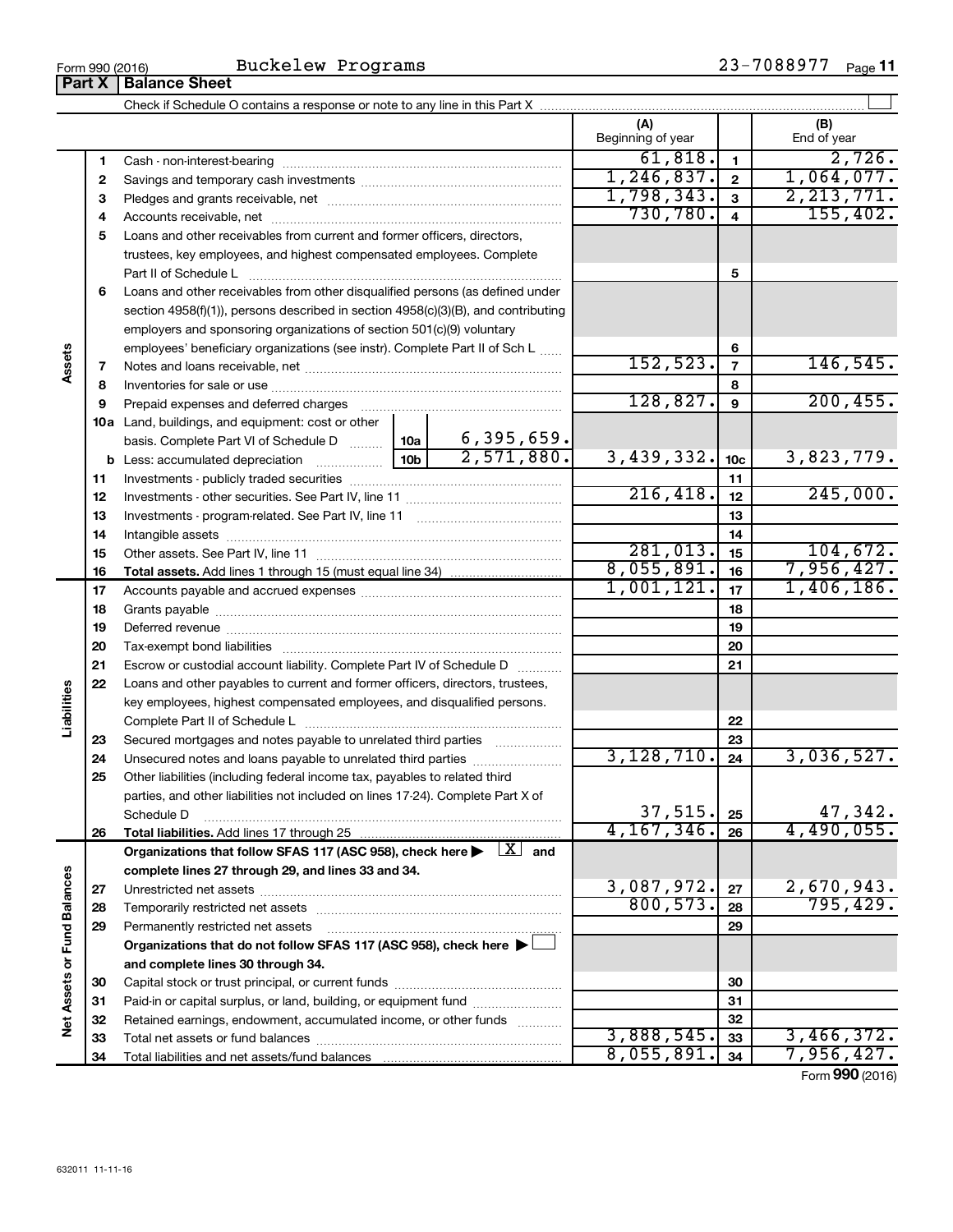|    | Buckelew Programs<br>Form 990 (2016)                                                                                                                                                                                           |                         | 23-7088977     |     | Page 12          |
|----|--------------------------------------------------------------------------------------------------------------------------------------------------------------------------------------------------------------------------------|-------------------------|----------------|-----|------------------|
|    | <b>Part XI</b><br><b>Reconciliation of Net Assets</b>                                                                                                                                                                          |                         |                |     |                  |
|    |                                                                                                                                                                                                                                |                         |                |     |                  |
|    |                                                                                                                                                                                                                                |                         |                |     |                  |
| 1  |                                                                                                                                                                                                                                | 1                       | 13, 190, 745.  |     |                  |
| 2  |                                                                                                                                                                                                                                | $\mathbf{2}$            | 13,612,916.    |     |                  |
| 3  |                                                                                                                                                                                                                                | 3                       |                |     | $-422, 171.$     |
| 4  |                                                                                                                                                                                                                                | $\overline{\mathbf{4}}$ | 3,888,545.     |     |                  |
| 5  | Net unrealized gains (losses) on investments [11] matter than the control of the control of the control of the control of the control of the control of the control of the control of the control of the control of the contro | 5                       |                |     |                  |
| 6  | Donated services and use of facilities                                                                                                                                                                                         | 6                       |                |     |                  |
| 7  | Investment expenses                                                                                                                                                                                                            | $\overline{7}$          |                |     |                  |
| 8  | Prior period adjustments                                                                                                                                                                                                       | 8                       |                |     | $-2.$            |
| 9  |                                                                                                                                                                                                                                | 9                       |                |     | $\overline{0}$ . |
| 10 | Net assets or fund balances at end of year. Combine lines 3 through 9 (must equal Part X, line 33,                                                                                                                             |                         |                |     |                  |
|    | column (B))                                                                                                                                                                                                                    | 10                      | 3,466,372.     |     |                  |
|    | <b>Part XII</b> Financial Statements and Reporting                                                                                                                                                                             |                         |                |     |                  |
|    |                                                                                                                                                                                                                                |                         |                |     |                  |
|    |                                                                                                                                                                                                                                |                         |                | Yes | <b>No</b>        |
| 1  | $\mathbf{X}$ Accrual<br>Accounting method used to prepare the Form 990: [130] Cash<br>$\Box$ Other                                                                                                                             |                         |                |     |                  |
|    | If the organization changed its method of accounting from a prior year or checked "Other," explain in Schedule O.                                                                                                              |                         |                |     |                  |
|    |                                                                                                                                                                                                                                |                         | 2a             |     | x                |
|    | If "Yes," check a box below to indicate whether the financial statements for the year were compiled or reviewed on a                                                                                                           |                         |                |     |                  |
|    | separate basis, consolidated basis, or both:                                                                                                                                                                                   |                         |                |     |                  |
|    | Both consolidated and separate basis<br>Separate basis<br>Consolidated basis                                                                                                                                                   |                         |                |     |                  |
|    |                                                                                                                                                                                                                                |                         | 2 <sub>b</sub> | X   |                  |
|    | If "Yes," check a box below to indicate whether the financial statements for the year were audited on a separate basis,                                                                                                        |                         |                |     |                  |
|    | consolidated basis, or both:                                                                                                                                                                                                   |                         |                |     |                  |
|    | $ \mathbf{X} $ Separate basis<br>Consolidated basis<br>Both consolidated and separate basis                                                                                                                                    |                         |                |     |                  |
|    | c If "Yes" to line 2a or 2b, does the organization have a committee that assumes responsibility for oversight of the audit,                                                                                                    |                         |                |     |                  |
|    |                                                                                                                                                                                                                                |                         | 2c             | x   |                  |
|    | If the organization changed either its oversight process or selection process during the tax year, explain in Schedule O.                                                                                                      |                         |                |     |                  |
|    | 3a As a result of a federal award, was the organization required to undergo an audit or audits as set forth in the Single Audit                                                                                                |                         |                |     |                  |
|    |                                                                                                                                                                                                                                |                         | 3a             | х   |                  |
|    | <b>b</b> If "Yes," did the organization undergo the required audit or audits? If the organization did not undergo the required audit                                                                                           |                         |                |     |                  |
|    |                                                                                                                                                                                                                                |                         | 3 <sub>b</sub> | х   |                  |

Form (2016) **990**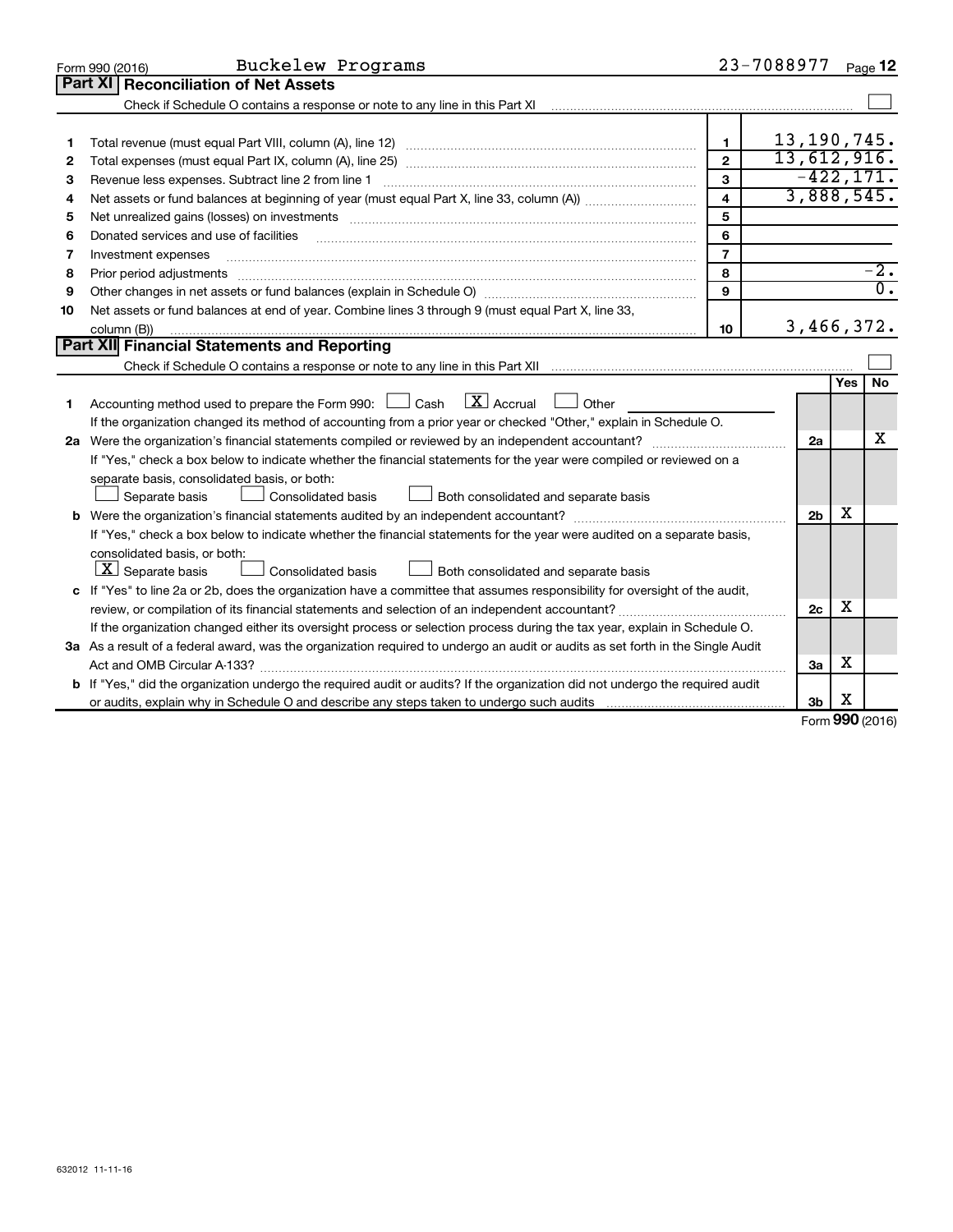| <b>SCHEDULE A</b> |  |
|-------------------|--|
|-------------------|--|

| (Form 990 or 990-EZ |  |  |  |  |
|---------------------|--|--|--|--|
|---------------------|--|--|--|--|

# Form 990 or 990-EZ) **Public Charity Status and Public Support**<br>
Complete if the organization is a section 501(c)(3) organization or a section<br> **2016**

**4947(a)(1) nonexempt charitable trust. | Attach to Form 990 or Form 990-EZ.** 

|  | <b>Open to Public</b> |
|--|-----------------------|
|  |                       |
|  | <b>Inspection</b>     |

OMB No. 1545-0047

Department of the Treasury Internal Revenue Service

| --------------------------<br>Internal Revenue Service | $\blacktriangleright$ Allach to Form 330 or Form 330 EZ.<br>Information about Schedule A (Form 990 or 990-EZ) and its instructions is at WWW.irs.gov/form990. | ----------------<br><b>Inspection</b> |
|--------------------------------------------------------|---------------------------------------------------------------------------------------------------------------------------------------------------------------|---------------------------------------|
| Name of the organization                               |                                                                                                                                                               | l Emplover identification number      |
|                                                        |                                                                                                                                                               | - - - - - - - - -                     |

|                |                     |                                                                                                                                               |  | Buckelew Programs |                            |                             |                                 |                            |  | 23-7088977                 |  |  |
|----------------|---------------------|-----------------------------------------------------------------------------------------------------------------------------------------------|--|-------------------|----------------------------|-----------------------------|---------------------------------|----------------------------|--|----------------------------|--|--|
| Part I         |                     | Reason for Public Charity Status (All organizations must complete this part.) See instructions.                                               |  |                   |                            |                             |                                 |                            |  |                            |  |  |
|                |                     | The organization is not a private foundation because it is: (For lines 1 through 12, check only one box.)                                     |  |                   |                            |                             |                                 |                            |  |                            |  |  |
| 1              |                     | A church, convention of churches, or association of churches described in section 170(b)(1)(A)(i).                                            |  |                   |                            |                             |                                 |                            |  |                            |  |  |
| 2              |                     | A school described in section 170(b)(1)(A)(ii). (Attach Schedule E (Form 990 or 990-EZ).)                                                     |  |                   |                            |                             |                                 |                            |  |                            |  |  |
| з              |                     | A hospital or a cooperative hospital service organization described in section 170(b)(1)(A)(iii).                                             |  |                   |                            |                             |                                 |                            |  |                            |  |  |
| 4              |                     | A medical research organization operated in conjunction with a hospital described in section 170(b)(1)(A)(iii). Enter the hospital's name,    |  |                   |                            |                             |                                 |                            |  |                            |  |  |
|                |                     | city, and state:                                                                                                                              |  |                   |                            |                             |                                 |                            |  |                            |  |  |
| 5              |                     | An organization operated for the benefit of a college or university owned or operated by a governmental unit described in                     |  |                   |                            |                             |                                 |                            |  |                            |  |  |
|                |                     | section 170(b)(1)(A)(iv). (Complete Part II.)                                                                                                 |  |                   |                            |                             |                                 |                            |  |                            |  |  |
| 6              |                     | A federal, state, or local government or governmental unit described in section 170(b)(1)(A)(v).                                              |  |                   |                            |                             |                                 |                            |  |                            |  |  |
| $\overline{7}$ | $\lfloor x \rfloor$ | An organization that normally receives a substantial part of its support from a governmental unit or from the general public described in     |  |                   |                            |                             |                                 |                            |  |                            |  |  |
|                |                     | section 170(b)(1)(A)(vi). (Complete Part II.)                                                                                                 |  |                   |                            |                             |                                 |                            |  |                            |  |  |
| 8              |                     | A community trust described in section 170(b)(1)(A)(vi). (Complete Part II.)                                                                  |  |                   |                            |                             |                                 |                            |  |                            |  |  |
| 9              |                     | An agricultural research organization described in section 170(b)(1)(A)(ix) operated in conjunction with a land-grant college                 |  |                   |                            |                             |                                 |                            |  |                            |  |  |
|                |                     | or university or a non-land-grant college of agriculture (see instructions). Enter the name, city, and state of the college or                |  |                   |                            |                             |                                 |                            |  |                            |  |  |
|                |                     | university:                                                                                                                                   |  |                   |                            |                             |                                 |                            |  |                            |  |  |
| 10             |                     | An organization that normally receives: (1) more than 33 1/3% of its support from contributions, membership fees, and gross receipts from     |  |                   |                            |                             |                                 |                            |  |                            |  |  |
|                |                     | activities related to its exempt functions - subject to certain exceptions, and (2) no more than 33 1/3% of its support from gross investment |  |                   |                            |                             |                                 |                            |  |                            |  |  |
|                |                     | income and unrelated business taxable income (less section 511 tax) from businesses acquired by the organization after June 30, 1975.         |  |                   |                            |                             |                                 |                            |  |                            |  |  |
|                |                     | See section 509(a)(2). (Complete Part III.)                                                                                                   |  |                   |                            |                             |                                 |                            |  |                            |  |  |
| 11             |                     | An organization organized and operated exclusively to test for public safety. See section 509(a)(4).                                          |  |                   |                            |                             |                                 |                            |  |                            |  |  |
| 12             |                     | An organization organized and operated exclusively for the benefit of, to perform the functions of, or to carry out the purposes of one or    |  |                   |                            |                             |                                 |                            |  |                            |  |  |
|                |                     | more publicly supported organizations described in section 509(a)(1) or section 509(a)(2). See section 509(a)(3). Check the box in            |  |                   |                            |                             |                                 |                            |  |                            |  |  |
|                |                     | lines 12a through 12d that describes the type of supporting organization and complete lines 12e, 12f, and 12g.                                |  |                   |                            |                             |                                 |                            |  |                            |  |  |
| а              |                     | Type I. A supporting organization operated, supervised, or controlled by its supported organization(s), typically by giving                   |  |                   |                            |                             |                                 |                            |  |                            |  |  |
|                |                     | the supported organization(s) the power to regularly appoint or elect a majority of the directors or trustees of the supporting               |  |                   |                            |                             |                                 |                            |  |                            |  |  |
|                |                     | organization. You must complete Part IV, Sections A and B.                                                                                    |  |                   |                            |                             |                                 |                            |  |                            |  |  |
| b              |                     | Type II. A supporting organization supervised or controlled in connection with its supported organization(s), by having                       |  |                   |                            |                             |                                 |                            |  |                            |  |  |
|                |                     | control or management of the supporting organization vested in the same persons that control or manage the supported                          |  |                   |                            |                             |                                 |                            |  |                            |  |  |
|                |                     | organization(s). You must complete Part IV, Sections A and C.                                                                                 |  |                   |                            |                             |                                 |                            |  |                            |  |  |
| с              |                     | Type III functionally integrated. A supporting organization operated in connection with, and functionally integrated with,                    |  |                   |                            |                             |                                 |                            |  |                            |  |  |
|                |                     | its supported organization(s) (see instructions). You must complete Part IV, Sections A, D, and E.                                            |  |                   |                            |                             |                                 |                            |  |                            |  |  |
| d              |                     | Type III non-functionally integrated. A supporting organization operated in connection with its supported organization(s)                     |  |                   |                            |                             |                                 |                            |  |                            |  |  |
|                |                     | that is not functionally integrated. The organization generally must satisfy a distribution requirement and an attentiveness                  |  |                   |                            |                             |                                 |                            |  |                            |  |  |
|                |                     | requirement (see instructions). You must complete Part IV, Sections A and D, and Part V.                                                      |  |                   |                            |                             |                                 |                            |  |                            |  |  |
| е              |                     | Check this box if the organization received a written determination from the IRS that it is a Type I, Type II, Type III                       |  |                   |                            |                             |                                 |                            |  |                            |  |  |
|                |                     | functionally integrated, or Type III non-functionally integrated supporting organization.                                                     |  |                   |                            |                             |                                 |                            |  |                            |  |  |
| f.             |                     | Enter the number of supported organizations                                                                                                   |  |                   |                            |                             |                                 |                            |  |                            |  |  |
|                |                     | Provide the following information about the supported organization(s).<br>(i) Name of supported                                               |  | (ii) EIN          | (iii) Type of organization |                             | (iv) Is the organization listed | (v) Amount of monetary     |  | (vi) Amount of other       |  |  |
|                |                     | organization                                                                                                                                  |  |                   | (described on lines 1-10   | in your governing document? |                                 | support (see instructions) |  | support (see instructions) |  |  |
|                |                     |                                                                                                                                               |  |                   | above (see instructions))  | Yes                         | No                              |                            |  |                            |  |  |
|                |                     |                                                                                                                                               |  |                   |                            |                             |                                 |                            |  |                            |  |  |
|                |                     |                                                                                                                                               |  |                   |                            |                             |                                 |                            |  |                            |  |  |
|                |                     |                                                                                                                                               |  |                   |                            |                             |                                 |                            |  |                            |  |  |
|                |                     |                                                                                                                                               |  |                   |                            |                             |                                 |                            |  |                            |  |  |
|                |                     |                                                                                                                                               |  |                   |                            |                             |                                 |                            |  |                            |  |  |
|                |                     |                                                                                                                                               |  |                   |                            |                             |                                 |                            |  |                            |  |  |
|                |                     |                                                                                                                                               |  |                   |                            |                             |                                 |                            |  |                            |  |  |
|                |                     |                                                                                                                                               |  |                   |                            |                             |                                 |                            |  |                            |  |  |
|                |                     |                                                                                                                                               |  |                   |                            |                             |                                 |                            |  |                            |  |  |
|                |                     |                                                                                                                                               |  |                   |                            |                             |                                 |                            |  |                            |  |  |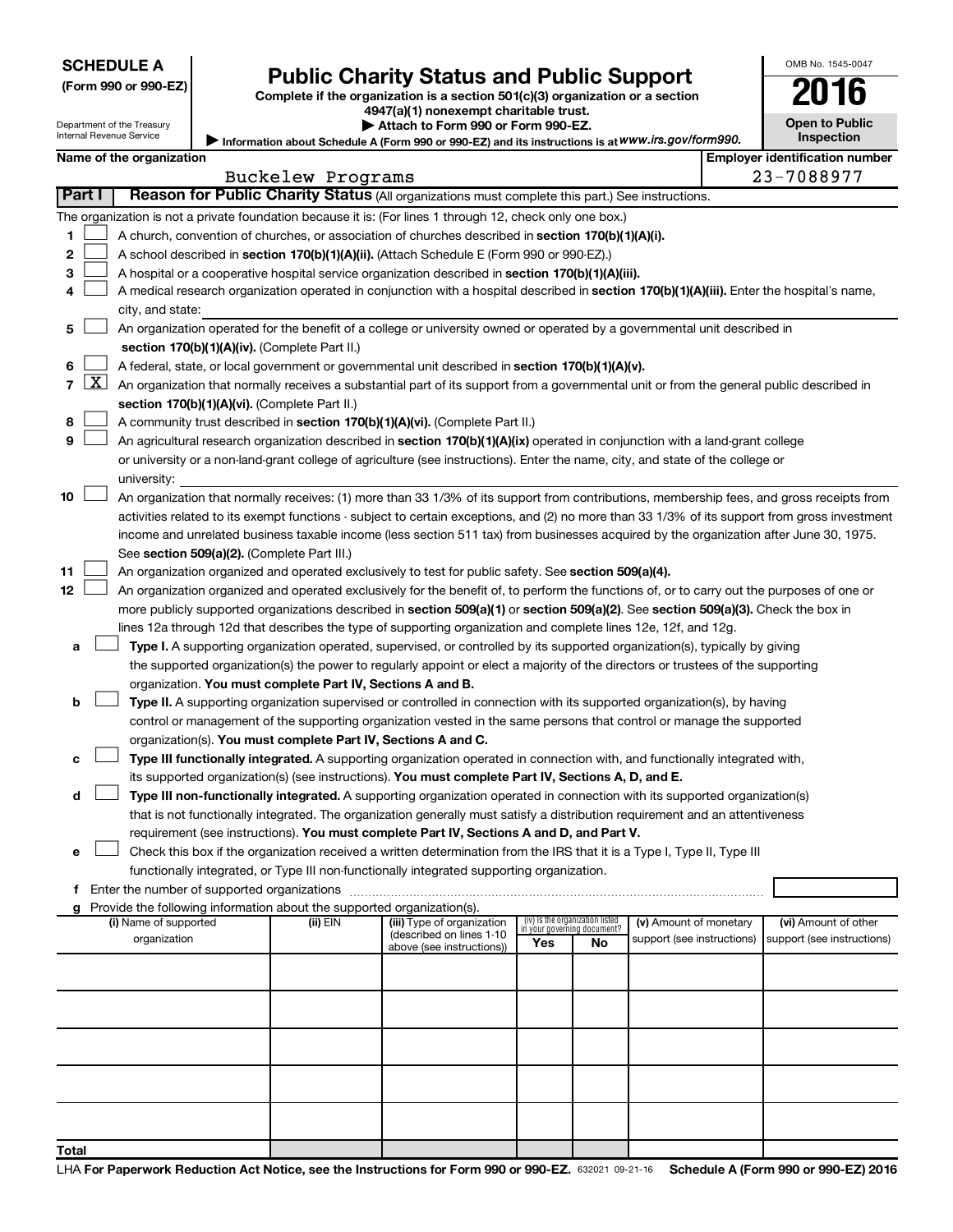### Schedule A (Form 990 or 990-EZ) 2016  $\, {\rm Buckelew} \,$  <code>Programs</code>  $\, 23-7088977 \,$  <code>Page</code>

23-7088977 Page 2

**Part II Support Schedule for Organizations Described in Sections 170(b)(1)(A)(iv) and 170(b)(1)(A)(vi)**

(Complete only if you checked the box on line 5, 7, or 8 of Part I or if the organization failed to qualify under Part III. If the organization fails to qualify under the tests listed below, please complete Part III.)

|    | <b>Section A. Public Support</b>                                                                                                           |             |                                       |             |             |                 |                     |
|----|--------------------------------------------------------------------------------------------------------------------------------------------|-------------|---------------------------------------|-------------|-------------|-----------------|---------------------|
|    | Calendar year (or fiscal year beginning in)                                                                                                | (a) 2012    | (b) 2013                              | $(c)$ 2014  | $(d)$ 2015  | (e) 2016        | (f) Total           |
|    | 1 Gifts, grants, contributions, and                                                                                                        |             |                                       |             |             |                 |                     |
|    | membership fees received. (Do not                                                                                                          |             |                                       |             |             |                 |                     |
|    | include any "unusual grants.")                                                                                                             | 11,592,269. | 12, 525, 171.                         | 12,052,846. | 11,994,720. | 11,582,389.     | 59,747,395.         |
|    | 2 Tax revenues levied for the organ-                                                                                                       |             |                                       |             |             |                 |                     |
|    | ization's benefit and either paid to                                                                                                       |             |                                       |             |             |                 |                     |
|    | or expended on its behalf                                                                                                                  |             |                                       |             |             |                 |                     |
|    | 3 The value of services or facilities                                                                                                      |             |                                       |             |             |                 |                     |
|    | furnished by a governmental unit to                                                                                                        |             |                                       |             |             |                 |                     |
|    | the organization without charge                                                                                                            |             |                                       | 40,500.     |             |                 | 40,500.             |
|    | 4 Total. Add lines 1 through 3                                                                                                             | 11,592,269. | 12, 525, 171.                         | 12,093,346. | 11,994,720. | 11,582,389.     | 59,787,895.         |
|    | 5 The portion of total contributions                                                                                                       |             |                                       |             |             |                 |                     |
|    | by each person (other than a                                                                                                               |             |                                       |             |             |                 |                     |
|    | governmental unit or publicly                                                                                                              |             |                                       |             |             |                 |                     |
|    | supported organization) included                                                                                                           |             |                                       |             |             |                 |                     |
|    | on line 1 that exceeds 2% of the                                                                                                           |             |                                       |             |             |                 |                     |
|    | amount shown on line 11,                                                                                                                   |             |                                       |             |             |                 |                     |
|    | column (f)                                                                                                                                 |             |                                       |             |             |                 |                     |
|    | 6 Public support. Subtract line 5 from line 4.                                                                                             |             |                                       |             |             |                 | 59,787,895.         |
|    | <b>Section B. Total Support</b>                                                                                                            |             |                                       |             |             |                 |                     |
|    | Calendar year (or fiscal year beginning in)                                                                                                | (a) 2012    | (b) 2013                              | $(c)$ 2014  | $(d)$ 2015  | (e) 2016        | (f) Total           |
|    | <b>7</b> Amounts from line 4                                                                                                               | 11,592,269  | 12,525,171                            | 12,093,346. | 11,994,720  | 11,582,389      | 59,787,895.         |
| 8  | Gross income from interest,                                                                                                                |             |                                       |             |             |                 |                     |
|    | dividends, payments received on                                                                                                            |             |                                       |             |             |                 |                     |
|    | securities loans, rents, royalties                                                                                                         |             |                                       |             |             |                 |                     |
|    | and income from similar sources                                                                                                            | 29,011.     | 48,430.                               | 12,647.     | 9,220.      | 8,436.          | 107,744.            |
|    | <b>9</b> Net income from unrelated business                                                                                                |             |                                       |             |             |                 |                     |
|    | activities, whether or not the                                                                                                             |             |                                       |             |             |                 |                     |
|    | business is regularly carried on                                                                                                           |             |                                       |             |             |                 |                     |
|    | 10 Other income. Do not include gain                                                                                                       |             |                                       |             |             |                 |                     |
|    | or loss from the sale of capital                                                                                                           |             |                                       |             |             |                 |                     |
|    | assets (Explain in Part VI.)                                                                                                               |             | $-42,641.$ 232,708. 261,050. 222,301. |             |             |                 | 205, 287. 878, 705. |
|    | 11 Total support. Add lines 7 through 10                                                                                                   |             |                                       |             |             |                 | 60,774,344.         |
|    | <b>12</b> Gross receipts from related activities, etc. (see instructions)                                                                  |             |                                       |             |             | 12 <sup>2</sup> | 8,121,879.          |
|    | 13 First five years. If the Form 990 is for the organization's first, second, third, fourth, or fifth tax year as a section 501(c)(3)      |             |                                       |             |             |                 |                     |
|    | organization, check this box and stop here                                                                                                 |             |                                       |             |             |                 |                     |
|    | <b>Section C. Computation of Public Support Percentage</b>                                                                                 |             |                                       |             |             |                 |                     |
|    |                                                                                                                                            |             |                                       |             |             | 14              | 98.38<br>%          |
|    |                                                                                                                                            |             |                                       |             |             | 15              | 98.67<br>%          |
|    | 16a 33 1/3% support test - 2016. If the organization did not check the box on line 13, and line 14 is 33 1/3% or more, check this box and  |             |                                       |             |             |                 |                     |
|    | stop here. The organization qualifies as a publicly supported organization manufactured content and the support of                         |             |                                       |             |             |                 | $\mathbf{X}$        |
|    | b 33 1/3% support test - 2015. If the organization did not check a box on line 13 or 16a, and line 15 is 33 1/3% or more, check this box   |             |                                       |             |             |                 |                     |
|    |                                                                                                                                            |             |                                       |             |             |                 |                     |
|    | 17a 10% -facts-and-circumstances test - 2016. If the organization did not check a box on line 13, 16a, or 16b, and line 14 is 10% or more, |             |                                       |             |             |                 |                     |
|    | and if the organization meets the "facts-and-circumstances" test, check this box and stop here. Explain in Part VI how the organization    |             |                                       |             |             |                 |                     |
|    | meets the "facts-and-circumstances" test. The organization qualifies as a publicly supported organization <i>manumumum</i>                 |             |                                       |             |             |                 |                     |
|    | b 10% -facts-and-circumstances test - 2015. If the organization did not check a box on line 13, 16a, 16b, or 17a, and line 15 is 10% or    |             |                                       |             |             |                 |                     |
|    | more, and if the organization meets the "facts-and-circumstances" test, check this box and stop here. Explain in Part VI how the           |             |                                       |             |             |                 |                     |
|    | organization meets the "facts-and-circumstances" test. The organization qualifies as a publicly supported organization                     |             |                                       |             |             |                 |                     |
| 18 | Private foundation. If the organization did not check a box on line 13, 16a, 16b, 17a, or 17b, check this box and see instructions         |             |                                       |             |             |                 |                     |

**Schedule A (Form 990 or 990-EZ) 2016**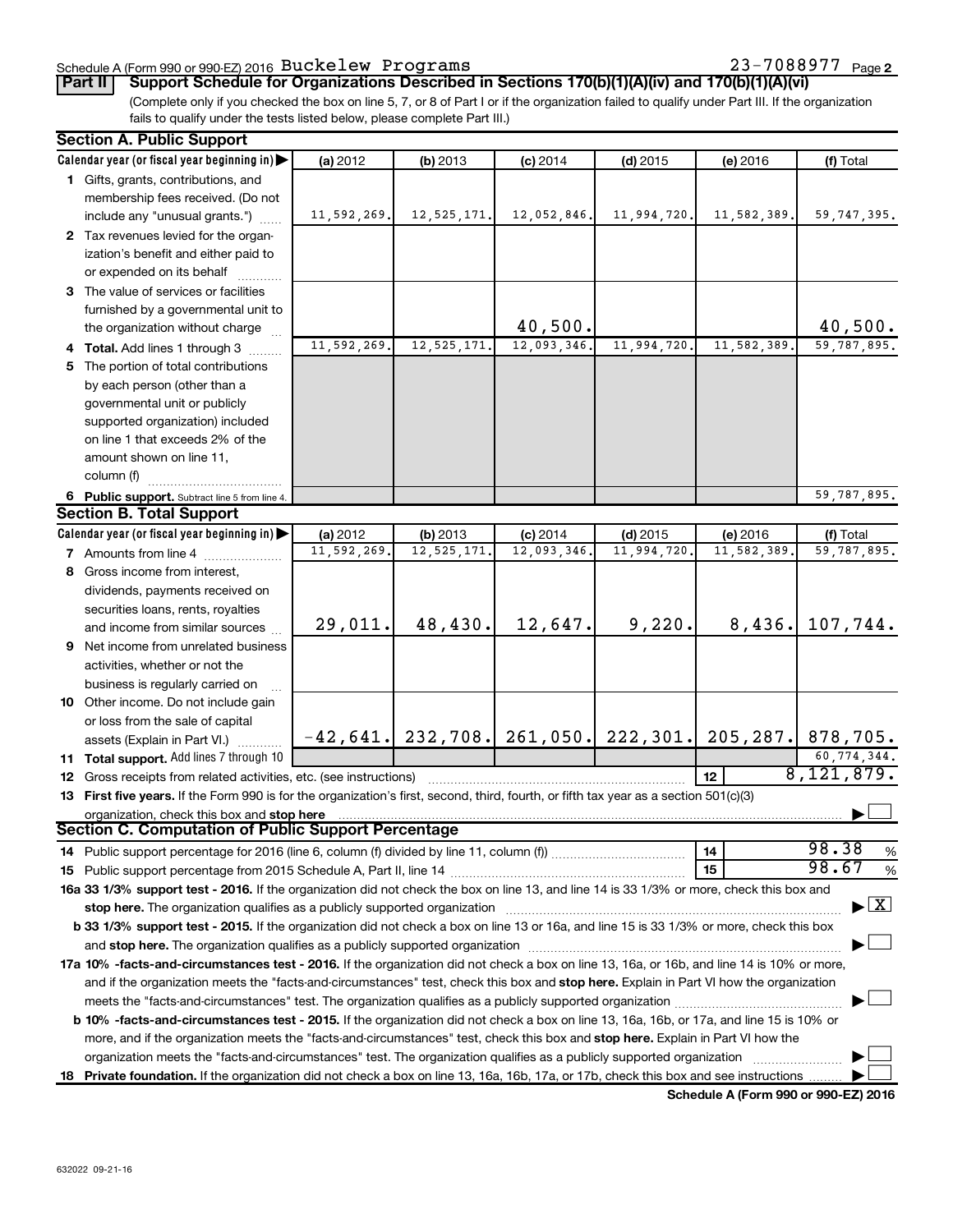### Schedule A (Form 990 or 990-EZ) 2016  $\, {\rm Buckelew} \,$  <code>Programs</code>  $\, 23-7088977 \,$  <code>Page</code>

## **Part III Support Schedule for Organizations Described in Section 509(a)(2)**

23-7088977 <sub>Page 3</sub>

(Complete only if you checked the box on line 10 of Part I or if the organization failed to qualify under Part II. If the organization fails to qualify under the tests listed below, please complete Part II.)

| <b>Section A. Public Support</b>                                                                                                                                                                                                                             |          |          |                 |            |          |           |
|--------------------------------------------------------------------------------------------------------------------------------------------------------------------------------------------------------------------------------------------------------------|----------|----------|-----------------|------------|----------|-----------|
| Calendar year (or fiscal year beginning in)                                                                                                                                                                                                                  | (a) 2012 | (b) 2013 | <b>(c)</b> 2014 | $(d)$ 2015 | (e) 2016 | (f) Total |
| 1 Gifts, grants, contributions, and                                                                                                                                                                                                                          |          |          |                 |            |          |           |
| membership fees received. (Do not                                                                                                                                                                                                                            |          |          |                 |            |          |           |
| include any "unusual grants.")                                                                                                                                                                                                                               |          |          |                 |            |          |           |
| <b>2</b> Gross receipts from admissions,                                                                                                                                                                                                                     |          |          |                 |            |          |           |
| merchandise sold or services per-                                                                                                                                                                                                                            |          |          |                 |            |          |           |
| formed, or facilities furnished in                                                                                                                                                                                                                           |          |          |                 |            |          |           |
| any activity that is related to the<br>organization's tax-exempt purpose                                                                                                                                                                                     |          |          |                 |            |          |           |
| 3 Gross receipts from activities that                                                                                                                                                                                                                        |          |          |                 |            |          |           |
| are not an unrelated trade or bus-                                                                                                                                                                                                                           |          |          |                 |            |          |           |
|                                                                                                                                                                                                                                                              |          |          |                 |            |          |           |
| iness under section 513                                                                                                                                                                                                                                      |          |          |                 |            |          |           |
| 4 Tax revenues levied for the organ-                                                                                                                                                                                                                         |          |          |                 |            |          |           |
| ization's benefit and either paid to                                                                                                                                                                                                                         |          |          |                 |            |          |           |
| or expended on its behalf<br>.                                                                                                                                                                                                                               |          |          |                 |            |          |           |
| 5 The value of services or facilities                                                                                                                                                                                                                        |          |          |                 |            |          |           |
| furnished by a governmental unit to                                                                                                                                                                                                                          |          |          |                 |            |          |           |
| the organization without charge                                                                                                                                                                                                                              |          |          |                 |            |          |           |
| <b>6 Total.</b> Add lines 1 through 5                                                                                                                                                                                                                        |          |          |                 |            |          |           |
| 7a Amounts included on lines 1, 2, and                                                                                                                                                                                                                       |          |          |                 |            |          |           |
| 3 received from disqualified persons                                                                                                                                                                                                                         |          |          |                 |            |          |           |
| <b>b</b> Amounts included on lines 2 and 3 received                                                                                                                                                                                                          |          |          |                 |            |          |           |
| from other than disqualified persons that<br>exceed the greater of \$5,000 or 1% of the                                                                                                                                                                      |          |          |                 |            |          |           |
| amount on line 13 for the year                                                                                                                                                                                                                               |          |          |                 |            |          |           |
| c Add lines 7a and 7b                                                                                                                                                                                                                                        |          |          |                 |            |          |           |
| 8 Public support. (Subtract line 7c from line 6.)                                                                                                                                                                                                            |          |          |                 |            |          |           |
| <b>Section B. Total Support</b>                                                                                                                                                                                                                              |          |          |                 |            |          |           |
| Calendar year (or fiscal year beginning in)                                                                                                                                                                                                                  | (a) 2012 | (b) 2013 | <b>(c)</b> 2014 | $(d)$ 2015 | (e) 2016 | (f) Total |
| <b>9</b> Amounts from line 6                                                                                                                                                                                                                                 |          |          |                 |            |          |           |
| <b>10a</b> Gross income from interest,                                                                                                                                                                                                                       |          |          |                 |            |          |           |
| dividends, payments received on                                                                                                                                                                                                                              |          |          |                 |            |          |           |
| securities loans, rents, royalties<br>and income from similar sources                                                                                                                                                                                        |          |          |                 |            |          |           |
| <b>b</b> Unrelated business taxable income                                                                                                                                                                                                                   |          |          |                 |            |          |           |
| (less section 511 taxes) from businesses                                                                                                                                                                                                                     |          |          |                 |            |          |           |
| acquired after June 30, 1975                                                                                                                                                                                                                                 |          |          |                 |            |          |           |
|                                                                                                                                                                                                                                                              |          |          |                 |            |          |           |
| c Add lines 10a and 10b                                                                                                                                                                                                                                      |          |          |                 |            |          |           |
| <b>11</b> Net income from unrelated business<br>activities not included in line 10b.                                                                                                                                                                         |          |          |                 |            |          |           |
| whether or not the business is                                                                                                                                                                                                                               |          |          |                 |            |          |           |
| regularly carried on                                                                                                                                                                                                                                         |          |          |                 |            |          |           |
| 12 Other income. Do not include gain<br>or loss from the sale of capital                                                                                                                                                                                     |          |          |                 |            |          |           |
| assets (Explain in Part VI.)                                                                                                                                                                                                                                 |          |          |                 |            |          |           |
| <b>13</b> Total support. (Add lines 9, 10c, 11, and 12.)                                                                                                                                                                                                     |          |          |                 |            |          |           |
| 14 First five years. If the Form 990 is for the organization's first, second, third, fourth, or fifth tax year as a section 501(c)(3) organization,                                                                                                          |          |          |                 |            |          |           |
| check this box and stop here <b>construction and construction</b> and stop here <b>constructed</b> and stop here <b>constructed</b> and <b>stop here construction</b> and <b>stop here construction</b> and <b>stop here constructed</b> and <b>stop her</b> |          |          |                 |            |          |           |
| <b>Section C. Computation of Public Support Percentage</b>                                                                                                                                                                                                   |          |          |                 |            |          |           |
|                                                                                                                                                                                                                                                              |          |          |                 |            | 15       | %         |
| 16 Public support percentage from 2015 Schedule A, Part III, line 15                                                                                                                                                                                         |          |          |                 |            | 16       | %         |
| Section D. Computation of Investment Income Percentage                                                                                                                                                                                                       |          |          |                 |            |          |           |
| 17 Investment income percentage for 2016 (line 10c, column (f) divided by line 13, column (f))                                                                                                                                                               |          |          |                 |            | 17       | %         |
| 18 Investment income percentage from 2015 Schedule A, Part III, line 17                                                                                                                                                                                      |          |          |                 |            | 18       | %         |
| 19a 33 1/3% support tests - 2016. If the organization did not check the box on line 14, and line 15 is more than 33 1/3%, and line 17 is not                                                                                                                 |          |          |                 |            |          |           |
| more than 33 1/3%, check this box and stop here. The organization qualifies as a publicly supported organization                                                                                                                                             |          |          |                 |            |          |           |
| b 33 1/3% support tests - 2015. If the organization did not check a box on line 14 or line 19a, and line 16 is more than 33 1/3%, and                                                                                                                        |          |          |                 |            |          |           |
| line 18 is not more than 33 1/3%, check this box and stop here. The organization qualifies as a publicly supported organization                                                                                                                              |          |          |                 |            |          |           |
|                                                                                                                                                                                                                                                              |          |          |                 |            |          |           |
|                                                                                                                                                                                                                                                              |          |          |                 |            |          |           |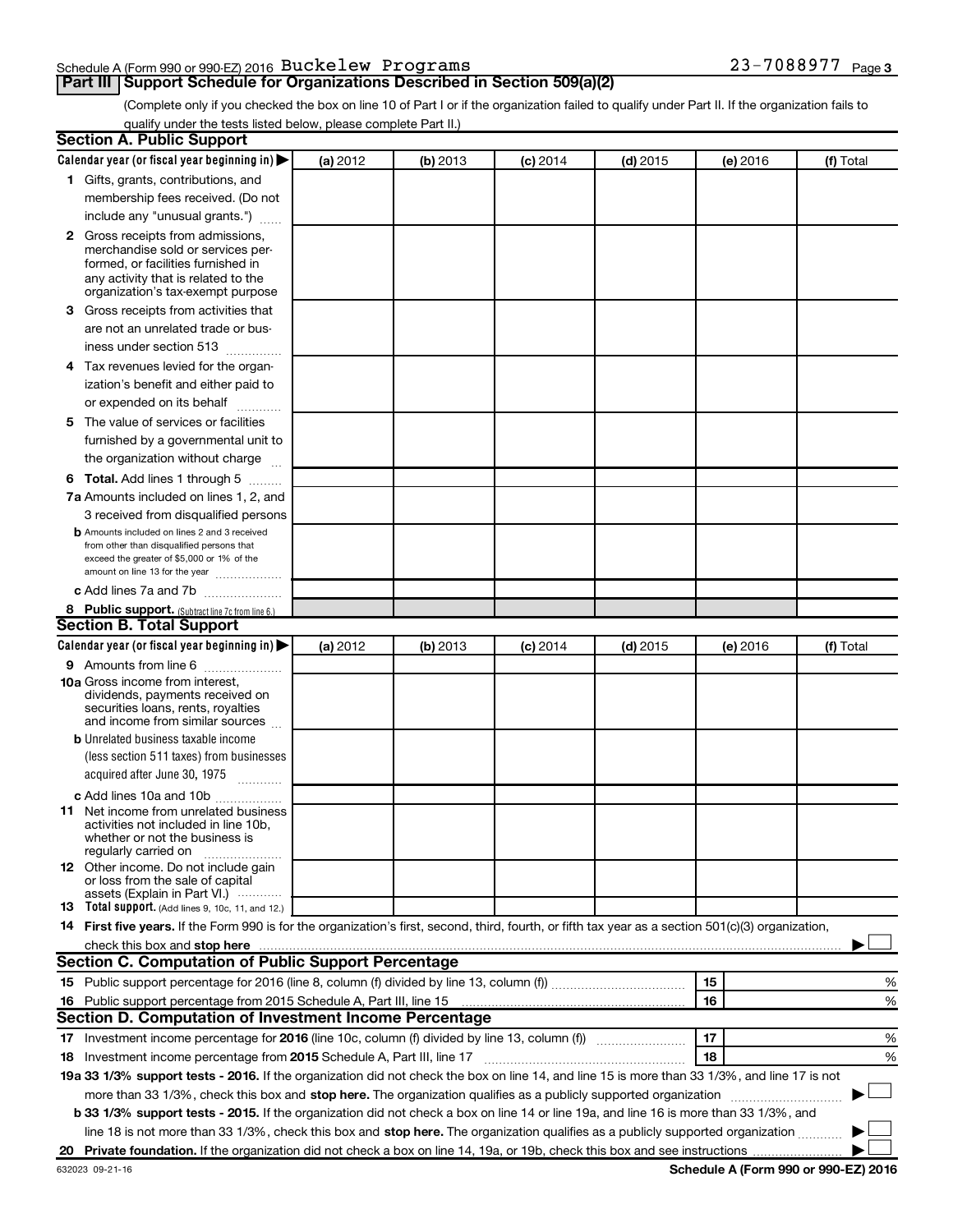**1**

**2**

**Yes No**

### **Part IV Supporting Organizations**

(Complete only if you checked a box in line 12 on Part I. If you checked 12a of Part I, complete Sections A and B. If you checked 12b of Part I, complete Sections A and C. If you checked 12c of Part I, complete Sections A, D, and E. If you checked 12d of Part I, complete Sections A and D, and complete Part V.)

### **Section A. All Supporting Organizations**

- **1** Are all of the organization's supported organizations listed by name in the organization's governing documents? If "No," describe in Part VI how the supported organizations are designated. If designated by *class or purpose, describe the designation. If historic and continuing relationship, explain.*
- **2** Did the organization have any supported organization that does not have an IRS determination of status under section 509(a)(1) or (2)? If "Yes," explain in Part VI how the organization determined that the supported *organization was described in section 509(a)(1) or (2).*
- **3a** Did the organization have a supported organization described in section 501(c)(4), (5), or (6)? If "Yes," answer *(b) and (c) below.*
- **b** Did the organization confirm that each supported organization qualified under section 501(c)(4), (5), or (6) and satisfied the public support tests under section 509(a)(2)? If "Yes," describe in Part VI when and how the *organization made the determination.*
- **c** Did the organization ensure that all support to such organizations was used exclusively for section 170(c)(2)(B) purposes? If "Yes," explain in Part VI what controls the organization put in place to ensure such use.
- **4 a** *If* Was any supported organization not organized in the United States ("foreign supported organization")? *"Yes," and if you checked 12a or 12b in Part I, answer (b) and (c) below.*
- **b** Did the organization have ultimate control and discretion in deciding whether to make grants to the foreign supported organization? If "Yes," describe in Part VI how the organization had such control and discretion *despite being controlled or supervised by or in connection with its supported organizations.*
- **c** Did the organization support any foreign supported organization that does not have an IRS determination under sections 501(c)(3) and 509(a)(1) or (2)? If "Yes," explain in Part VI what controls the organization used *to ensure that all support to the foreign supported organization was used exclusively for section 170(c)(2)(B) purposes.*
- **5a** Did the organization add, substitute, or remove any supported organizations during the tax year? If "Yes," answer (b) and (c) below (if applicable). Also, provide detail in Part VI, including (i) the names and EIN *numbers of the supported organizations added, substituted, or removed; (ii) the reasons for each such action; (iii) the authority under the organization's organizing document authorizing such action; and (iv) how the action was accomplished (such as by amendment to the organizing document).*
- **b Type I or Type II only.** Was any added or substituted supported organization part of a class already designated in the organization's organizing document?
- **c Substitutions only.**  Was the substitution the result of an event beyond the organization's control?
- **6** Did the organization provide support (whether in the form of grants or the provision of services or facilities) to support or benefit one or more of the filing organization's supported organizations? If "Yes," provide detail in anyone other than (i) its supported organizations, (ii) individuals that are part of the charitable class benefited by one or more of its supported organizations, or (iii) other supporting organizations that also *Part VI.*
- **7** Did the organization provide a grant, loan, compensation, or other similar payment to a substantial contributor regard to a substantial contributor? If "Yes," complete Part I of Schedule L (Form 990 or 990-EZ). (defined in section 4958(c)(3)(C)), a family member of a substantial contributor, or a 35% controlled entity with
- **8** Did the organization make a loan to a disqualified person (as defined in section 4958) not described in line 7? *If "Yes," complete Part I of Schedule L (Form 990 or 990-EZ).*
- **9 a** Was the organization controlled directly or indirectly at any time during the tax year by one or more in section 509(a)(1) or (2))? If "Yes," provide detail in Part VI. disqualified persons as defined in section 4946 (other than foundation managers and organizations described
- **b** Did one or more disqualified persons (as defined in line 9a) hold a controlling interest in any entity in which the supporting organization had an interest? If "Yes," provide detail in Part VI.
- **c** Did a disqualified person (as defined in line 9a) have an ownership interest in, or derive any personal benefit from, assets in which the supporting organization also had an interest? If "Yes," provide detail in Part VI.
- **10 a** Was the organization subject to the excess business holdings rules of section 4943 because of section supporting organizations)? If "Yes," answer 10b below. 4943(f) (regarding certain Type II supporting organizations, and all Type III non-functionally integrated
- **b** Did the organization have any excess business holdings in the tax year? (Use Schedule C, Form 4720, to *determine whether the organization had excess business holdings.)*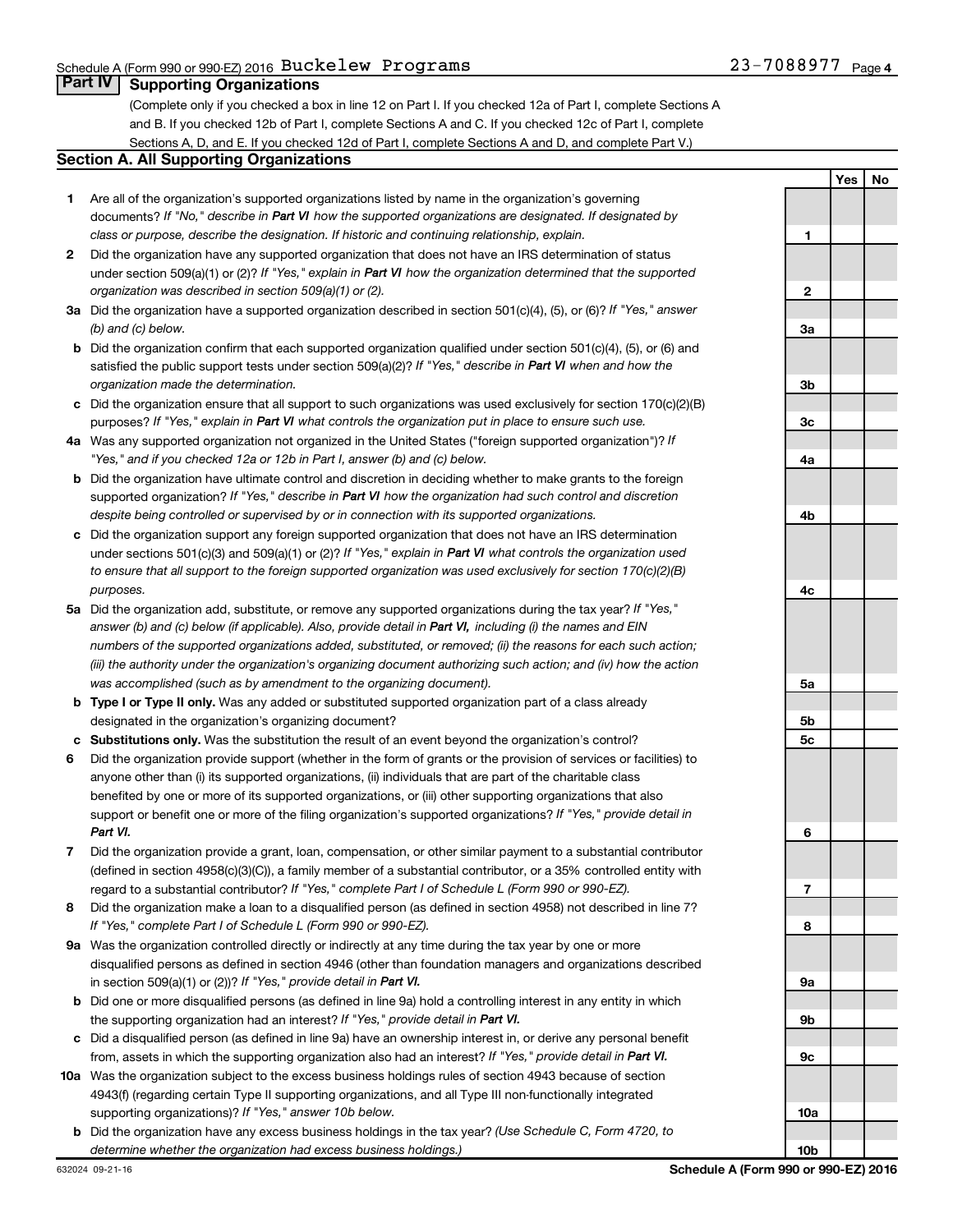|    | Part IV<br><b>Supporting Organizations (continued)</b>                                                                          |                 |            |    |
|----|---------------------------------------------------------------------------------------------------------------------------------|-----------------|------------|----|
|    |                                                                                                                                 |                 | Yes        | No |
| 11 | Has the organization accepted a gift or contribution from any of the following persons?                                         |                 |            |    |
|    | a A person who directly or indirectly controls, either alone or together with persons described in (b) and (c)                  |                 |            |    |
|    | below, the governing body of a supported organization?                                                                          | 11a             |            |    |
|    | <b>b</b> A family member of a person described in (a) above?                                                                    | 11 <sub>b</sub> |            |    |
|    | c A 35% controlled entity of a person described in (a) or (b) above? If "Yes" to a, b, or c, provide detail in Part VI.         | 11c             |            |    |
|    | <b>Section B. Type I Supporting Organizations</b>                                                                               |                 |            |    |
|    |                                                                                                                                 |                 | Yes        | No |
| 1. | Did the directors, trustees, or membership of one or more supported organizations have the power to                             |                 |            |    |
|    | regularly appoint or elect at least a majority of the organization's directors or trustees at all times during the              |                 |            |    |
|    |                                                                                                                                 |                 |            |    |
|    | tax year? If "No," describe in Part VI how the supported organization(s) effectively operated, supervised, or                   |                 |            |    |
|    | controlled the organization's activities. If the organization had more than one supported organization,                         |                 |            |    |
|    | describe how the powers to appoint and/or remove directors or trustees were allocated among the supported                       |                 |            |    |
|    | organizations and what conditions or restrictions, if any, applied to such powers during the tax year.                          | 1               |            |    |
| 2  | Did the organization operate for the benefit of any supported organization other than the supported                             |                 |            |    |
|    | organization(s) that operated, supervised, or controlled the supporting organization? If "Yes," explain in                      |                 |            |    |
|    | Part VI how providing such benefit carried out the purposes of the supported organization(s) that operated,                     |                 |            |    |
|    | supervised, or controlled the supporting organization.                                                                          | 2               |            |    |
|    | <b>Section C. Type II Supporting Organizations</b>                                                                              |                 |            |    |
|    |                                                                                                                                 |                 | <b>Yes</b> | No |
| 1. | Were a majority of the organization's directors or trustees during the tax year also a majority of the directors                |                 |            |    |
|    | or trustees of each of the organization's supported organization(s)? If "No," describe in Part VI how control                   |                 |            |    |
|    | or management of the supporting organization was vested in the same persons that controlled or managed                          |                 |            |    |
|    | the supported organization(s).                                                                                                  | 1               |            |    |
|    | <b>Section D. All Type III Supporting Organizations</b>                                                                         |                 |            |    |
|    |                                                                                                                                 |                 | <b>Yes</b> | No |
| 1  | Did the organization provide to each of its supported organizations, by the last day of the fifth month of the                  |                 |            |    |
|    | organization's tax year, (i) a written notice describing the type and amount of support provided during the prior tax           |                 |            |    |
|    | year, (ii) a copy of the Form 990 that was most recently filed as of the date of notification, and (iii) copies of the          |                 |            |    |
|    | organization's governing documents in effect on the date of notification, to the extent not previously provided?                | 1               |            |    |
| 2  | Were any of the organization's officers, directors, or trustees either (i) appointed or elected by the supported                |                 |            |    |
|    | organization(s) or (ii) serving on the governing body of a supported organization? If "No," explain in Part VI how              |                 |            |    |
|    | the organization maintained a close and continuous working relationship with the supported organization(s).                     | $\mathbf{2}$    |            |    |
| 3  | By reason of the relationship described in (2), did the organization's supported organizations have a                           |                 |            |    |
|    | significant voice in the organization's investment policies and in directing the use of the organization's                      |                 |            |    |
|    | income or assets at all times during the tax year? If "Yes," describe in Part VI the role the organization's                    |                 |            |    |
|    | supported organizations played in this regard.                                                                                  | 3               |            |    |
|    | Section E. Type III Functionally Integrated Supporting Organizations                                                            |                 |            |    |
| 1  | Check the box next to the method that the organization used to satisfy the Integral Part Test during the yea(see instructions). |                 |            |    |
| а  | The organization satisfied the Activities Test. Complete line 2 below.                                                          |                 |            |    |
| b  | The organization is the parent of each of its supported organizations. Complete line 3 below.                                   |                 |            |    |
| с  | The organization supported a governmental entity. Describe in Part VI how you supported a government entity (see instructions). |                 |            |    |
| 2  | Activities Test. Answer (a) and (b) below.                                                                                      |                 | Yes        | No |
| а  | Did substantially all of the organization's activities during the tax year directly further the exempt purposes of              |                 |            |    |
|    | the supported organization(s) to which the organization was responsive? If "Yes," then in Part VI identify                      |                 |            |    |
|    | those supported organizations and explain<br>how these activities directly furthered their exempt purposes,                     |                 |            |    |
|    | how the organization was responsive to those supported organizations, and how the organization determined                       |                 |            |    |
|    | that these activities constituted substantially all of its activities.                                                          | 2a              |            |    |
| b  | Did the activities described in (a) constitute activities that, but for the organization's involvement, one or more             |                 |            |    |
|    | of the organization's supported organization(s) would have been engaged in? If "Yes," explain in Part VI the                    |                 |            |    |
|    | reasons for the organization's position that its supported organization(s) would have engaged in these                          |                 |            |    |
|    | activities but for the organization's involvement.                                                                              | 2b              |            |    |
| 3  | Parent of Supported Organizations. Answer (a) and (b) below.                                                                    |                 |            |    |
| а  | Did the organization have the power to regularly appoint or elect a majority of the officers, directors, or                     |                 |            |    |
|    | trustees of each of the supported organizations? Provide details in Part VI.                                                    | За              |            |    |
|    | <b>b</b> Did the organization exercise a substantial degree of direction over the policies, programs, and activities of each    |                 |            |    |
|    | of its supported organizations? If "Yes," describe in Part VI the role played by the organization in this regard.               | 3b              |            |    |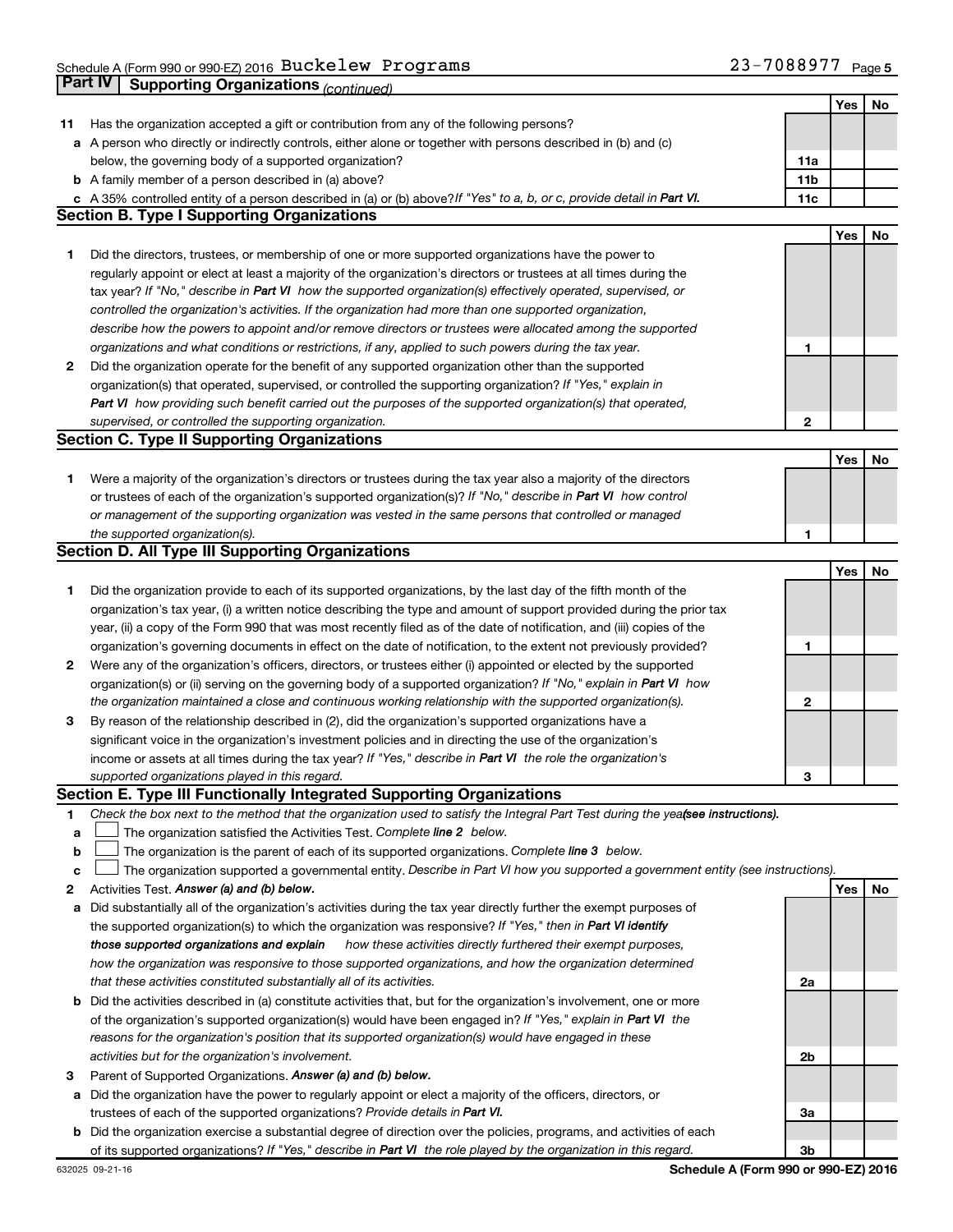**Part V Type III Non-Functionally Integrated 509(a)(3) Supporting Organizations** 

1 **Letter See instructions.** All Check here if the organization satisfied the Integral Part Test as a qualifying trust on Nov. 20, 1970 (explain in Part VI.) See instructions. All other Type III non-functionally integrated supporting organizations must complete Sections A through E.

|   | Section A - Adjusted Net Income                                              |                | (A) Prior Year | (B) Current Year<br>(optional) |
|---|------------------------------------------------------------------------------|----------------|----------------|--------------------------------|
| 1 | Net short-term capital gain                                                  | 1              |                |                                |
| 2 | Recoveries of prior-year distributions                                       | $\mathbf{2}$   |                |                                |
| З | Other gross income (see instructions)                                        | 3              |                |                                |
| 4 | Add lines 1 through 3                                                        | 4              |                |                                |
| 5 | Depreciation and depletion                                                   | 5              |                |                                |
| 6 | Portion of operating expenses paid or incurred for production or             |                |                |                                |
|   | collection of gross income or for management, conservation, or               |                |                |                                |
|   | maintenance of property held for production of income (see instructions)     | 6              |                |                                |
| 7 | Other expenses (see instructions)                                            | $\overline{7}$ |                |                                |
| 8 | Adjusted Net Income (subtract lines 5, 6, and 7 from line 4)                 | 8              |                |                                |
|   | <b>Section B - Minimum Asset Amount</b>                                      |                | (A) Prior Year | (B) Current Year<br>(optional) |
| 1 | Aggregate fair market value of all non-exempt-use assets (see                |                |                |                                |
|   | instructions for short tax year or assets held for part of year):            |                |                |                                |
|   | a Average monthly value of securities                                        | 1a             |                |                                |
|   | <b>b</b> Average monthly cash balances                                       | 1b             |                |                                |
|   | c Fair market value of other non-exempt-use assets                           | 1c             |                |                                |
|   | <b>d</b> Total (add lines 1a, 1b, and 1c)                                    | 1d             |                |                                |
|   | e Discount claimed for blockage or other                                     |                |                |                                |
|   | factors (explain in detail in <b>Part VI</b> ):                              |                |                |                                |
| 2 | Acquisition indebtedness applicable to non-exempt-use assets                 | $\mathbf{2}$   |                |                                |
| 3 | Subtract line 2 from line 1d                                                 | 3              |                |                                |
| 4 | Cash deemed held for exempt use. Enter 1-1/2% of line 3 (for greater amount, |                |                |                                |
|   | see instructions)                                                            | 4              |                |                                |
| 5 | Net value of non-exempt-use assets (subtract line 4 from line 3)             | 5              |                |                                |
| 6 | Multiply line 5 by .035                                                      | 6              |                |                                |
| 7 | Recoveries of prior-year distributions                                       | 7              |                |                                |
| 8 | <b>Minimum Asset Amount (add line 7 to line 6)</b>                           | 8              |                |                                |
|   | <b>Section C - Distributable Amount</b>                                      |                |                | <b>Current Year</b>            |
| 1 | Adjusted net income for prior year (from Section A, line 8, Column A)        | 1              |                |                                |
| 2 | Enter 85% of line 1                                                          | $\mathbf{2}$   |                |                                |
| 3 | Minimum asset amount for prior year (from Section B, line 8, Column A)       | 3              |                |                                |
| 4 | Enter greater of line 2 or line 3                                            | 4              |                |                                |
| 5 | Income tax imposed in prior year                                             | 5              |                |                                |
| 6 | <b>Distributable Amount.</b> Subtract line 5 from line 4, unless subject to  |                |                |                                |
|   | emergency temporary reduction (see instructions)                             | 6              |                |                                |
|   |                                                                              |                |                |                                |

**7** Let Check here if the current year is the organization's first as a non-functionally integrated Type III supporting organization (see instructions).

**Schedule A (Form 990 or 990-EZ) 2016**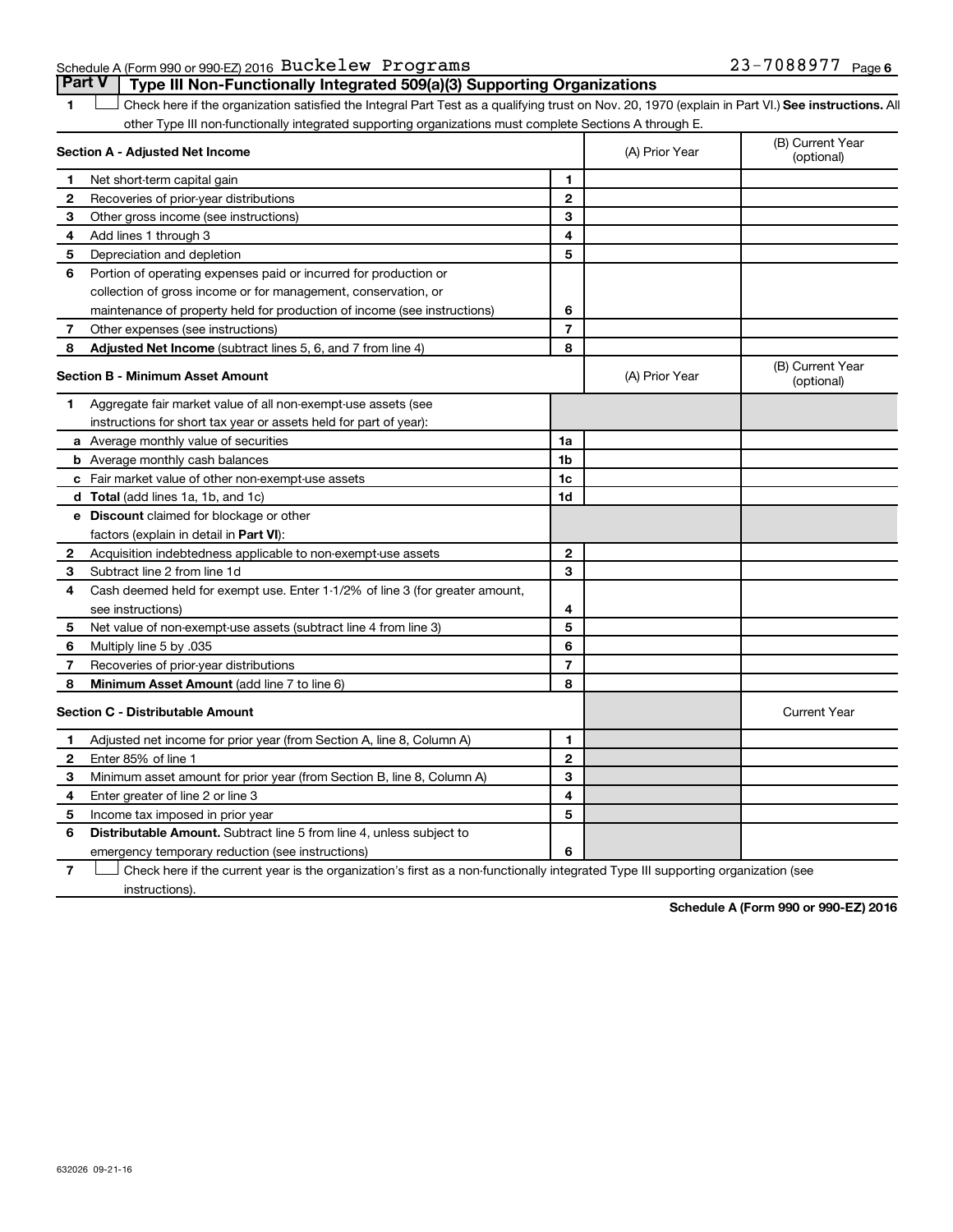| ∣ Part V∣    | Type III Non-Functionally Integrated 509(a)(3) Supporting Organizations (continued)        |                             |                                   |                               |
|--------------|--------------------------------------------------------------------------------------------|-----------------------------|-----------------------------------|-------------------------------|
|              | <b>Section D - Distributions</b>                                                           |                             |                                   | <b>Current Year</b>           |
| 1            | Amounts paid to supported organizations to accomplish exempt purposes                      |                             |                                   |                               |
| 2            | Amounts paid to perform activity that directly furthers exempt purposes of supported       |                             |                                   |                               |
|              | organizations, in excess of income from activity                                           |                             |                                   |                               |
| 3            | Administrative expenses paid to accomplish exempt purposes of supported organizations      |                             |                                   |                               |
| 4            | Amounts paid to acquire exempt-use assets                                                  |                             |                                   |                               |
| 5            | Qualified set-aside amounts (prior IRS approval required)                                  |                             |                                   |                               |
| 6            | Other distributions (describe in Part VI). See instructions                                |                             |                                   |                               |
| 7            | <b>Total annual distributions.</b> Add lines 1 through 6                                   |                             |                                   |                               |
| 8            | Distributions to attentive supported organizations to which the organization is responsive |                             |                                   |                               |
|              | (provide details in Part VI). See instructions                                             |                             |                                   |                               |
| 9            | Distributable amount for 2016 from Section C, line 6                                       |                             |                                   |                               |
| 10           | Line 8 amount divided by Line 9 amount                                                     |                             |                                   |                               |
|              |                                                                                            | (i)                         | (ii)<br><b>Underdistributions</b> | (iii)<br><b>Distributable</b> |
|              | Section E - Distribution Allocations (see instructions)                                    | <b>Excess Distributions</b> | Pre-2016                          | Amount for 2016               |
|              |                                                                                            |                             |                                   |                               |
| 1            | Distributable amount for 2016 from Section C, line 6                                       |                             |                                   |                               |
| $\mathbf{2}$ | Underdistributions, if any, for years prior to 2016 (reason-                               |                             |                                   |                               |
|              | able cause required- explain in Part VI). See instructions                                 |                             |                                   |                               |
| 3            | Excess distributions carryover, if any, to 2016:                                           |                             |                                   |                               |
| а<br>b       |                                                                                            |                             |                                   |                               |
|              | c From 2013                                                                                |                             |                                   |                               |
|              | <b>d</b> From 2014                                                                         |                             |                                   |                               |
|              | e From 2015                                                                                |                             |                                   |                               |
| f            | <b>Total</b> of lines 3a through e                                                         |                             |                                   |                               |
|              | g Applied to underdistributions of prior years                                             |                             |                                   |                               |
|              | h Applied to 2016 distributable amount                                                     |                             |                                   |                               |
|              | Carryover from 2011 not applied (see instructions)                                         |                             |                                   |                               |
|              | Remainder. Subtract lines 3g, 3h, and 3i from 3f.                                          |                             |                                   |                               |
| 4            | Distributions for 2016 from Section D,                                                     |                             |                                   |                               |
|              | line $7:$                                                                                  |                             |                                   |                               |
|              | a Applied to underdistributions of prior years                                             |                             |                                   |                               |
|              | <b>b</b> Applied to 2016 distributable amount                                              |                             |                                   |                               |
| с            | Remainder. Subtract lines 4a and 4b from 4                                                 |                             |                                   |                               |
| 5            | Remaining underdistributions for years prior to 2016, if                                   |                             |                                   |                               |
|              | any. Subtract lines 3g and 4a from line 2. For result greater                              |                             |                                   |                               |
|              | than zero, explain in Part VI. See instructions                                            |                             |                                   |                               |
| 6            | Remaining underdistributions for 2016. Subtract lines 3h                                   |                             |                                   |                               |
|              | and 4b from line 1. For result greater than zero, explain in                               |                             |                                   |                               |
|              | Part VI. See instructions                                                                  |                             |                                   |                               |
| $\mathbf{7}$ | Excess distributions carryover to 2017. Add lines 3j                                       |                             |                                   |                               |
|              | and 4c                                                                                     |                             |                                   |                               |
| 8            | Breakdown of line 7:                                                                       |                             |                                   |                               |
| а            |                                                                                            |                             |                                   |                               |
|              | <b>b</b> Excess from 2013                                                                  |                             |                                   |                               |
|              | c Excess from 2014                                                                         |                             |                                   |                               |
|              | d Excess from 2015                                                                         |                             |                                   |                               |
|              | e Excess from 2016                                                                         |                             |                                   |                               |

**Schedule A (Form 990 or 990-EZ) 2016**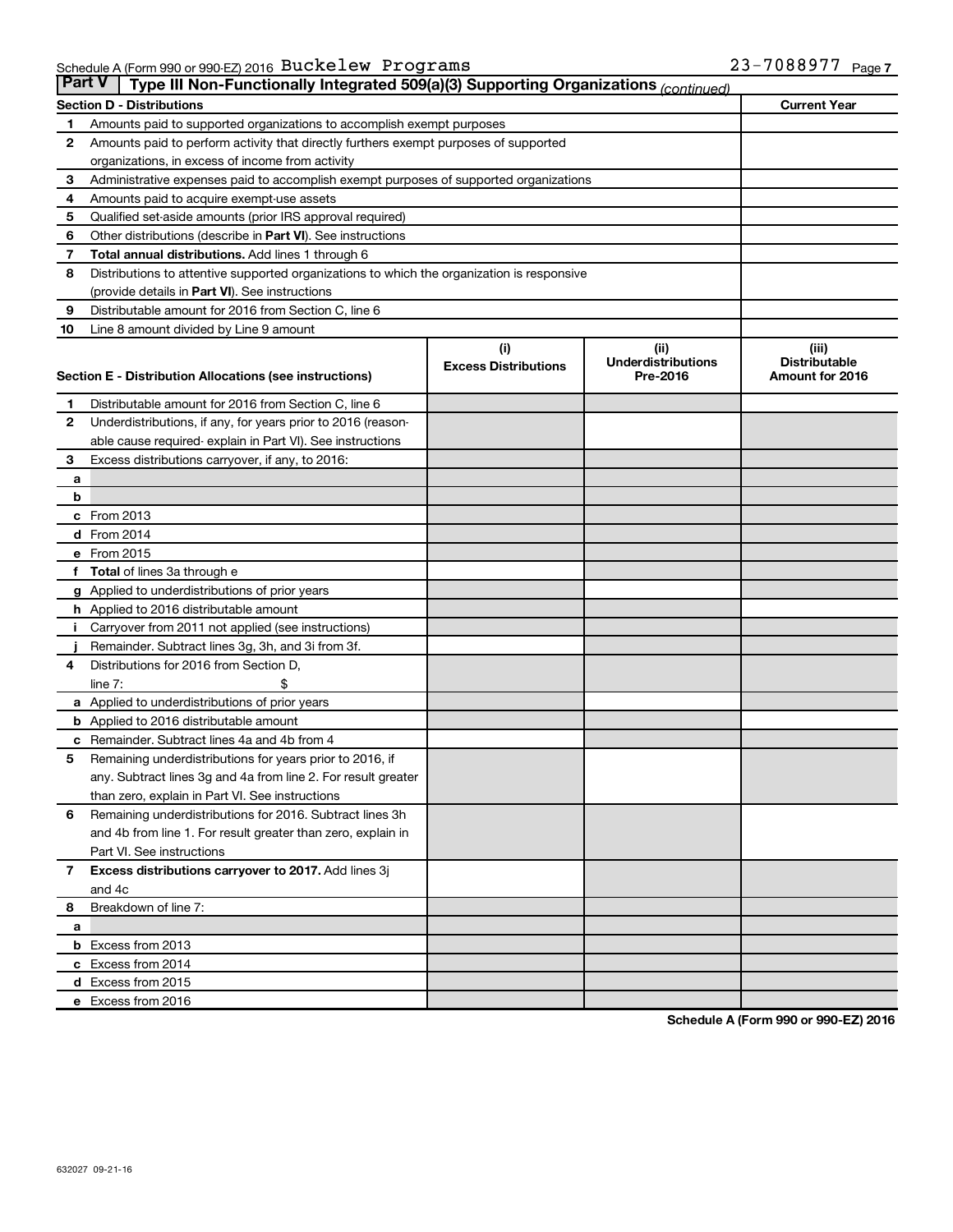### Schedule A (Form 990 or 990-EZ) 2016  $\, {\rm Buckelew} \,$  <code>Programs</code>  $\, 23-7088977 \,$  <code>Page</code>

| <b>Part VI</b> | Supplemental Information. Provide the explanations required by Part II, line 10; Part II, line 17a or 17b; Part III, line 12;<br>Part IV, Section A, lines 1, 2, 3b, 3c, 4b, 4c, 5a, 6, 9a, 9b, 9c, 11a, 11b, and 11c; Part IV, Section B, lines 1 and 2; Part IV, Section C,<br>line 1; Part IV, Section D, lines 2 and 3; Part IV, Section E, lines 1c, 2a, 2b, 3a, and 3b; Part V, line 1; Part V, Section B, line 1e; Part V, |
|----------------|-----------------------------------------------------------------------------------------------------------------------------------------------------------------------------------------------------------------------------------------------------------------------------------------------------------------------------------------------------------------------------------------------------------------------------------|
|                | Section D, lines 5, 6, and 8; and Part V, Section E, lines 2, 5, and 6. Also complete this part for any additional information.<br>(See instructions.)                                                                                                                                                                                                                                                                            |
|                |                                                                                                                                                                                                                                                                                                                                                                                                                                   |
|                |                                                                                                                                                                                                                                                                                                                                                                                                                                   |
|                |                                                                                                                                                                                                                                                                                                                                                                                                                                   |
|                |                                                                                                                                                                                                                                                                                                                                                                                                                                   |
|                |                                                                                                                                                                                                                                                                                                                                                                                                                                   |
|                |                                                                                                                                                                                                                                                                                                                                                                                                                                   |
|                |                                                                                                                                                                                                                                                                                                                                                                                                                                   |
|                |                                                                                                                                                                                                                                                                                                                                                                                                                                   |
|                |                                                                                                                                                                                                                                                                                                                                                                                                                                   |
|                |                                                                                                                                                                                                                                                                                                                                                                                                                                   |
|                |                                                                                                                                                                                                                                                                                                                                                                                                                                   |
|                |                                                                                                                                                                                                                                                                                                                                                                                                                                   |
|                |                                                                                                                                                                                                                                                                                                                                                                                                                                   |
|                |                                                                                                                                                                                                                                                                                                                                                                                                                                   |
|                |                                                                                                                                                                                                                                                                                                                                                                                                                                   |
|                |                                                                                                                                                                                                                                                                                                                                                                                                                                   |
|                |                                                                                                                                                                                                                                                                                                                                                                                                                                   |
|                |                                                                                                                                                                                                                                                                                                                                                                                                                                   |
|                |                                                                                                                                                                                                                                                                                                                                                                                                                                   |
|                |                                                                                                                                                                                                                                                                                                                                                                                                                                   |
|                |                                                                                                                                                                                                                                                                                                                                                                                                                                   |
|                |                                                                                                                                                                                                                                                                                                                                                                                                                                   |
|                |                                                                                                                                                                                                                                                                                                                                                                                                                                   |
|                |                                                                                                                                                                                                                                                                                                                                                                                                                                   |
|                |                                                                                                                                                                                                                                                                                                                                                                                                                                   |
|                |                                                                                                                                                                                                                                                                                                                                                                                                                                   |
|                |                                                                                                                                                                                                                                                                                                                                                                                                                                   |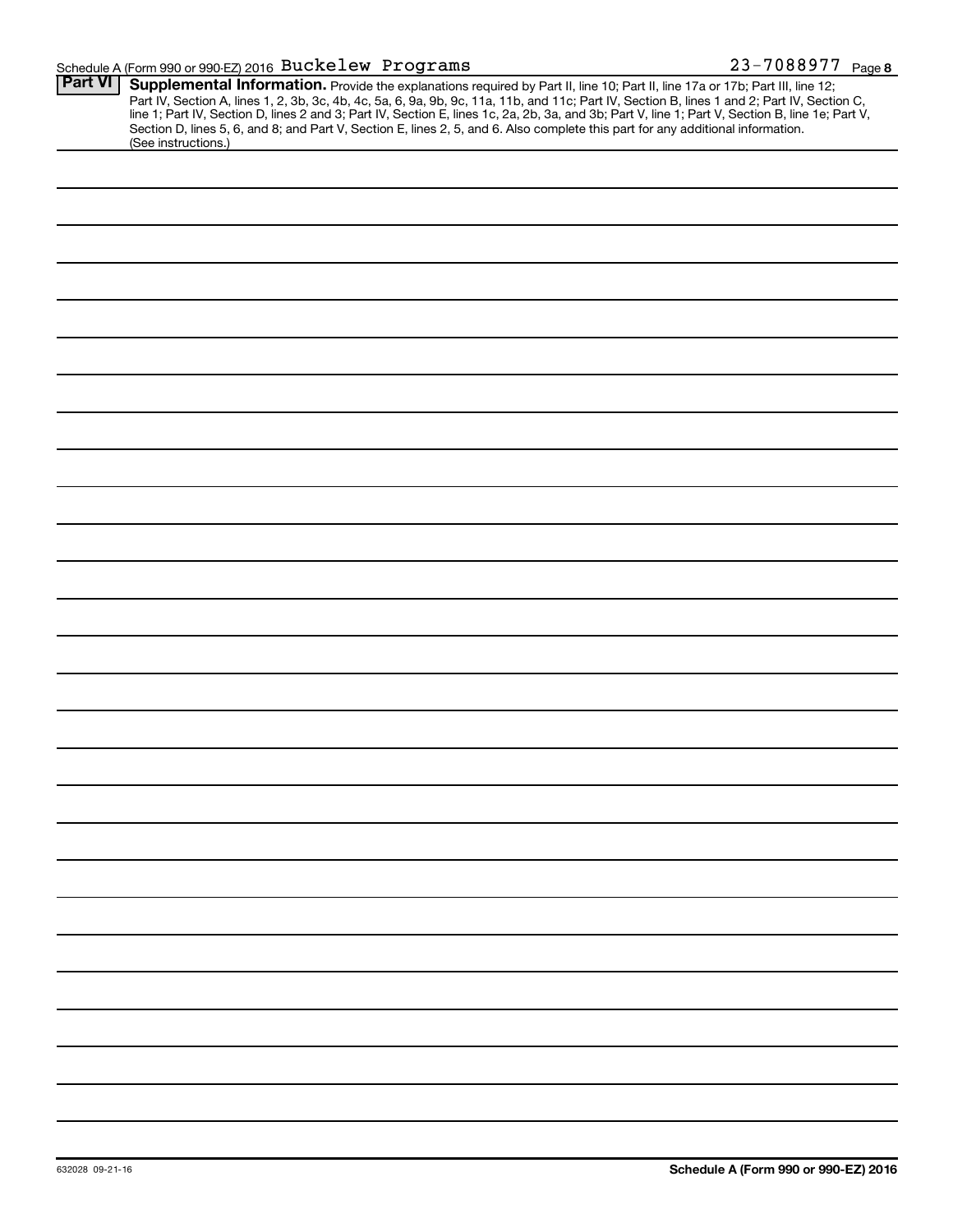| <b>CHEDULE D</b> |  |
|------------------|--|
| ٬۵۵۸ میره        |  |

# **SCHEDULE D Supplemental Financial Statements**<br> **Form 990 2016**<br> **Part IV** line 6.7.8.9.10, 11a, 11b, 11d, 11d, 11d, 11d, 11d, 12a, 0r, 12b

**(Form 990) | Complete if the organization answered "Yes" on Form 990, Part IV, line 6, 7, 8, 9, 10, 11a, 11b, 11c, 11d, 11e, 11f, 12a, or 12b.**

**| Attach to Form 990. | Information about Schedule D (Form 990) and its instructions is at**  *www.irs.gov/form990.*

| OMB No. 1545-0047     |
|-----------------------|
| 2016                  |
|                       |
| <b>Open to Public</b> |
| Inspection            |

| Name of the organization   |  |
|----------------------------|--|
| Internal Revenue Service   |  |
| Department of the Treasury |  |

|         | Name of the organization<br>Buckelew Programs                                                                                                              |                         | <b>Employer identification number</b><br>23-7088977 |
|---------|------------------------------------------------------------------------------------------------------------------------------------------------------------|-------------------------|-----------------------------------------------------|
| Part I  | Organizations Maintaining Donor Advised Funds or Other Similar Funds or Accounts. Complete if the                                                          |                         |                                                     |
|         | organization answered "Yes" on Form 990, Part IV, line 6.                                                                                                  |                         |                                                     |
|         |                                                                                                                                                            | (a) Donor advised funds | (b) Funds and other accounts                        |
| 1.      |                                                                                                                                                            |                         |                                                     |
| 2       | Aggregate value of contributions to (during year)                                                                                                          |                         |                                                     |
| З       | Aggregate value of grants from (during year)                                                                                                               |                         |                                                     |
| 4       |                                                                                                                                                            |                         |                                                     |
| 5       | Did the organization inform all donors and donor advisors in writing that the assets held in donor advised funds                                           |                         |                                                     |
|         |                                                                                                                                                            |                         | Yes<br><b>No</b>                                    |
| 6       | Did the organization inform all grantees, donors, and donor advisors in writing that grant funds can be used only                                          |                         |                                                     |
|         | for charitable purposes and not for the benefit of the donor or donor advisor, or for any other purpose conferring                                         |                         |                                                     |
|         |                                                                                                                                                            |                         | Yes<br>No                                           |
| Part II | <b>Conservation Easements.</b> Complete if the organization answered "Yes" on Form 990, Part IV, line 7.                                                   |                         |                                                     |
| 1.      | Purpose(s) of conservation easements held by the organization (check all that apply).                                                                      |                         |                                                     |
|         | Preservation of land for public use (e.g., recreation or education)                                                                                        |                         | Preservation of a historically important land area  |
|         | Protection of natural habitat                                                                                                                              |                         | Preservation of a certified historic structure      |
|         | Preservation of open space                                                                                                                                 |                         |                                                     |
| 2       | Complete lines 2a through 2d if the organization held a qualified conservation contribution in the form of a conservation easement on the last             |                         |                                                     |
|         | day of the tax year.                                                                                                                                       |                         | Held at the End of the Tax Year                     |
|         |                                                                                                                                                            |                         | 2a                                                  |
| а       |                                                                                                                                                            |                         | 2b                                                  |
| b<br>с  |                                                                                                                                                            |                         | 2c                                                  |
| d       | Number of conservation easements included in (c) acquired after 8/17/06, and not on a historic structure                                                   |                         |                                                     |
|         |                                                                                                                                                            |                         | 2d                                                  |
| З       | Number of conservation easements modified, transferred, released, extinguished, or terminated by the organization during the tax                           |                         |                                                     |
|         | $year \blacktriangleright$                                                                                                                                 |                         |                                                     |
| 4       | Number of states where property subject to conservation easement is located $\blacktriangleright$                                                          |                         |                                                     |
| 5       | Does the organization have a written policy regarding the periodic monitoring, inspection, handling of                                                     |                         |                                                     |
|         |                                                                                                                                                            |                         | Yes<br><b>No</b>                                    |
| 6       | Staff and volunteer hours devoted to monitoring, inspecting, handling of violations, and enforcing conservation easements during the year                  |                         |                                                     |
|         |                                                                                                                                                            |                         |                                                     |
| 7       | Amount of expenses incurred in monitoring, inspecting, handling of violations, and enforcing conservation easements during the year                        |                         |                                                     |
|         | ▶ \$                                                                                                                                                       |                         |                                                     |
| 8       | Does each conservation easement reported on line 2(d) above satisfy the requirements of section 170(h)(4)(B)(i)                                            |                         |                                                     |
|         |                                                                                                                                                            |                         | Yes<br>No                                           |
| 9       | In Part XIII, describe how the organization reports conservation easements in its revenue and expense statement, and balance sheet, and                    |                         |                                                     |
|         | include, if applicable, the text of the footnote to the organization's financial statements that describes the organization's accounting for               |                         |                                                     |
|         | conservation easements.                                                                                                                                    |                         |                                                     |
|         | Organizations Maintaining Collections of Art, Historical Treasures, or Other Similar Assets.<br>Part III                                                   |                         |                                                     |
|         | Complete if the organization answered "Yes" on Form 990, Part IV, line 8.                                                                                  |                         |                                                     |
|         | 1a If the organization elected, as permitted under SFAS 116 (ASC 958), not to report in its revenue statement and balance sheet works of art,              |                         |                                                     |
|         | historical treasures, or other similar assets held for public exhibition, education, or research in furtherance of public service, provide, in Part XIII,  |                         |                                                     |
|         | the text of the footnote to its financial statements that describes these items.                                                                           |                         |                                                     |
|         | <b>b</b> If the organization elected, as permitted under SFAS 116 (ASC 958), to report in its revenue statement and balance sheet works of art, historical |                         |                                                     |
|         | treasures, or other similar assets held for public exhibition, education, or research in furtherance of public service, provide the following amounts      |                         |                                                     |
|         | relating to these items:                                                                                                                                   |                         |                                                     |
|         |                                                                                                                                                            |                         | $\triangleright$ \$                                 |
|         | (ii) Assets included in Form 990, Part X                                                                                                                   |                         | $\blacktriangleright$ \$                            |
| 2       | If the organization received or held works of art, historical treasures, or other similar assets for financial gain, provide                               |                         |                                                     |
|         | the following amounts required to be reported under SFAS 116 (ASC 958) relating to these items:                                                            |                         |                                                     |
|         |                                                                                                                                                            |                         | $\blacktriangleright$ \$                            |
|         |                                                                                                                                                            |                         |                                                     |

| \$

**b** Assets included in Form 990, Part X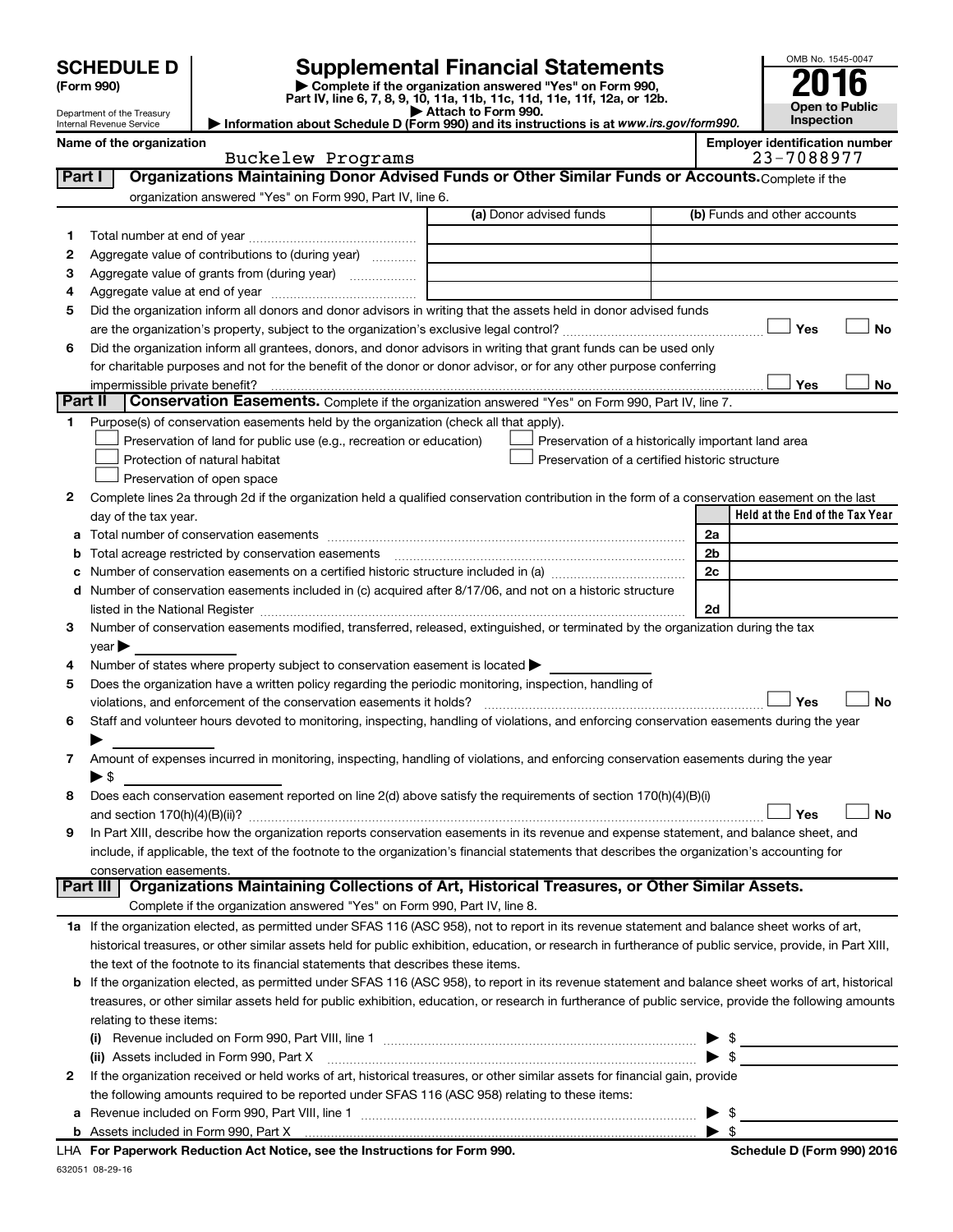|               | Schedule D (Form 990) 2016                                                                                                                                                                                                     | Buckelew Programs  |                |                           |                 |                      |                | 23-7088977 Page 2   |
|---------------|--------------------------------------------------------------------------------------------------------------------------------------------------------------------------------------------------------------------------------|--------------------|----------------|---------------------------|-----------------|----------------------|----------------|---------------------|
|               | Part III<br>Organizations Maintaining Collections of Art, Historical Treasures, or Other Similar Assets(continued)                                                                                                             |                    |                |                           |                 |                      |                |                     |
| 3             | Using the organization's acquisition, accession, and other records, check any of the following that are a significant use of its collection items                                                                              |                    |                |                           |                 |                      |                |                     |
|               | (check all that apply):                                                                                                                                                                                                        |                    |                |                           |                 |                      |                |                     |
| a             | Public exhibition                                                                                                                                                                                                              | d                  |                | Loan or exchange programs |                 |                      |                |                     |
| b             | Scholarly research                                                                                                                                                                                                             | e                  | Other          |                           |                 |                      |                |                     |
| c             | Preservation for future generations                                                                                                                                                                                            |                    |                |                           |                 |                      |                |                     |
|               | Provide a description of the organization's collections and explain how they further the organization's exempt purpose in Part XIII.                                                                                           |                    |                |                           |                 |                      |                |                     |
| 5             | During the year, did the organization solicit or receive donations of art, historical treasures, or other similar assets                                                                                                       |                    |                |                           |                 |                      |                |                     |
|               |                                                                                                                                                                                                                                |                    |                |                           |                 |                      | Yes            | No                  |
|               | <b>Part IV</b><br>Escrow and Custodial Arrangements. Complete if the organization answered "Yes" on Form 990, Part IV, line 9, or                                                                                              |                    |                |                           |                 |                      |                |                     |
|               | reported an amount on Form 990, Part X, line 21.                                                                                                                                                                               |                    |                |                           |                 |                      |                |                     |
|               | 1a Is the organization an agent, trustee, custodian or other intermediary for contributions or other assets not included                                                                                                       |                    |                |                           |                 |                      |                |                     |
|               |                                                                                                                                                                                                                                |                    |                |                           |                 |                      | Yes            | <b>No</b>           |
|               | b If "Yes," explain the arrangement in Part XIII and complete the following table:                                                                                                                                             |                    |                |                           |                 |                      |                |                     |
|               |                                                                                                                                                                                                                                |                    |                |                           |                 |                      | Amount         |                     |
| c             | Beginning balance measurements and contain a series of the series of the series of the series of the series of the series of the series of the series of the series of the series of the series of the series of the series of |                    |                |                           | 1c              |                      |                |                     |
|               |                                                                                                                                                                                                                                |                    |                |                           | 1d              |                      |                |                     |
|               | Distributions during the year manufactured and an account of the state of the state of the state of the state of the state of the state of the state of the state of the state of the state of the state of the state of the s |                    |                |                           | 1е              |                      |                |                     |
|               |                                                                                                                                                                                                                                |                    |                |                           | 1f              |                      |                |                     |
|               | 2a Did the organization include an amount on Form 990, Part X, line 21, for escrow or custodial account liability?                                                                                                             |                    |                |                           |                 |                      | Yes            | No                  |
|               | <b>b</b> If "Yes," explain the arrangement in Part XIII. Check here if the explanation has been provided on Part XIII                                                                                                          |                    |                |                           |                 |                      |                |                     |
| <b>Part V</b> | Endowment Funds. Complete if the organization answered "Yes" on Form 990, Part IV, line 10.                                                                                                                                    |                    |                |                           |                 |                      |                |                     |
|               |                                                                                                                                                                                                                                | (a) Current year   | (b) Prior year | (c) Two years back        |                 | (d) Three years back |                | (e) Four years back |
| ٦а            | Beginning of year balance                                                                                                                                                                                                      | 216,418.           | 221, 343.      | 218,568                   |                 | 194,004.             |                | 176,974.            |
|               |                                                                                                                                                                                                                                |                    |                |                           |                 |                      |                |                     |
|               | Net investment earnings, gains, and losses                                                                                                                                                                                     | 28,582.            | $-4,925.$      | 2,775.                    |                 | 24,564.              |                | 17,030.             |
|               |                                                                                                                                                                                                                                |                    |                |                           |                 |                      |                |                     |
|               | e Other expenditures for facilities                                                                                                                                                                                            |                    |                |                           |                 |                      |                |                     |
|               | and programs                                                                                                                                                                                                                   |                    |                |                           |                 |                      |                |                     |
|               |                                                                                                                                                                                                                                |                    |                |                           |                 |                      |                |                     |
|               | End of year balance                                                                                                                                                                                                            | 245,000.           | 216,418.       | 221, 343.                 |                 | 218,568.             |                | 194,004.            |
| 2             | Provide the estimated percentage of the current year end balance (line 1g, column (a)) held as:                                                                                                                                |                    |                |                           |                 |                      |                |                     |
|               | Board designated or quasi-endowment                                                                                                                                                                                            |                    | %              |                           |                 |                      |                |                     |
|               | Permanent endowment > 100.00                                                                                                                                                                                                   | $\%$               |                |                           |                 |                      |                |                     |
|               | Temporarily restricted endowment                                                                                                                                                                                               | %                  |                |                           |                 |                      |                |                     |
|               | The percentages on lines 2a, 2b, and 2c should equal 100%.                                                                                                                                                                     |                    |                |                           |                 |                      |                |                     |
|               | 3a Are there endowment funds not in the possession of the organization that are held and administered for the organization                                                                                                     |                    |                |                           |                 |                      |                |                     |
|               | by:                                                                                                                                                                                                                            |                    |                |                           |                 |                      |                | Yes<br>No           |
|               | (i)                                                                                                                                                                                                                            |                    |                |                           |                 |                      | 3a(i)          | X                   |
|               |                                                                                                                                                                                                                                |                    |                |                           |                 |                      | 3a(ii)         | X                   |
|               |                                                                                                                                                                                                                                |                    |                |                           |                 |                      | 3b             |                     |
|               | Describe in Part XIII the intended uses of the organization's endowment funds.                                                                                                                                                 |                    |                |                           |                 |                      |                |                     |
|               | Land, Buildings, and Equipment.<br><b>Part VI</b>                                                                                                                                                                              |                    |                |                           |                 |                      |                |                     |
|               | Complete if the organization answered "Yes" on Form 990, Part IV, line 11a. See Form 990, Part X, line 10.                                                                                                                     |                    |                |                           |                 |                      |                |                     |
|               | Description of property                                                                                                                                                                                                        | (a) Cost or other  |                | (b) Cost or other         | (c) Accumulated |                      | (d) Book value |                     |
|               |                                                                                                                                                                                                                                | basis (investment) |                | basis (other)<br>344,212. | depreciation    |                      |                | 344, 212.           |
|               |                                                                                                                                                                                                                                |                    |                | 4,625,892.                | 1,797,812.      |                      |                | 2,828,080.          |
|               |                                                                                                                                                                                                                                |                    |                | 4,711.                    |                 | 4,711.               |                | $\overline{0}$ .    |
|               |                                                                                                                                                                                                                                |                    |                | 522, 272.                 | 508, 937.       |                      |                | 13,335.             |
|               |                                                                                                                                                                                                                                |                    |                | 898,572.                  | 260, 420.       |                      |                | 638, 152.           |
|               | Total. Add lines 1a through 1e. (Column (d) must equal Form 990, Part X, column (B), line 10c.)                                                                                                                                |                    |                |                           |                 |                      |                | 3,823,779.          |
|               |                                                                                                                                                                                                                                |                    |                |                           |                 |                      |                |                     |

**Schedule D (Form 990) 2016**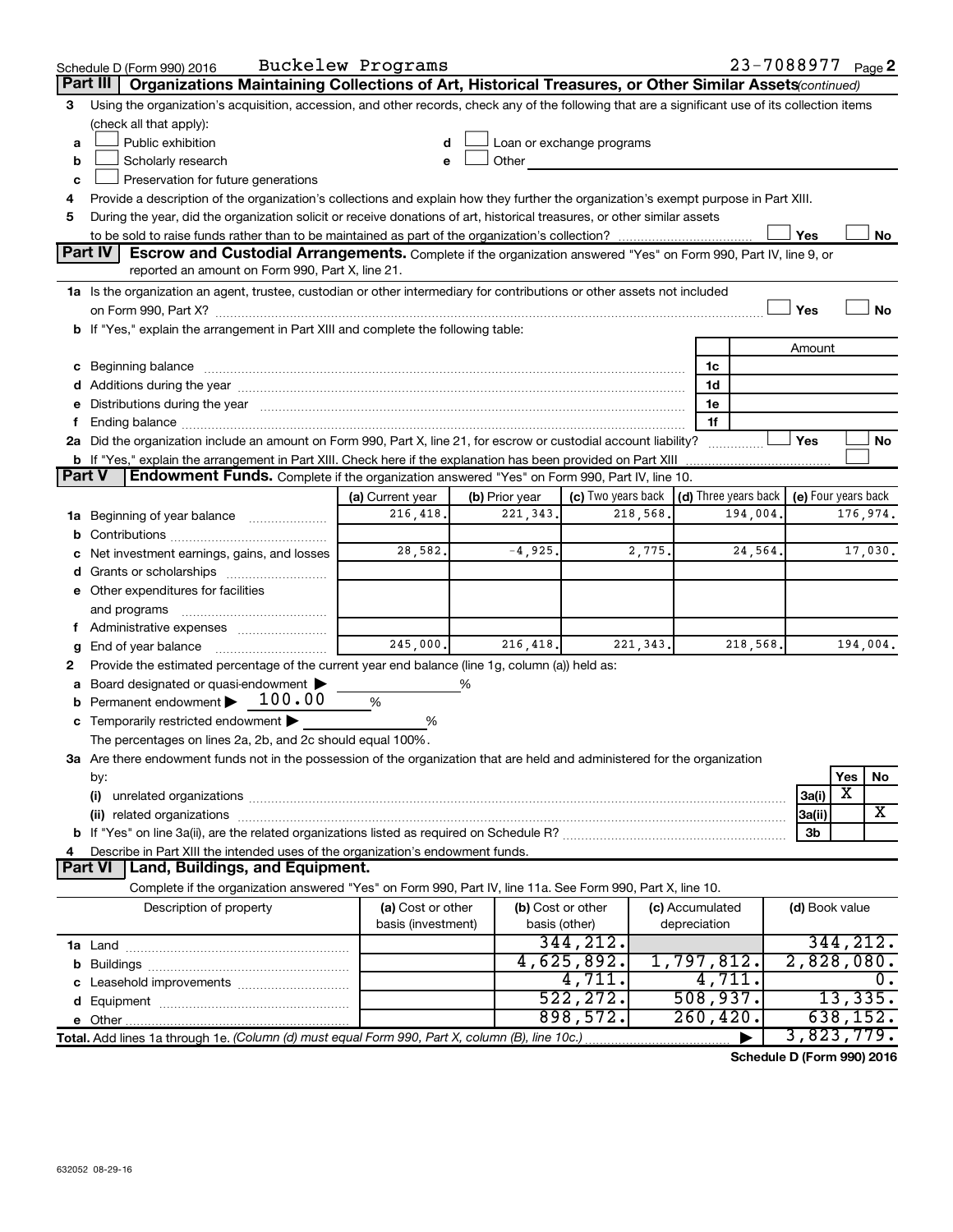| Part VII Investments - Other Securities.                                                      |                                                                                                                                                                                    |                 |                |                                                           |                |
|-----------------------------------------------------------------------------------------------|------------------------------------------------------------------------------------------------------------------------------------------------------------------------------------|-----------------|----------------|-----------------------------------------------------------|----------------|
|                                                                                               | Complete if the organization answered "Yes" on Form 990, Part IV, line 11b. See Form 990, Part X, line 12.<br>(a) Description of security or category (including name of security) | (b) Book value  |                | (c) Method of valuation: Cost or end-of-year market value |                |
| (1) Financial derivatives                                                                     |                                                                                                                                                                                    |                 |                |                                                           |                |
|                                                                                               |                                                                                                                                                                                    |                 |                |                                                           |                |
| $(3)$ Other                                                                                   |                                                                                                                                                                                    |                 |                |                                                           |                |
| (A)                                                                                           |                                                                                                                                                                                    |                 |                |                                                           |                |
| (B)                                                                                           |                                                                                                                                                                                    |                 |                |                                                           |                |
| (C)                                                                                           |                                                                                                                                                                                    |                 |                |                                                           |                |
| (D)                                                                                           |                                                                                                                                                                                    |                 |                |                                                           |                |
| (E)                                                                                           |                                                                                                                                                                                    |                 |                |                                                           |                |
| (F)                                                                                           |                                                                                                                                                                                    |                 |                |                                                           |                |
| (G)                                                                                           |                                                                                                                                                                                    |                 |                |                                                           |                |
| (H)                                                                                           |                                                                                                                                                                                    |                 |                |                                                           |                |
|                                                                                               | Total. (Col. (b) must equal Form 990, Part X, col. (B) line 12.)                                                                                                                   |                 |                |                                                           |                |
| Part VIII Investments - Program Related.                                                      |                                                                                                                                                                                    |                 |                |                                                           |                |
|                                                                                               | Complete if the organization answered "Yes" on Form 990, Part IV, line 11c. See Form 990, Part X, line 13.                                                                         |                 |                |                                                           |                |
|                                                                                               | (a) Description of investment                                                                                                                                                      | (b) Book value  |                | (c) Method of valuation: Cost or end-of-year market value |                |
| (1)                                                                                           |                                                                                                                                                                                    |                 |                |                                                           |                |
| (2)                                                                                           |                                                                                                                                                                                    |                 |                |                                                           |                |
| (3)                                                                                           |                                                                                                                                                                                    |                 |                |                                                           |                |
| (4)                                                                                           |                                                                                                                                                                                    |                 |                |                                                           |                |
| (5)                                                                                           |                                                                                                                                                                                    |                 |                |                                                           |                |
| (6)                                                                                           |                                                                                                                                                                                    |                 |                |                                                           |                |
| (7)                                                                                           |                                                                                                                                                                                    |                 |                |                                                           |                |
| (8)                                                                                           |                                                                                                                                                                                    |                 |                |                                                           |                |
| (9)<br>Total. (Col. (b) must equal Form 990, Part X, col. (B) line 13.) $\blacktriangleright$ |                                                                                                                                                                                    |                 |                |                                                           |                |
| Part IX<br><b>Other Assets.</b>                                                               |                                                                                                                                                                                    |                 |                |                                                           |                |
|                                                                                               | Complete if the organization answered "Yes" on Form 990, Part IV, line 11d. See Form 990, Part X, line 15.                                                                         |                 |                |                                                           |                |
|                                                                                               |                                                                                                                                                                                    | (a) Description |                |                                                           | (b) Book value |
| (1)                                                                                           |                                                                                                                                                                                    |                 |                |                                                           |                |
| (2)                                                                                           |                                                                                                                                                                                    |                 |                |                                                           |                |
| (3)                                                                                           |                                                                                                                                                                                    |                 |                |                                                           |                |
| (4)                                                                                           |                                                                                                                                                                                    |                 |                |                                                           |                |
| (5)                                                                                           |                                                                                                                                                                                    |                 |                |                                                           |                |
| (6)                                                                                           |                                                                                                                                                                                    |                 |                |                                                           |                |
| (7)                                                                                           |                                                                                                                                                                                    |                 |                |                                                           |                |
| (8)                                                                                           |                                                                                                                                                                                    |                 |                |                                                           |                |
| (9)                                                                                           |                                                                                                                                                                                    |                 |                |                                                           |                |
|                                                                                               | Total. (Column (b) must equal Form 990, Part X, col. (B) line 15.)                                                                                                                 |                 |                |                                                           |                |
| <b>Other Liabilities.</b><br>Part X                                                           |                                                                                                                                                                                    |                 |                |                                                           |                |
|                                                                                               | Complete if the organization answered "Yes" on Form 990, Part IV, line 11e or 11f. See Form 990, Part X, line 25.                                                                  |                 |                |                                                           |                |
| 1.                                                                                            | (a) Description of liability                                                                                                                                                       |                 | (b) Book value |                                                           |                |
| Federal income taxes<br>(1)                                                                   |                                                                                                                                                                                    |                 |                |                                                           |                |
| Unemployment Reserve<br>(2)                                                                   |                                                                                                                                                                                    |                 | 47,342.        |                                                           |                |
| (3)                                                                                           |                                                                                                                                                                                    |                 |                |                                                           |                |
| (4)                                                                                           |                                                                                                                                                                                    |                 |                |                                                           |                |
| (5)                                                                                           |                                                                                                                                                                                    |                 |                |                                                           |                |
| (6)                                                                                           |                                                                                                                                                                                    |                 |                |                                                           |                |
| (7)                                                                                           |                                                                                                                                                                                    |                 |                |                                                           |                |
| (8)                                                                                           |                                                                                                                                                                                    |                 |                |                                                           |                |
|                                                                                               |                                                                                                                                                                                    |                 |                |                                                           |                |
| (9)                                                                                           | Total. (Column (b) must equal Form 990, Part X, col. (B) line 25.)                                                                                                                 |                 | 47,342.        |                                                           |                |

organization's liability for uncertain tax positions under FIN 48 (ASC 740). Check here if the text of the footnote has been provided in Part XIII  $\boxed{\text{X}}$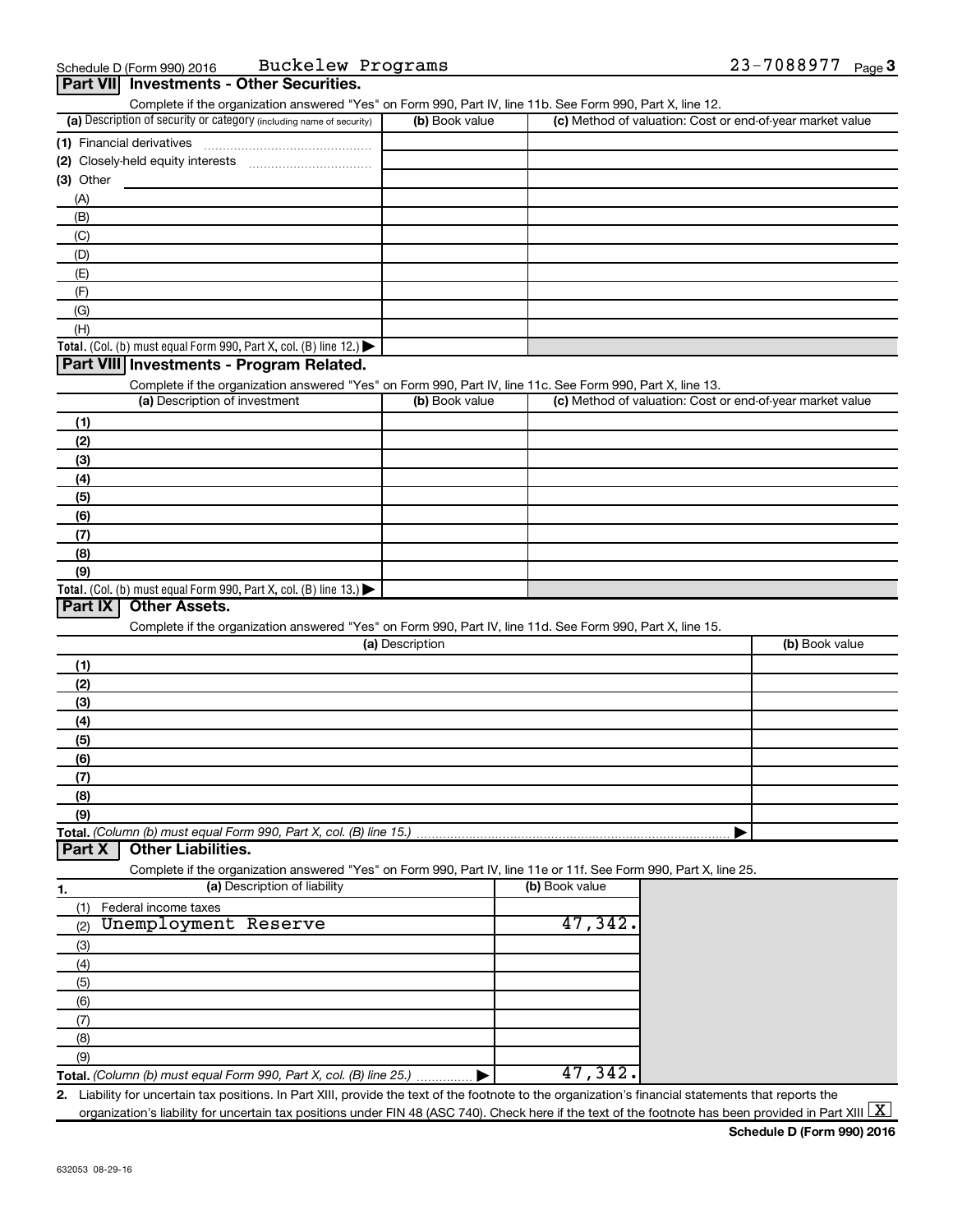|    | Buckelew Programs<br>Schedule D (Form 990) 2016                                                                                                                                                                                      |                |         |                | 23-7088977 Page 4 |
|----|--------------------------------------------------------------------------------------------------------------------------------------------------------------------------------------------------------------------------------------|----------------|---------|----------------|-------------------|
|    | Reconciliation of Revenue per Audited Financial Statements With Revenue per Return.<br><b>Part XI</b>                                                                                                                                |                |         |                |                   |
|    | Complete if the organization answered "Yes" on Form 990, Part IV, line 12a.                                                                                                                                                          |                |         |                |                   |
| 1  | Total revenue, gains, and other support per audited financial statements [111] [11] Total revenue, gains, and other support per audited financial statements                                                                         |                |         | $\overline{1}$ | 13, 238, 246.     |
| 2  | Amounts included on line 1 but not on Form 990, Part VIII, line 12:                                                                                                                                                                  |                |         |                |                   |
| a  |                                                                                                                                                                                                                                      | 2a             |         |                |                   |
| b  |                                                                                                                                                                                                                                      | 2 <sub>b</sub> | 47,501. |                |                   |
| C  | Recoveries of prior year grants [11,111] Recoveries of prior year grants [11] Recoveries of prior year grants                                                                                                                        | 2c             |         |                |                   |
| d  |                                                                                                                                                                                                                                      | 2d             |         |                |                   |
| е  | Add lines 2a through 2d <b>continuum continuum contract and all the contract of the contract of the contract of the contract of the contract of the contract of the contract of the contract of the contract of the contract of </b> |                |         | 2e             | 47,501.           |
| з  |                                                                                                                                                                                                                                      |                |         | $\mathbf{3}$   | 13, 190, 745.     |
|    | Amounts included on Form 990, Part VIII, line 12, but not on line 1:                                                                                                                                                                 |                |         |                |                   |
| a  |                                                                                                                                                                                                                                      | 4a             |         |                |                   |
| b  |                                                                                                                                                                                                                                      | 4 <sub>h</sub> |         |                |                   |
| C. | Add lines 4a and 4b                                                                                                                                                                                                                  |                |         | 4с             |                   |
| 5  |                                                                                                                                                                                                                                      |                |         | 5              | 13, 190, 745.     |
|    |                                                                                                                                                                                                                                      |                |         |                |                   |
|    | Part XII   Reconciliation of Expenses per Audited Financial Statements With Expenses per Return.                                                                                                                                     |                |         |                |                   |
|    | Complete if the organization answered "Yes" on Form 990, Part IV, line 12a.                                                                                                                                                          |                |         |                |                   |
| 1  |                                                                                                                                                                                                                                      |                |         | $\mathbf{1}$   | 13,660,417.       |
| 2  | Amounts included on line 1 but not on Form 990, Part IX, line 25:                                                                                                                                                                    |                |         |                |                   |
| a  |                                                                                                                                                                                                                                      | 2a             | 47,501. |                |                   |
|    |                                                                                                                                                                                                                                      | 2 <sub>b</sub> |         |                |                   |
| с  |                                                                                                                                                                                                                                      | 2 <sub>c</sub> |         |                |                   |
| d  |                                                                                                                                                                                                                                      | 2d             |         |                |                   |
| е  | Add lines 2a through 2d <b>contained a contained a contained a contained a</b> contained a contained a contained a contained a contained a contained a contained a contained a contained a contained a contained a contained a cont  |                |         | 2e             | 47,501.           |
| 3  |                                                                                                                                                                                                                                      |                |         | $\mathbf{a}$   | 13,612,916.       |
| 4  | Amounts included on Form 990, Part IX, line 25, but not on line 1:                                                                                                                                                                   |                |         |                |                   |
| а  |                                                                                                                                                                                                                                      | 4a             |         |                |                   |
| b  |                                                                                                                                                                                                                                      | 4b             |         |                |                   |
| c  | Add lines 4a and 4b                                                                                                                                                                                                                  |                |         | 4c             |                   |
|    | Part XIII Supplemental Information.                                                                                                                                                                                                  |                |         | 5              | 13,612,916.       |

Provide the descriptions required for Part II, lines 3, 5, and 9; Part III, lines 1a and 4; Part IV, lines 1b and 2b; Part V, line 4; Part X, line 2; Part XI, lines 2d and 4b; and Part XII, lines 2d and 4b. Also complete this part to provide any additional information.

Part V, line 4:

Funds listed in Part V are being held by the Marin Community Foundation

for the benefit of the organization and pursuant to FASB Accounting

Standards 958-605, such assets are considered assets of Marin Community

Foundation.

Part X, Line 2:

Buckelew is exempt from taxation under Internal Revenue Code Section

501(c)(3) and California Revenue and Taxation Code Section 23701d.

Generally accepted accounting principles provide accounting and disclosure

632054 08-29-16 **Schedule D (Form 990) 2016** guidance about positions taken by an organization in its tax returns that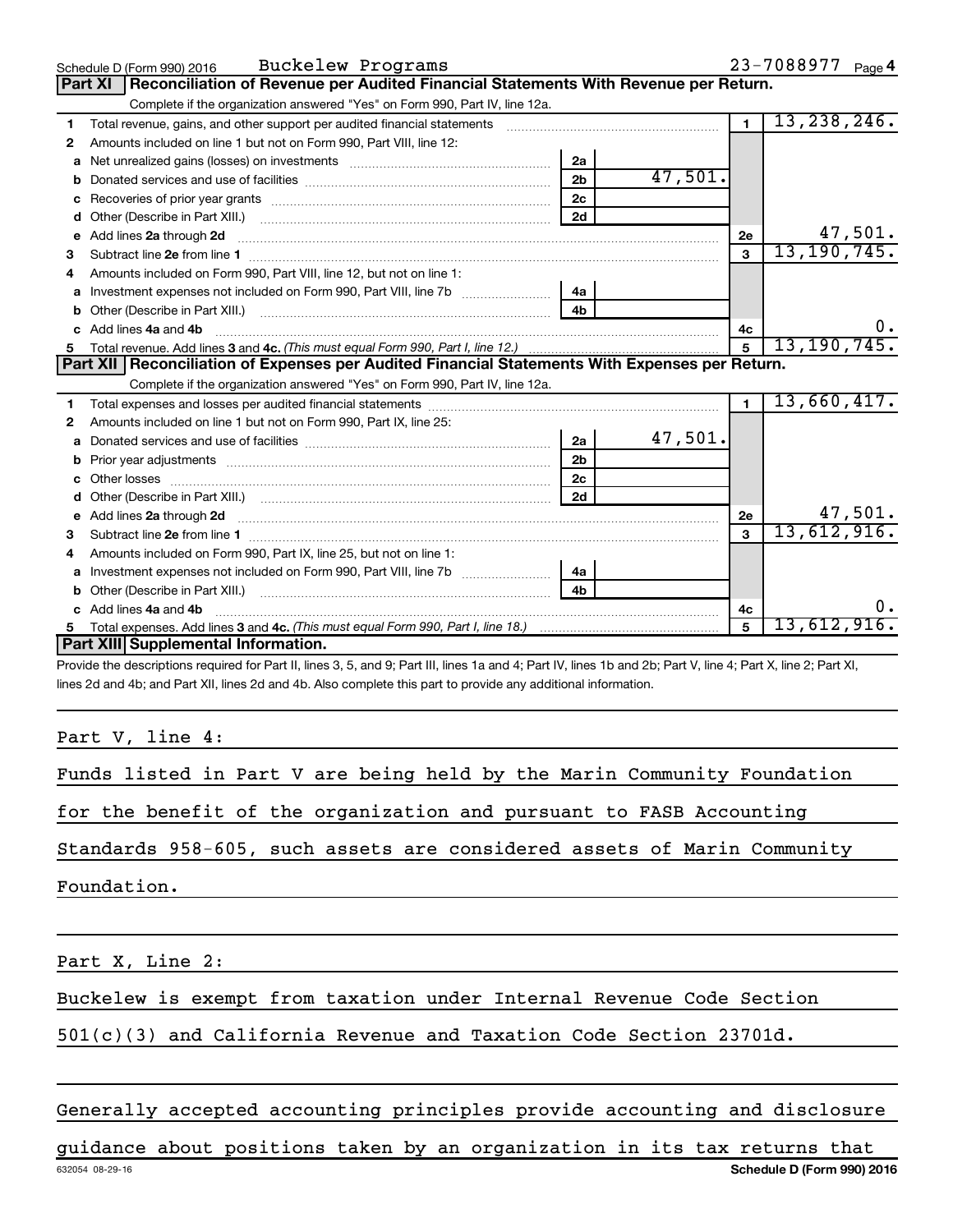| Schedule D (Form 990) 2016                            | <b>Buckelew Programs</b>                                                  | 23-7088977 Page 5 |
|-------------------------------------------------------|---------------------------------------------------------------------------|-------------------|
| <b>Part XIII Supplemental Information (continued)</b> |                                                                           |                   |
|                                                       | might be uncertain. Management has considered its tax positions and       |                   |
|                                                       | believes that all of the positions taken by Buckelew in their federal and |                   |
|                                                       | state exempt organization tax returns are more likely than not to be      |                   |
|                                                       | sustained upon examination. Buckelew's returns are subject to examination |                   |
|                                                       | by federal and state taxing authorities, generally for three and four     |                   |
|                                                       | years, respectively, after they are filed.                                |                   |
|                                                       |                                                                           |                   |
|                                                       |                                                                           |                   |
|                                                       |                                                                           |                   |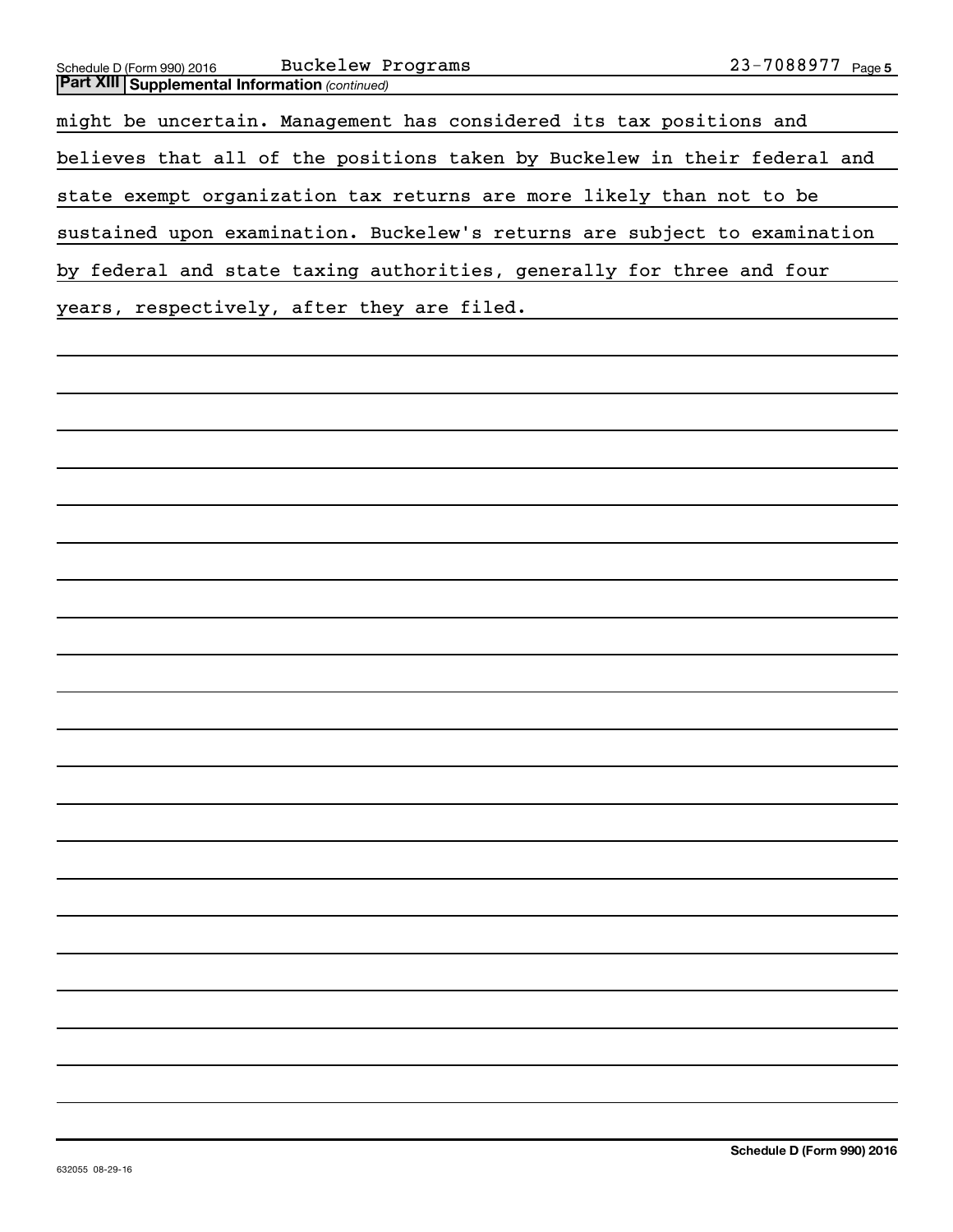| <b>SCHEDULE G</b><br>(Form 990 or 990-EZ)<br>Department of the Treasury<br>Internal Revenue Service<br>Name of the organization                                                                                                                                                                                                                                                                                                                                                                                                                                                                                                                                                                                               | <b>Supplemental Information Regarding Fundraising or Gaming Activities</b><br>Complete if the organization answered "Yes" on Form 990, Part IV, line 17, 18, or 19, or if the<br>organization entered more than \$15,000 on Form 990-EZ, line 6a.<br>Attach to Form 990 or Form 990-EZ.<br>Information about Schedule G (Form 990 or 990-EZ) and its instructions is at WWW.irs.gov/form990. |     |                                                                            |                                      |                                                                            | OMB No. 1545-0047<br>2016<br><b>Open to Public</b><br>Inspection<br><b>Employer identification number</b> |  |  |  |  |
|-------------------------------------------------------------------------------------------------------------------------------------------------------------------------------------------------------------------------------------------------------------------------------------------------------------------------------------------------------------------------------------------------------------------------------------------------------------------------------------------------------------------------------------------------------------------------------------------------------------------------------------------------------------------------------------------------------------------------------|----------------------------------------------------------------------------------------------------------------------------------------------------------------------------------------------------------------------------------------------------------------------------------------------------------------------------------------------------------------------------------------------|-----|----------------------------------------------------------------------------|--------------------------------------|----------------------------------------------------------------------------|-----------------------------------------------------------------------------------------------------------|--|--|--|--|
|                                                                                                                                                                                                                                                                                                                                                                                                                                                                                                                                                                                                                                                                                                                               | Buckelew Programs                                                                                                                                                                                                                                                                                                                                                                            |     |                                                                            |                                      |                                                                            | 23-7088977                                                                                                |  |  |  |  |
| Fundraising Activities. Complete if the organization answered "Yes" on Form 990, Part IV, line 17. Form 990-EZ filers are not<br>Part I<br>required to complete this part.<br>1 Indicate whether the organization raised funds through any of the following activities. Check all that apply.                                                                                                                                                                                                                                                                                                                                                                                                                                 |                                                                                                                                                                                                                                                                                                                                                                                              |     |                                                                            |                                      |                                                                            |                                                                                                           |  |  |  |  |
| Mail solicitations<br>Solicitation of non-government grants<br>e<br>a<br>Internet and email solicitations<br>f<br>Solicitation of government grants<br>b<br>Phone solicitations<br>Special fundraising events<br>g<br>с<br>In-person solicitations<br>d<br>2 a Did the organization have a written or oral agreement with any individual (including officers, directors, trustees, or<br>Yes<br><b>No</b><br>key employees listed in Form 990, Part VII) or entity in connection with professional fundraising services?<br><b>b</b> If "Yes," list the 10 highest paid individuals or entities (fundraisers) pursuant to agreements under which the fundraiser is to be<br>compensated at least \$5,000 by the organization. |                                                                                                                                                                                                                                                                                                                                                                                              |     |                                                                            |                                      |                                                                            |                                                                                                           |  |  |  |  |
| (i) Name and address of individual<br>or entity (fundraiser)                                                                                                                                                                                                                                                                                                                                                                                                                                                                                                                                                                                                                                                                  | (ii) Activity                                                                                                                                                                                                                                                                                                                                                                                |     | (iii) Did<br>fundraiser<br>have custody<br>or control of<br>contributions? | (iv) Gross receipts<br>from activity | (v) Amount paid<br>to (or retained by)<br>fundraiser<br>listed in col. (i) | (vi) Amount paid<br>to (or retained by)<br>organization                                                   |  |  |  |  |
|                                                                                                                                                                                                                                                                                                                                                                                                                                                                                                                                                                                                                                                                                                                               |                                                                                                                                                                                                                                                                                                                                                                                              | Yes | No.                                                                        |                                      |                                                                            |                                                                                                           |  |  |  |  |
|                                                                                                                                                                                                                                                                                                                                                                                                                                                                                                                                                                                                                                                                                                                               |                                                                                                                                                                                                                                                                                                                                                                                              |     |                                                                            |                                      |                                                                            |                                                                                                           |  |  |  |  |
|                                                                                                                                                                                                                                                                                                                                                                                                                                                                                                                                                                                                                                                                                                                               |                                                                                                                                                                                                                                                                                                                                                                                              |     |                                                                            |                                      |                                                                            |                                                                                                           |  |  |  |  |
|                                                                                                                                                                                                                                                                                                                                                                                                                                                                                                                                                                                                                                                                                                                               |                                                                                                                                                                                                                                                                                                                                                                                              |     |                                                                            |                                      |                                                                            |                                                                                                           |  |  |  |  |
|                                                                                                                                                                                                                                                                                                                                                                                                                                                                                                                                                                                                                                                                                                                               |                                                                                                                                                                                                                                                                                                                                                                                              |     |                                                                            |                                      |                                                                            |                                                                                                           |  |  |  |  |
|                                                                                                                                                                                                                                                                                                                                                                                                                                                                                                                                                                                                                                                                                                                               |                                                                                                                                                                                                                                                                                                                                                                                              |     |                                                                            |                                      |                                                                            |                                                                                                           |  |  |  |  |
|                                                                                                                                                                                                                                                                                                                                                                                                                                                                                                                                                                                                                                                                                                                               |                                                                                                                                                                                                                                                                                                                                                                                              |     |                                                                            |                                      |                                                                            |                                                                                                           |  |  |  |  |
|                                                                                                                                                                                                                                                                                                                                                                                                                                                                                                                                                                                                                                                                                                                               |                                                                                                                                                                                                                                                                                                                                                                                              |     |                                                                            |                                      |                                                                            |                                                                                                           |  |  |  |  |
|                                                                                                                                                                                                                                                                                                                                                                                                                                                                                                                                                                                                                                                                                                                               |                                                                                                                                                                                                                                                                                                                                                                                              |     |                                                                            |                                      |                                                                            |                                                                                                           |  |  |  |  |
|                                                                                                                                                                                                                                                                                                                                                                                                                                                                                                                                                                                                                                                                                                                               |                                                                                                                                                                                                                                                                                                                                                                                              |     |                                                                            |                                      |                                                                            |                                                                                                           |  |  |  |  |
| Total                                                                                                                                                                                                                                                                                                                                                                                                                                                                                                                                                                                                                                                                                                                         |                                                                                                                                                                                                                                                                                                                                                                                              |     |                                                                            |                                      |                                                                            |                                                                                                           |  |  |  |  |
| or licensing.                                                                                                                                                                                                                                                                                                                                                                                                                                                                                                                                                                                                                                                                                                                 | 3 List all states in which the organization is registered or licensed to solicit contributions or has been notified it is exempt from registration                                                                                                                                                                                                                                           |     |                                                                            |                                      |                                                                            |                                                                                                           |  |  |  |  |
|                                                                                                                                                                                                                                                                                                                                                                                                                                                                                                                                                                                                                                                                                                                               |                                                                                                                                                                                                                                                                                                                                                                                              |     |                                                                            |                                      |                                                                            |                                                                                                           |  |  |  |  |
|                                                                                                                                                                                                                                                                                                                                                                                                                                                                                                                                                                                                                                                                                                                               |                                                                                                                                                                                                                                                                                                                                                                                              |     |                                                                            |                                      |                                                                            |                                                                                                           |  |  |  |  |

**For Paperwork Reduction Act Notice, see the Instructions for Form 990 or 990-EZ. Schedule G (Form 990 or 990-EZ) 2016** LHA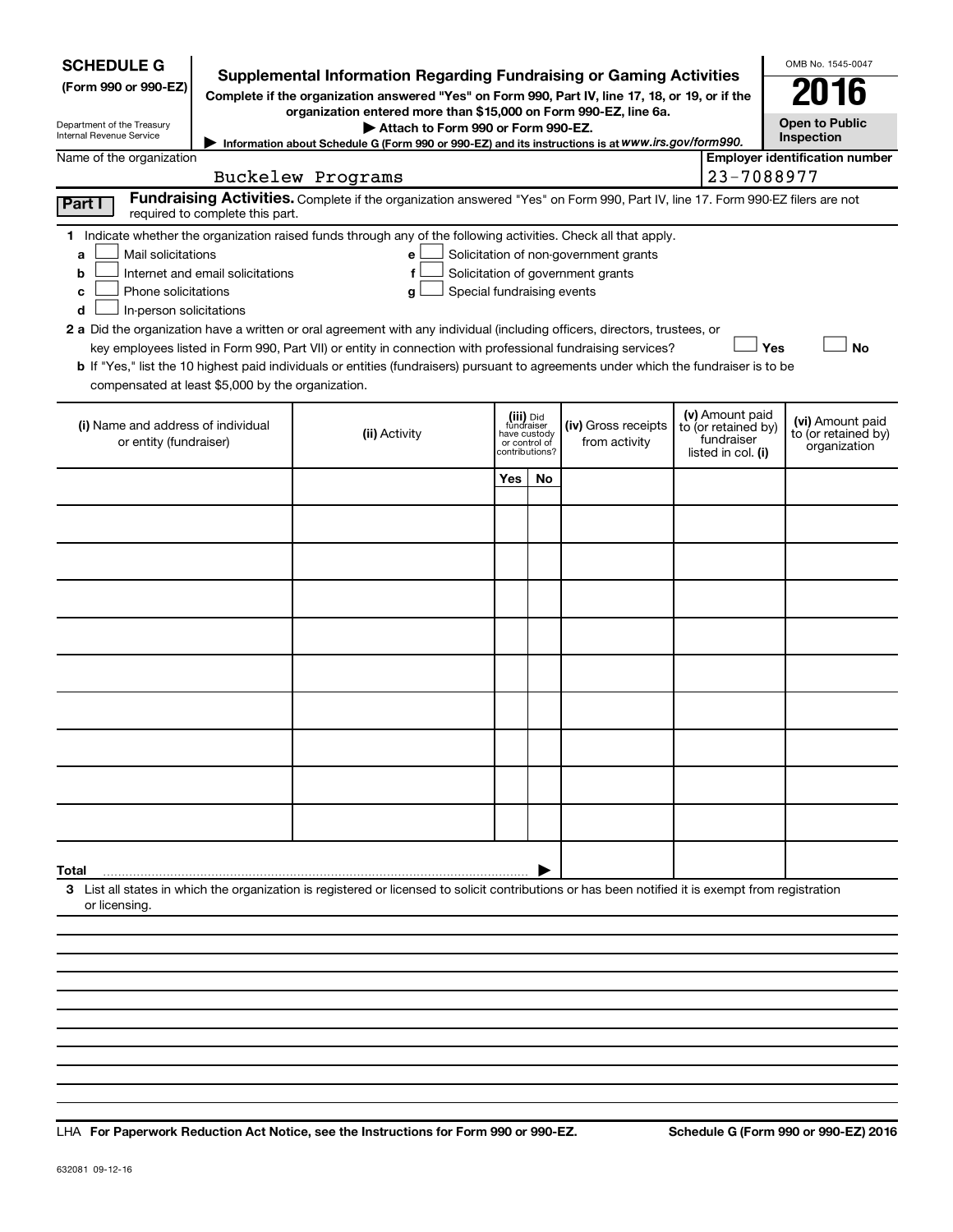### Schedule G (Form 990 or 990-EZ) 2016 Page Buckelew Programs 23-7088977

Part II | Fundraising Events. Complete if the organization answered "Yes" on Form 990, Part IV, line 18, or reported more than \$15,000

|                 |                 | of fundraising event contributions and gross income on Form 990-EZ, lines 1 and 6b. List events with gross receipts greater than \$5,000.                                                                                            |                |                         |                  |                            |
|-----------------|-----------------|--------------------------------------------------------------------------------------------------------------------------------------------------------------------------------------------------------------------------------------|----------------|-------------------------|------------------|----------------------------|
|                 |                 |                                                                                                                                                                                                                                      | $(a)$ Event #1 | (b) Event #2            | (c) Other events | (d) Total events           |
|                 |                 |                                                                                                                                                                                                                                      | Art            |                         | None             | (add col. (a) through      |
|                 |                 |                                                                                                                                                                                                                                      | Sale/Gala      |                         |                  |                            |
|                 |                 |                                                                                                                                                                                                                                      | (event type)   | (event type)            | (total number)   | col. (c)                   |
|                 |                 |                                                                                                                                                                                                                                      |                |                         |                  |                            |
| Revenue         | 1.              |                                                                                                                                                                                                                                      | 337,902.       |                         |                  | 337,902.                   |
|                 |                 |                                                                                                                                                                                                                                      |                |                         |                  |                            |
|                 |                 |                                                                                                                                                                                                                                      | 156,613.       |                         |                  | 156,613.                   |
|                 | $\mathbf{2}$    |                                                                                                                                                                                                                                      |                |                         |                  |                            |
|                 |                 |                                                                                                                                                                                                                                      | 181,289.       |                         |                  | 181,289.                   |
|                 | 3               | Gross income (line 1 minus line 2)                                                                                                                                                                                                   |                |                         |                  |                            |
|                 |                 |                                                                                                                                                                                                                                      |                |                         |                  |                            |
|                 |                 |                                                                                                                                                                                                                                      |                |                         |                  |                            |
|                 |                 |                                                                                                                                                                                                                                      |                |                         |                  |                            |
|                 | 5               |                                                                                                                                                                                                                                      |                |                         |                  |                            |
| Direct Expenses |                 |                                                                                                                                                                                                                                      |                |                         |                  |                            |
|                 | 6               |                                                                                                                                                                                                                                      |                |                         |                  |                            |
|                 |                 |                                                                                                                                                                                                                                      |                |                         |                  |                            |
|                 | 7               | Food and beverages                                                                                                                                                                                                                   |                |                         |                  |                            |
|                 |                 |                                                                                                                                                                                                                                      |                |                         |                  |                            |
|                 | 8               |                                                                                                                                                                                                                                      |                |                         |                  |                            |
|                 | 9               |                                                                                                                                                                                                                                      | 181, 289.      |                         |                  | 181, 289.                  |
|                 | 10              | Direct expense summary. Add lines 4 through 9 in column (d)                                                                                                                                                                          |                |                         |                  | 181,289.                   |
|                 |                 | 11 Net income summary. Subtract line 10 from line 3, column (d)                                                                                                                                                                      |                |                         |                  | 0.                         |
|                 | <b>Part III</b> | Gaming. Complete if the organization answered "Yes" on Form 990, Part IV, line 19, or reported more than                                                                                                                             |                |                         |                  |                            |
|                 |                 | \$15,000 on Form 990-EZ, line 6a.                                                                                                                                                                                                    |                |                         |                  |                            |
|                 |                 |                                                                                                                                                                                                                                      | (a) Bingo      | (b) Pull tabs/instant   | (c) Other gaming | (d) Total gaming (add      |
| Revenue         |                 |                                                                                                                                                                                                                                      |                | bingo/progressive bingo |                  | col. (a) through col. (c)) |
|                 |                 |                                                                                                                                                                                                                                      |                |                         |                  |                            |
|                 | 1.              |                                                                                                                                                                                                                                      |                |                         |                  |                            |
|                 |                 |                                                                                                                                                                                                                                      |                |                         |                  |                            |
|                 | 2               |                                                                                                                                                                                                                                      |                |                         |                  |                            |
|                 |                 |                                                                                                                                                                                                                                      |                |                         |                  |                            |
| Direct Expenses | 3               |                                                                                                                                                                                                                                      |                |                         |                  |                            |
|                 |                 |                                                                                                                                                                                                                                      |                |                         |                  |                            |
|                 | 4               |                                                                                                                                                                                                                                      |                |                         |                  |                            |
|                 |                 |                                                                                                                                                                                                                                      |                |                         |                  |                            |
|                 |                 | 5 Other direct expenses                                                                                                                                                                                                              |                |                         |                  |                            |
|                 |                 |                                                                                                                                                                                                                                      | %<br>Yes       | %<br>Yes                | Yes<br>%         |                            |
|                 |                 | 6 Volunteer labor                                                                                                                                                                                                                    | No             | No                      | No               |                            |
|                 |                 |                                                                                                                                                                                                                                      |                |                         |                  |                            |
|                 | 7               | Direct expense summary. Add lines 2 through 5 in column (d)                                                                                                                                                                          |                |                         |                  |                            |
|                 |                 |                                                                                                                                                                                                                                      |                |                         |                  |                            |
|                 | 8               |                                                                                                                                                                                                                                      |                |                         |                  |                            |
|                 |                 |                                                                                                                                                                                                                                      |                |                         |                  |                            |
| 9               |                 | Enter the state(s) in which the organization conducts gaming activities:                                                                                                                                                             |                |                         |                  |                            |
|                 |                 |                                                                                                                                                                                                                                      |                |                         |                  | Yes<br><b>No</b>           |
|                 |                 |                                                                                                                                                                                                                                      |                |                         |                  |                            |
|                 |                 | <b>b</b> If "No," explain:<br><u> 1989 - Johann Stoff, deutscher Stoff, der Stoff, der Stoff, der Stoff, der Stoff, der Stoff, der Stoff, der S</u>                                                                                  |                |                         |                  |                            |
|                 |                 |                                                                                                                                                                                                                                      |                |                         |                  |                            |
|                 |                 |                                                                                                                                                                                                                                      |                |                         |                  |                            |
|                 |                 | 10a Were any of the organization's gaming licenses revoked, suspended, or terminated during the tax year?                                                                                                                            |                |                         |                  | Yes<br>No                  |
|                 |                 |                                                                                                                                                                                                                                      |                |                         |                  |                            |
|                 |                 | b If "Yes," explain: <u>with a set of the set of the set of the set of the set of the set of the set of the set of the set of the set of the set of the set of the set of the set of the set of the set of the set of the set of</u> |                |                         |                  |                            |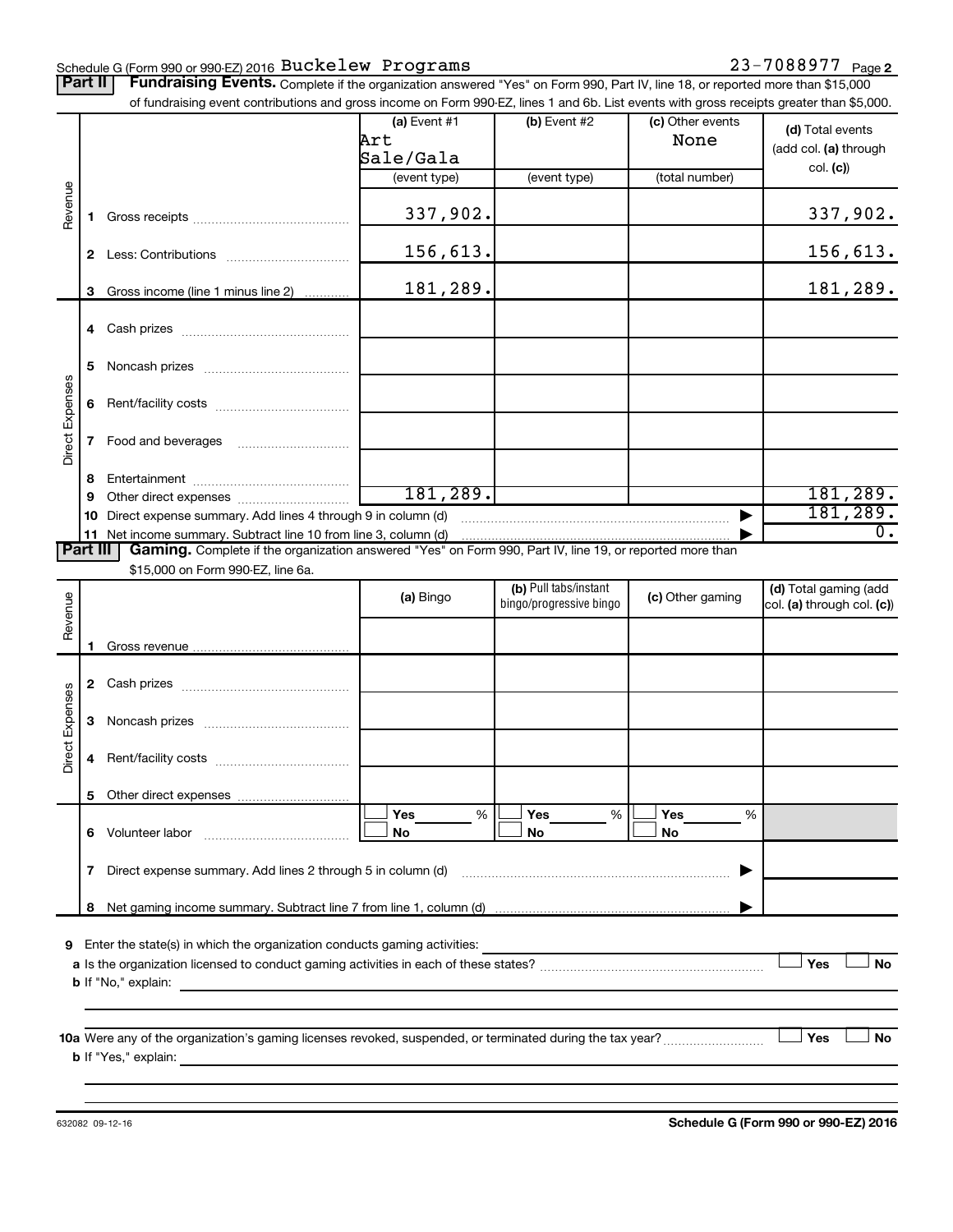| Schedule G (Form 990 or 990-EZ) 2016 Buckelew Programs                                                                                                                                                                                                             | 23-7088977 |                 |               | Page 3    |
|--------------------------------------------------------------------------------------------------------------------------------------------------------------------------------------------------------------------------------------------------------------------|------------|-----------------|---------------|-----------|
|                                                                                                                                                                                                                                                                    |            |                 | Yes           | <b>No</b> |
| 12 Is the organization a grantor, beneficiary or trustee of a trust, or a member of a partnership or other entity formed                                                                                                                                           |            |                 |               |           |
|                                                                                                                                                                                                                                                                    |            |                 | ⊥ Yes         | <b>No</b> |
| 13 Indicate the percentage of gaming activity conducted in:                                                                                                                                                                                                        |            |                 |               |           |
|                                                                                                                                                                                                                                                                    |            | 13a             |               | %         |
| <b>b</b> An outside facility <i>www.communicality www.communicality.communicality www.communicality www.communicality.communicality www.communicality.com</i>                                                                                                      |            | 13 <sub>b</sub> |               | %         |
| 14 Enter the name and address of the person who prepares the organization's gaming/special events books and records:                                                                                                                                               |            |                 |               |           |
|                                                                                                                                                                                                                                                                    |            |                 |               |           |
| Name $\blacktriangleright$<br><u>and the state of the state of the state of the state of the state of the state of the state of the state of the state of the state of the state of the state of the state of the state of the state of the state of the state</u> |            |                 |               |           |
|                                                                                                                                                                                                                                                                    |            |                 |               |           |
|                                                                                                                                                                                                                                                                    |            |                 |               | <b>No</b> |
|                                                                                                                                                                                                                                                                    |            |                 |               |           |
| of gaming revenue retained by the third party $\triangleright$ \$                                                                                                                                                                                                  |            |                 |               |           |
|                                                                                                                                                                                                                                                                    |            |                 |               |           |
| c If "Yes," enter name and address of the third party:                                                                                                                                                                                                             |            |                 |               |           |
| <u> 1980 - Johann Stein, marwolaethau a bhann an t-Amhainn an t-Amhainn an t-Amhainn an t-Amhainn an t-Amhainn an</u><br>Name $\blacktriangleright$                                                                                                                |            |                 |               |           |
|                                                                                                                                                                                                                                                                    |            |                 |               |           |
| <b>16</b> Gaming manager information:                                                                                                                                                                                                                              |            |                 |               |           |
| <u> 1989 - Johann Harry Harry Harry Harry Harry Harry Harry Harry Harry Harry Harry Harry Harry Harry Harry Harry</u><br>Name $\blacktriangleright$                                                                                                                |            |                 |               |           |
|                                                                                                                                                                                                                                                                    |            |                 |               |           |
| Gaming manager compensation > \$                                                                                                                                                                                                                                   |            |                 |               |           |
| Description of services provided states and the contract of the contract of the contract of the contract of the contract of the contract of the contract of the contract of the contract of the contract of the contract of th                                     |            |                 |               |           |
|                                                                                                                                                                                                                                                                    |            |                 |               |           |
|                                                                                                                                                                                                                                                                    |            |                 |               |           |
|                                                                                                                                                                                                                                                                    |            |                 |               |           |
| Director/officer<br>Employee<br>Independent contractor                                                                                                                                                                                                             |            |                 |               |           |
|                                                                                                                                                                                                                                                                    |            |                 |               |           |
| <b>17</b> Mandatory distributions:                                                                                                                                                                                                                                 |            |                 |               |           |
| a Is the organization required under state law to make charitable distributions from the gaming proceeds to                                                                                                                                                        |            |                 |               |           |
| retain the state gaming license?                                                                                                                                                                                                                                   |            |                 | Yes $\lfloor$ | $\Box$ No |
| <b>b</b> Enter the amount of distributions required under state law to be distributed to other exempt organizations or spent in the                                                                                                                                |            |                 |               |           |
| organization's own exempt activities during the tax year $\triangleright$ \$                                                                                                                                                                                       |            |                 |               |           |
| <b>Part IV</b><br>Supplemental Information. Provide the explanations required by Part I, line 2b, columns (iii) and (v); and Part III, lines 9, 9b, 10b, 15b,                                                                                                      |            |                 |               |           |
| 15c, 16, and 17b, as applicable. Also provide any additional information. See instructions                                                                                                                                                                         |            |                 |               |           |
|                                                                                                                                                                                                                                                                    |            |                 |               |           |
|                                                                                                                                                                                                                                                                    |            |                 |               |           |
|                                                                                                                                                                                                                                                                    |            |                 |               |           |
|                                                                                                                                                                                                                                                                    |            |                 |               |           |
|                                                                                                                                                                                                                                                                    |            |                 |               |           |
|                                                                                                                                                                                                                                                                    |            |                 |               |           |
|                                                                                                                                                                                                                                                                    |            |                 |               |           |
|                                                                                                                                                                                                                                                                    |            |                 |               |           |
|                                                                                                                                                                                                                                                                    |            |                 |               |           |
|                                                                                                                                                                                                                                                                    |            |                 |               |           |
|                                                                                                                                                                                                                                                                    |            |                 |               |           |
|                                                                                                                                                                                                                                                                    |            |                 |               |           |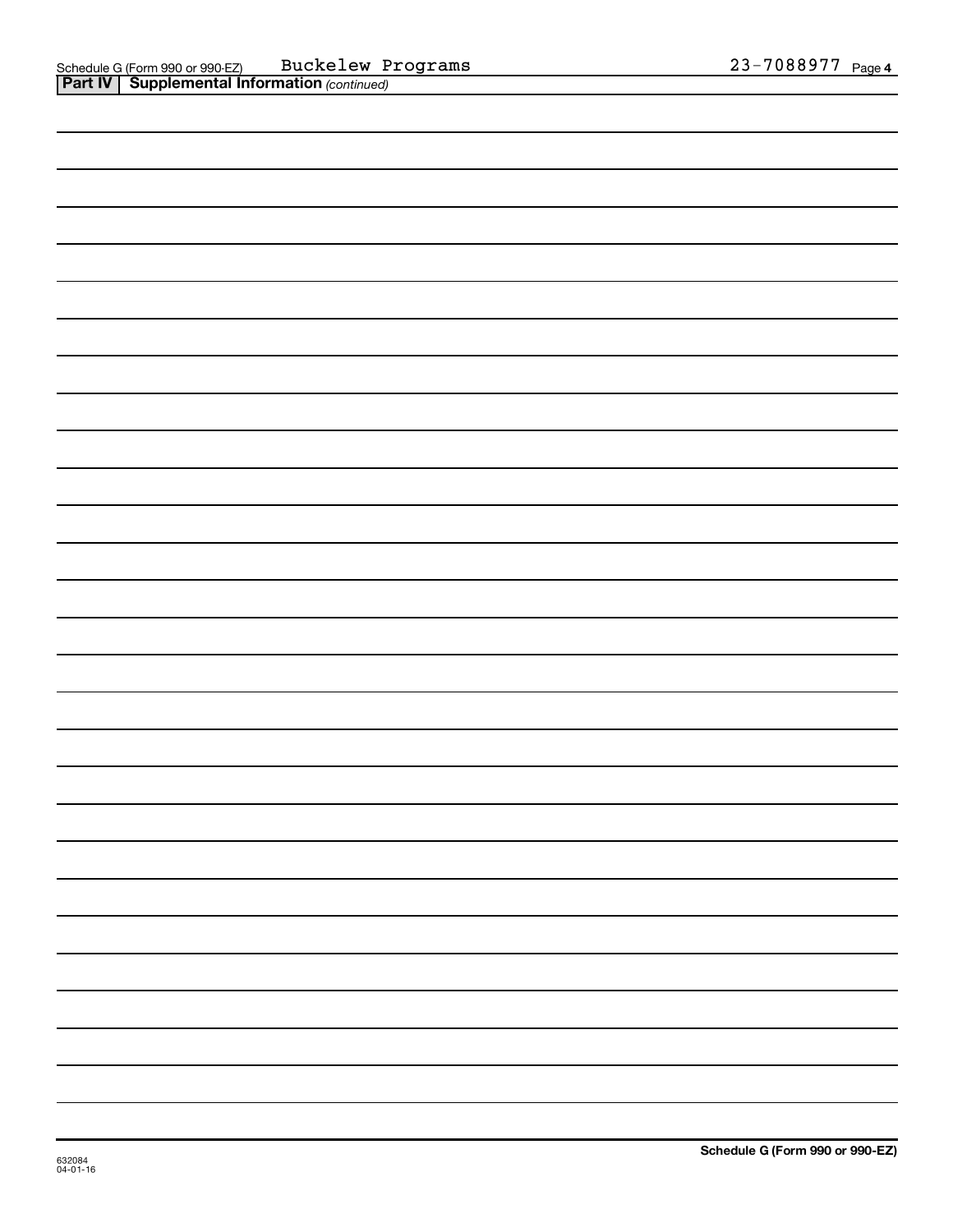| <b>Compensation Information</b><br><b>SCHEDULE J</b> |                                                      |                                                                                                                           | OMB No. 1545-0047         |                                       |     |                       |
|------------------------------------------------------|------------------------------------------------------|---------------------------------------------------------------------------------------------------------------------------|---------------------------|---------------------------------------|-----|-----------------------|
|                                                      | (Form 990)                                           | For certain Officers, Directors, Trustees, Key Employees, and Highest                                                     |                           | 2016                                  |     |                       |
|                                                      |                                                      | <b>Compensated Employees</b><br>Complete if the organization answered "Yes" on Form 990, Part IV, line 23.                |                           |                                       |     |                       |
|                                                      | Department of the Treasury                           | Attach to Form 990.                                                                                                       |                           | <b>Open to Public</b><br>Inspection   |     |                       |
|                                                      | Internal Revenue Service<br>Name of the organization | Information about Schedule J (Form 990) and its instructions is at www.irs.gov/form990.                                   |                           | <b>Employer identification number</b> |     |                       |
|                                                      |                                                      | Buckelew Programs                                                                                                         | 23-7088977                |                                       |     |                       |
| Part I                                               |                                                      | <b>Questions Regarding Compensation</b>                                                                                   |                           |                                       |     |                       |
|                                                      |                                                      |                                                                                                                           |                           |                                       | Yes | No                    |
|                                                      |                                                      | 1a Check the appropriate box(es) if the organization provided any of the following to or for a person listed on Form 990, |                           |                                       |     |                       |
|                                                      |                                                      | Part VII, Section A, line 1a. Complete Part III to provide any relevant information regarding these items.                |                           |                                       |     |                       |
|                                                      | First-class or charter travel                        | Housing allowance or residence for personal use                                                                           |                           |                                       |     |                       |
|                                                      | Travel for companions                                | Payments for business use of personal residence                                                                           |                           |                                       |     |                       |
|                                                      |                                                      | Tax indemnification and gross-up payments<br>Health or social club dues or initiation fees                                |                           |                                       |     |                       |
|                                                      |                                                      | Discretionary spending account<br>Personal services (such as, maid, chauffeur, chef)                                      |                           |                                       |     |                       |
|                                                      |                                                      |                                                                                                                           |                           |                                       |     |                       |
|                                                      |                                                      | <b>b</b> If any of the boxes on line 1a are checked, did the organization follow a written policy regarding payment or    |                           |                                       |     |                       |
| 2                                                    |                                                      | Did the organization require substantiation prior to reimbursing or allowing expenses incurred by all directors,          |                           | 1b                                    |     |                       |
|                                                      |                                                      | trustees, and officers, including the CEO/Executive Director, regarding the items checked on line 1a?                     |                           | $\mathbf{2}$                          |     |                       |
|                                                      |                                                      |                                                                                                                           |                           |                                       |     |                       |
| з                                                    |                                                      | Indicate which, if any, of the following the filing organization used to establish the compensation of the organization's |                           |                                       |     |                       |
|                                                      |                                                      | CEO/Executive Director. Check all that apply. Do not check any boxes for methods used by a related organization to        |                           |                                       |     |                       |
|                                                      |                                                      | establish compensation of the CEO/Executive Director, but explain in Part III.                                            |                           |                                       |     |                       |
|                                                      | $\mathbf{X}$<br>Compensation committee               | Written employment contract                                                                                               |                           |                                       |     |                       |
|                                                      |                                                      | $\underline{\mathbf{X}}$ Compensation survey or study<br>Independent compensation consultant                              |                           |                                       |     |                       |
|                                                      |                                                      | $\mathbf{X}$ Approval by the board or compensation committee<br>Form 990 of other organizations                           |                           |                                       |     |                       |
|                                                      |                                                      |                                                                                                                           |                           |                                       |     |                       |
| 4                                                    |                                                      | During the year, did any person listed on Form 990, Part VII, Section A, line 1a, with respect to the filing              |                           |                                       |     |                       |
|                                                      | organization or a related organization:              |                                                                                                                           |                           |                                       |     | х                     |
| а<br>b                                               |                                                      | Receive a severance payment or change-of-control payment?                                                                 |                           | 4a<br>4b                              |     | $\overline{\text{x}}$ |
| c                                                    |                                                      |                                                                                                                           |                           | 4c                                    |     | $\overline{\text{x}}$ |
|                                                      |                                                      | If "Yes" to any of lines 4a-c, list the persons and provide the applicable amounts for each item in Part III.             |                           |                                       |     |                       |
|                                                      |                                                      |                                                                                                                           |                           |                                       |     |                       |
|                                                      |                                                      | Only section 501(c)(3), 501(c)(4), and 501(c)(29) organizations must complete lines 5-9.                                  |                           |                                       |     |                       |
|                                                      |                                                      | For persons listed on Form 990, Part VII, Section A, line 1a, did the organization pay or accrue any compensation         |                           |                                       |     |                       |
|                                                      | contingent on the revenues of:                       |                                                                                                                           |                           |                                       |     |                       |
|                                                      |                                                      |                                                                                                                           |                           | 5a                                    |     | х                     |
|                                                      |                                                      |                                                                                                                           |                           | 5b                                    |     | $\overline{\text{x}}$ |
|                                                      |                                                      | If "Yes" on line 5a or 5b, describe in Part III.                                                                          |                           |                                       |     |                       |
| 6                                                    |                                                      | For persons listed on Form 990, Part VII, Section A, line 1a, did the organization pay or accrue any compensation         |                           |                                       |     |                       |
|                                                      | contingent on the net earnings of:                   |                                                                                                                           |                           |                                       |     | х                     |
|                                                      |                                                      |                                                                                                                           |                           | 6a<br>6b                              |     | $\overline{\text{x}}$ |
|                                                      |                                                      | If "Yes" on line 6a or 6b, describe in Part III.                                                                          |                           |                                       |     |                       |
|                                                      |                                                      | 7 For persons listed on Form 990, Part VII, Section A, line 1a, did the organization provide any nonfixed payments        |                           |                                       |     |                       |
|                                                      |                                                      |                                                                                                                           |                           | 7                                     |     | х                     |
| 8                                                    |                                                      | Were any amounts reported on Form 990, Part VII, paid or accrued pursuant to a contract that was subject to the           |                           |                                       |     |                       |
|                                                      |                                                      |                                                                                                                           |                           | 8                                     |     | х                     |
| 9                                                    |                                                      | If "Yes" on line 8, did the organization also follow the rebuttable presumption procedure described in                    |                           |                                       |     |                       |
|                                                      |                                                      |                                                                                                                           |                           | 9                                     |     |                       |
|                                                      |                                                      | <b>LUA For Panorwork Poduction Act Notice, see the Instructions for Form 000</b>                                          | Schodule 1/Form 0001 2016 |                                       |     |                       |

**For Paperwork Reduction Act Notice, see the Instructions for Form 990. Schedule J (Form 990) 2016** LHA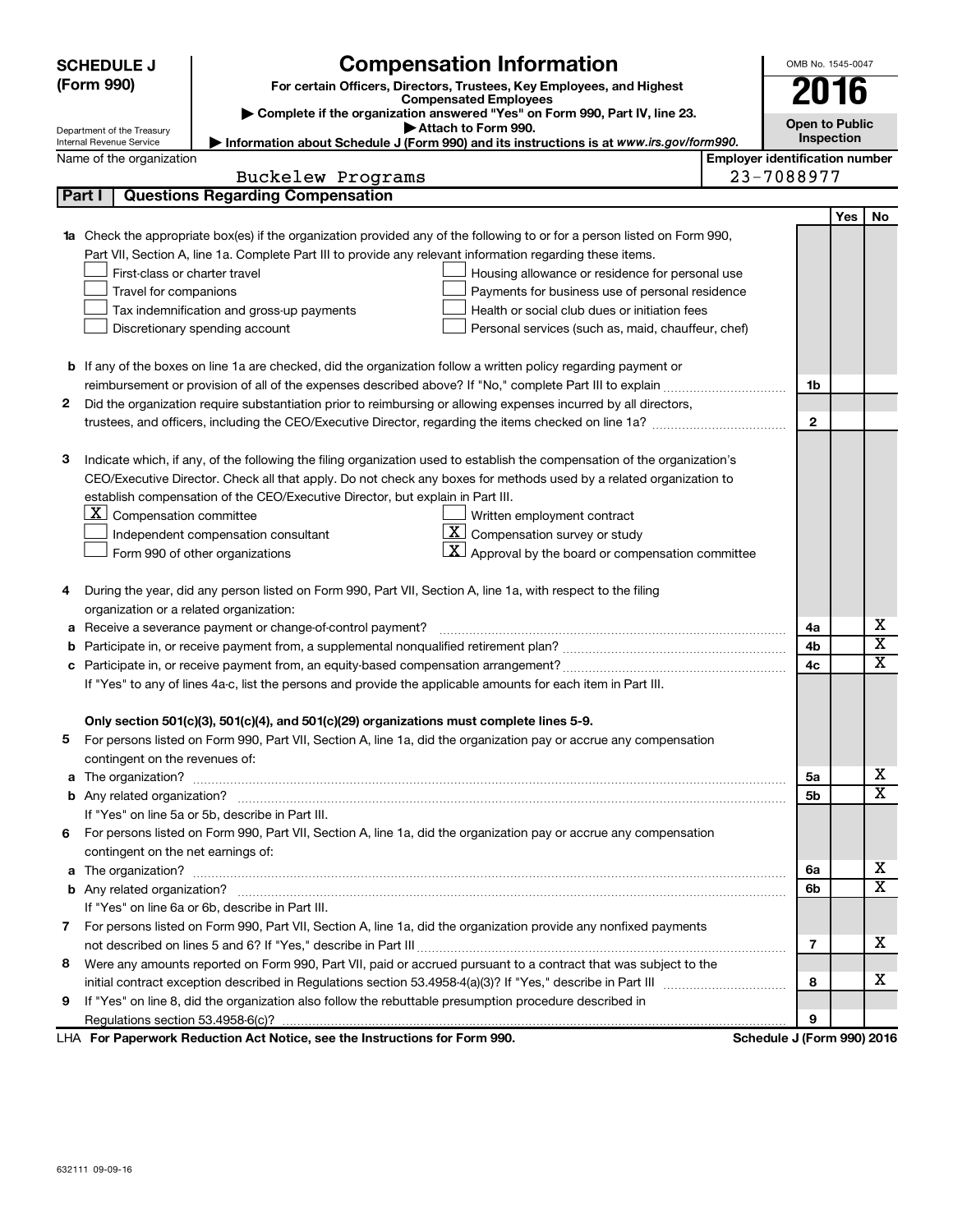### Part II | Officers, Directors, Trustees, Key Employees, and Highest Compensated Employees. Use duplicate copies if additional space is needed.

For each individual whose compensation must be reported on Schedule J, report compensation from the organization on row (i) and from related organizations, described in the instructions, on row (ii). Do not list any individuals that aren't listed on Form 990, Part VII.

Note: The sum of columns (B)(i)-(iii) for each listed individual must equal the total amount of Form 990, Part VII, Section A, line 1a, applicable column (D) and (E) amounts for that individual.

| (A) Name and Title         |                | (B) Breakdown of W-2 and/or 1099-MISC compensation |                                           |                                           | (C) Retirement and<br>other deferred | (D) Nontaxable<br>benefits | (E) Total of columns<br>$(B)(i)-(D)$ | (F) Compensation<br>in column (B)         |
|----------------------------|----------------|----------------------------------------------------|-------------------------------------------|-------------------------------------------|--------------------------------------|----------------------------|--------------------------------------|-------------------------------------------|
|                            |                | (i) Base<br>compensation                           | (ii) Bonus &<br>incentive<br>compensation | (iii) Other<br>reportable<br>compensation | compensation                         |                            |                                      | reported as deferred<br>on prior Form 990 |
| Margaret Hallett<br>(1)    | (i)            | 150, 285.                                          | $\overline{0}$ .                          | $\overline{0}$ .                          | $\overline{0}$ .                     | 495.                       | 150,780.                             | $\overline{0}$ .                          |
| Dir. Family Service Agency | (ii)           | $\overline{0}$ .                                   | $\overline{0}$ .                          | $\overline{0}$ .                          | $\overline{\mathfrak{o}}$ .          | $\overline{0}$ .           | $\overline{\mathfrak{o}}$ .          | $\overline{0}$ .                          |
|                            | $(\mathsf{i})$ |                                                    |                                           |                                           |                                      |                            |                                      |                                           |
|                            | (ii)           |                                                    |                                           |                                           |                                      |                            |                                      |                                           |
|                            | $(\mathsf{i})$ |                                                    |                                           |                                           |                                      |                            |                                      |                                           |
|                            | (ii)           |                                                    |                                           |                                           |                                      |                            |                                      |                                           |
|                            | (i)            |                                                    |                                           |                                           |                                      |                            |                                      |                                           |
|                            | (ii)           |                                                    |                                           |                                           |                                      |                            |                                      |                                           |
|                            | $(\sf{i})$     |                                                    |                                           |                                           |                                      |                            |                                      |                                           |
|                            | (ii)           |                                                    |                                           |                                           |                                      |                            |                                      |                                           |
|                            | $(\sf{i})$     |                                                    |                                           |                                           |                                      |                            |                                      |                                           |
|                            | (ii)           |                                                    |                                           |                                           |                                      |                            |                                      |                                           |
|                            | $(\sf{i})$     |                                                    |                                           |                                           |                                      |                            |                                      |                                           |
|                            | (ii)           |                                                    |                                           |                                           |                                      |                            |                                      |                                           |
|                            | (i)            |                                                    |                                           |                                           |                                      |                            |                                      |                                           |
|                            | (ii)           |                                                    |                                           |                                           |                                      |                            |                                      |                                           |
|                            | (i)            |                                                    |                                           |                                           |                                      |                            |                                      |                                           |
|                            | (ii)           |                                                    |                                           |                                           |                                      |                            |                                      |                                           |
|                            | (i)<br>(ii)    |                                                    |                                           |                                           |                                      |                            |                                      |                                           |
|                            | (i)            |                                                    |                                           |                                           |                                      |                            |                                      |                                           |
|                            | (ii)           |                                                    |                                           |                                           |                                      |                            |                                      |                                           |
|                            | (i)            |                                                    |                                           |                                           |                                      |                            |                                      |                                           |
|                            | (ii)           |                                                    |                                           |                                           |                                      |                            |                                      |                                           |
|                            | (i)            |                                                    |                                           |                                           |                                      |                            |                                      |                                           |
|                            | (ii)           |                                                    |                                           |                                           |                                      |                            |                                      |                                           |
|                            | (i)            |                                                    |                                           |                                           |                                      |                            |                                      |                                           |
|                            | (ii)           |                                                    |                                           |                                           |                                      |                            |                                      |                                           |
|                            | $(\sf{i})$     |                                                    |                                           |                                           |                                      |                            |                                      |                                           |
|                            | (ii)           |                                                    |                                           |                                           |                                      |                            |                                      |                                           |
|                            | $(\sf{i})$     |                                                    |                                           |                                           |                                      |                            |                                      |                                           |
|                            | (ii)           |                                                    |                                           |                                           |                                      |                            |                                      |                                           |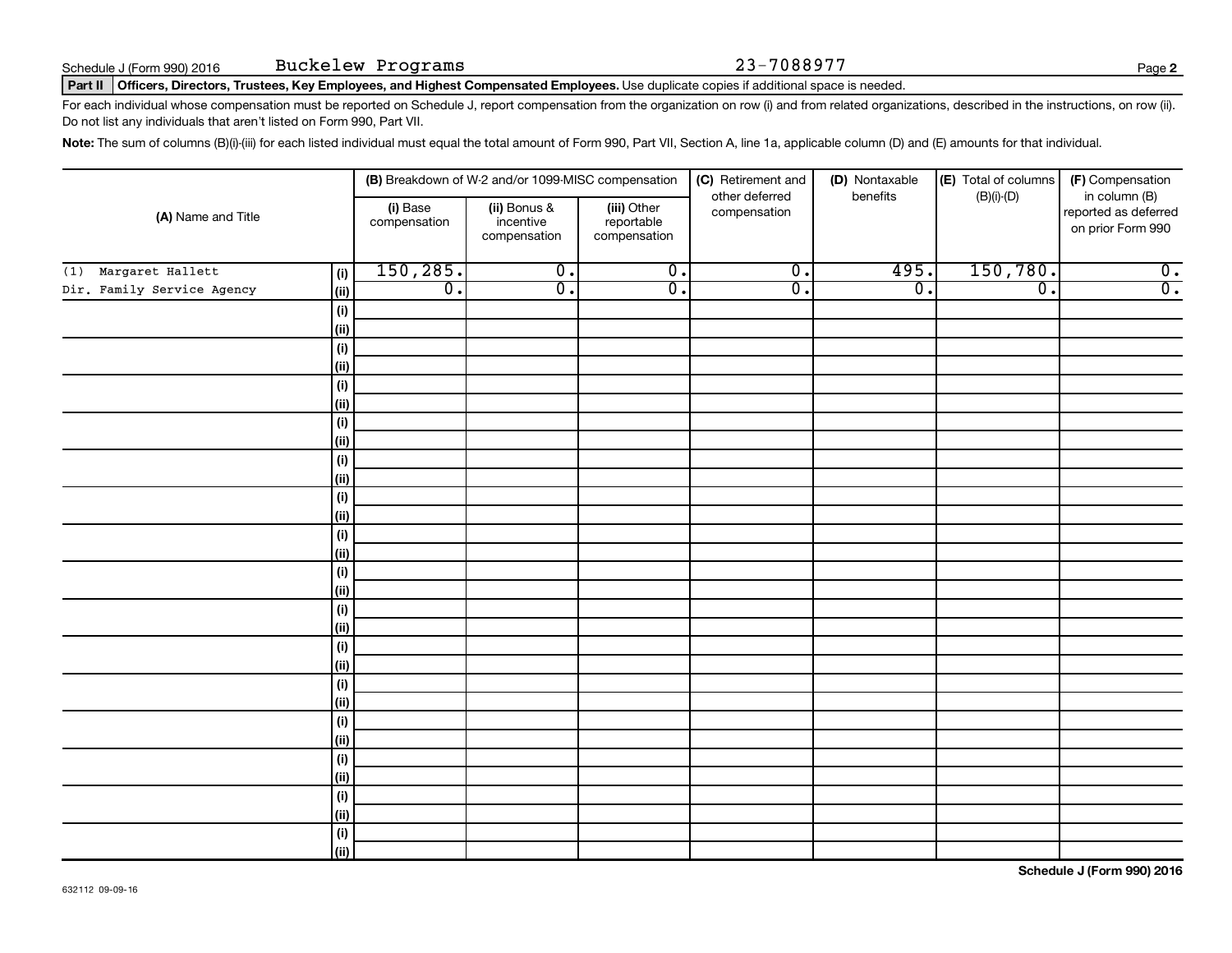### **Part III Supplemental Information**

Provide the information, explanation, or descriptions required for Part I, lines 1a, 1b, 3, 4a, 4b, 4c, 5a, 5b, 6a, 6b, 7, and 8, and for Part II. Also complete this part for any additional information.

Part I, Line 3:

Buckelew Programs strives to attract and retain the highest quality,

dedicated leadership talent to the Chief Executive Officer (CEO) position.

Using periodic salary surveys provided by the Director of Human Resources,

the Executive Committee will review and recommend the salary and benefits

for the CEO. Annually, after the completion of the CEO's performance

evaluation, the Executive Committee shall review and revise the CEO's

compensation package as is deemed appropriate. The Executive Committee

shall make a recommendation of the CEO's compensation package to the Board

of Directors. The recommendation shall include:

A) Specific terms of the compensation package

B) The recommendation date

C) The names of the members of the committee who reviewed and recommended

the compensation package

D) The rationale used in making the compensation decision

E) Any disclosures of conflict of interest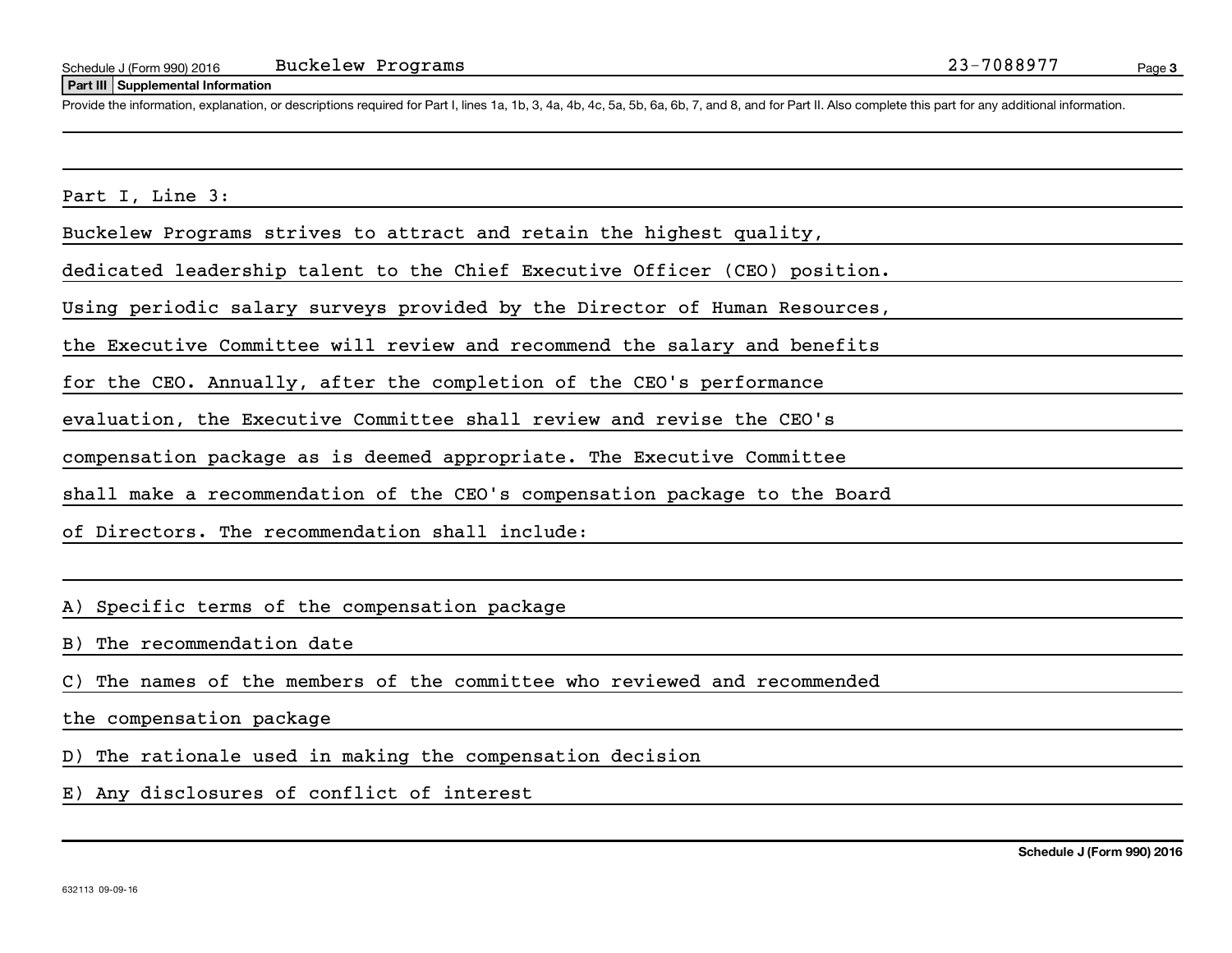**Part III Supplemental Information**

Provide the information, explanation, or descriptions required for Part I, lines 1a, 1b, 3, 4a, 4b, 4c, 5a, 5b, 6a, 6b, 7, and 8, and for Part II. Also complete this part for any additional information.

The policy and procedures for the compensation of the Chief Financial

Officer (CFO) are consistent with the policy and procedures of the

compensation of the CEO. Buckelew Programs routinely conducts salary

surveys, which are an integral part of the process for the determination of

compensation throughout the organization.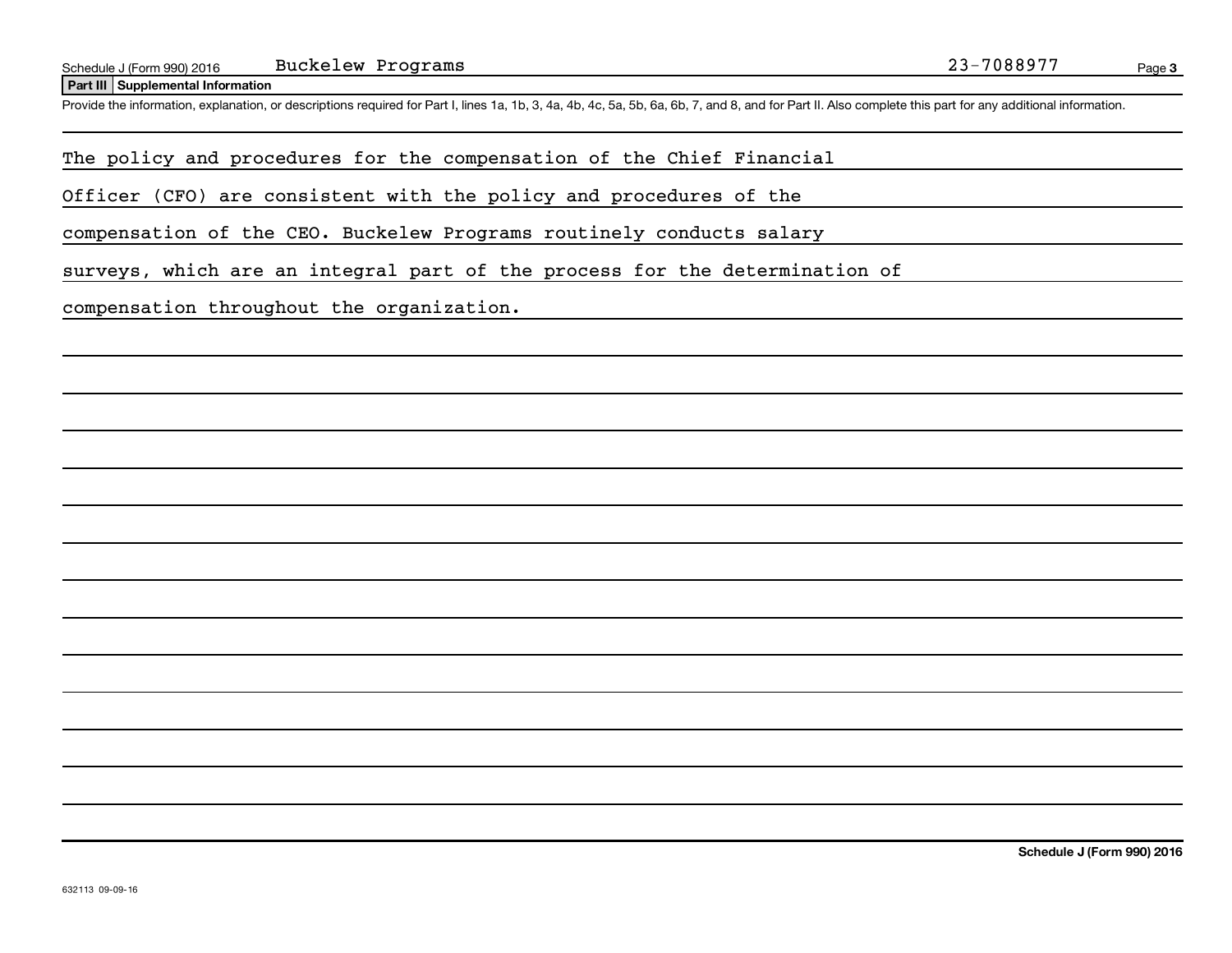**(Form 990 or 990-EZ)**

Department of the Treasury Internal Revenue Service

Name of the organization

# SCHEDULE O **Supplemental Information to Form 990 or 990-EZ 2016**<br>(Form 990 or 990-EZ) **2016**

OMB No. 1545-0047

**Open to Public Inspection Employer identification number**

**Complete to provide information for responses to specific questions on Form 990 or 990-EZ or to provide any additional information. | Attach to Form 990 or 990-EZ.**

**Information about Schedule O (Form 990 or 990-EZ) and its instructions is at WWW.irs.gov/form990.** 

Buckelew Programs 23-7088977

Form 990, Part I, Line 1, Description of Organization Mission:

and support services that enhance quality of life.

Form 990, Part III, Line 3, Changes in Program Services:

Buckelew Employment Services closed two programs, Blue Skies Cafe and

Blue Skies Janitorial Service, during the year. The combined revenues

and expenses for the year were \$57,000 and \$128,000, respectively.

Form 990, Part III, Line 4a, Program Service Accomplishments:

psychotherapy, AgeSong discussion groups for older adults, TeenScreen,

mental health screening, in-home bilingual, bicultural parenting

support, and child forensic interviews and community education at

Jeannette Prandi Children's Center.

Buckelew Programs' Suicide Prevention & Community Counseling (SP&CC) 24-hour crisis hotline offers immediate and confidential support for people experiencing a suicidal crisis. Part of the North Bay Suicide Prevention Program, the hotline staff includes highly trained volunteers and currently serves Marin, Sonoma, Lake and Mendocino Counties. SP&CC also provides grief counseling and community education. Hotline volunteers answered 12,489 calls from people in crisis.

632211 08-25-16 LHA For Paperwork Reduction Act Notice, see the Instructions for Form 990 or 990-EZ. Schedule O (Form 990 or 990-EZ) (2016) Buckelew offers a range of housing and support for adults and young adults with mental illness in Marin, Sonoma and Napa Counties. Clients may live in 24-hour staffed group homes, in semi-independent, shared housing, or in their own apartments. Staff teach independent living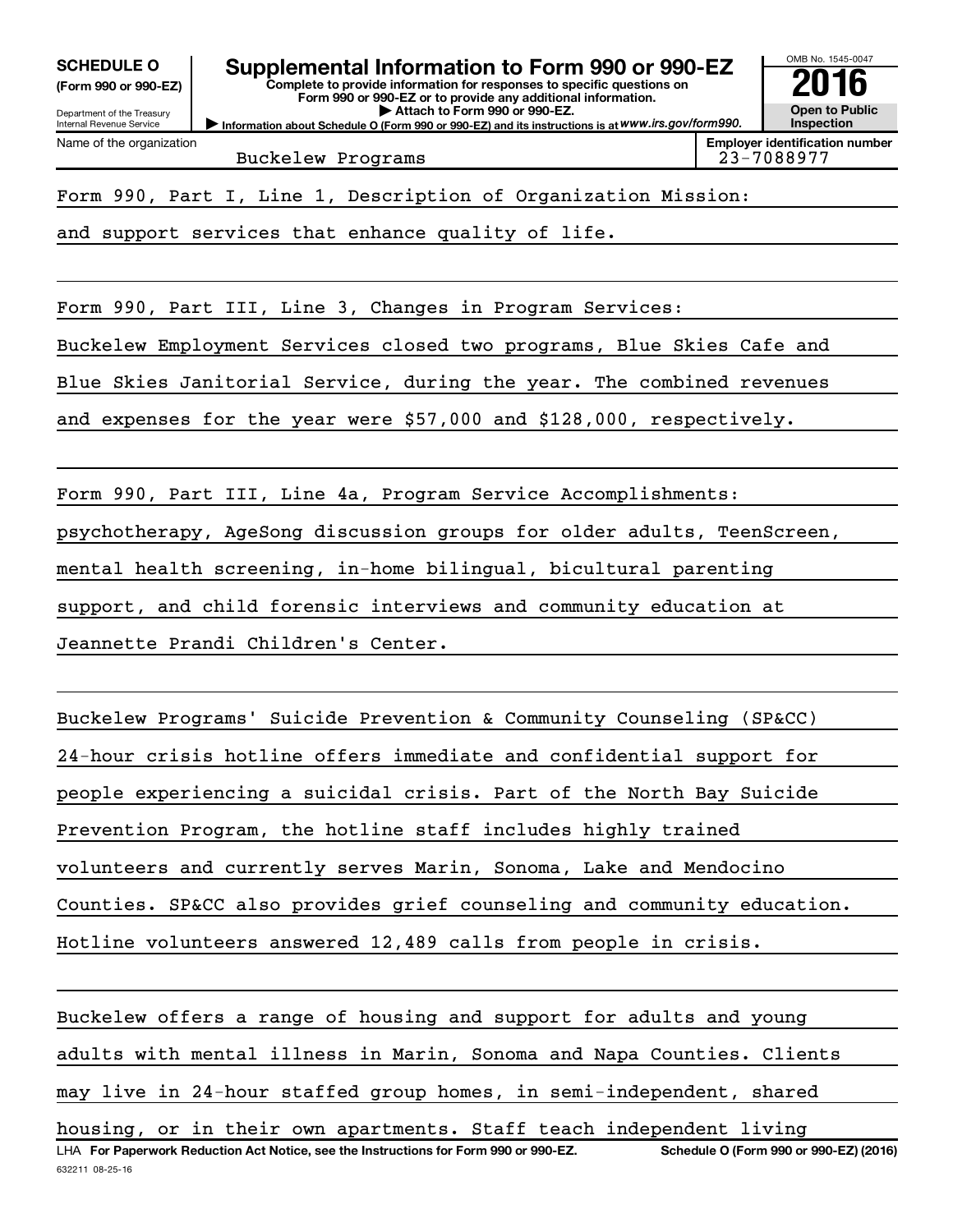| Schedule O (Form 990 or 990-EZ) (2016)                                  | Page 2                                              |  |  |  |  |  |
|-------------------------------------------------------------------------|-----------------------------------------------------|--|--|--|--|--|
| Name of the organization<br>Buckelew Programs                           | <b>Employer identification number</b><br>23-7088977 |  |  |  |  |  |
| skills and help clients improve their self-sufficiency and quality of   |                                                     |  |  |  |  |  |
| life. For those experiencing a mental health crisis, Casa Rene offers   |                                                     |  |  |  |  |  |
| support in a home-like setting. Because of our wrap-around services,    |                                                     |  |  |  |  |  |
| over 90% of our housing clients in Marin, Sonoma and Napa managed their |                                                     |  |  |  |  |  |
| mental health without needing to go to the hospital and maintained      |                                                     |  |  |  |  |  |
| their community living. 170 people received short-term housing with     |                                                     |  |  |  |  |  |
| intensive mental health services as an alternative to psychiatric       |                                                     |  |  |  |  |  |
| hospitalization at Casa Rene.                                           |                                                     |  |  |  |  |  |
|                                                                         |                                                     |  |  |  |  |  |

Buckelew Employment Services partners with employers in Sonoma, Marin and Mendocino Counties to provide job placement, training and employment support to 181 clients with mental health and/or substance use issues. Staff matches clients with the jobs that fit their interest and helps develop their skills and confidence.

Buckelew's Sonoma County Family Service Coordination (FSC) Team offers education, support and referral for families and friends of those living with mental illness. Services are free of charge and open to anyone in need. The FSC Team also participates in Homeless Outreach through the HOST Team collaborative in Santa Rosa. The FSC Team provided individual and group support to over 775 individuals and families.

Form 990, Part VI, Section B, line 11b: The 990 will be provided to the organization's officers, directors, trustees, and board committe members before the filing with the IRS.

Form 990, Part VI, Section B, Line 12c: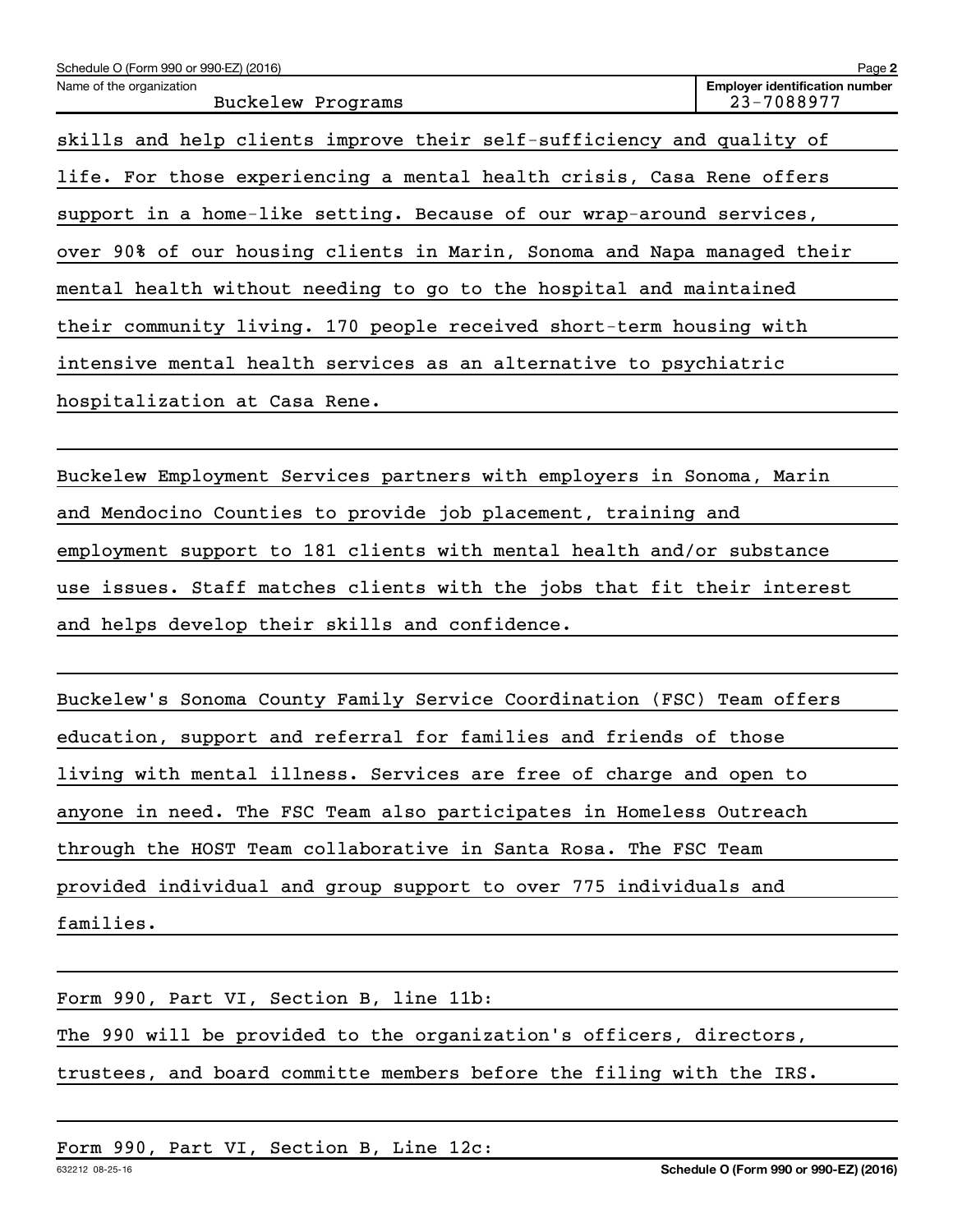| Schedule O (Form 990 or 990-EZ) (2016) | Page 2                                |
|----------------------------------------|---------------------------------------|
| Name of the organization               | <b>Employer identification number</b> |
| Buckelew Programs                      | 23-7088977                            |

The policy is published and reviewed annually with all officers, directors, and employees.

Form 990, Part VI, Section B, Line 15:

Part I, Line 3:

Buckelew Programs strives to attract and retain the highest quality,

dedicated leadership talent to the Chief Executive Officer (CEO) position.

Using periodic salary surveys provided by the Director of Human Resources,

the Executive Committee will review and recommend the salary and benefits

for the CEO. Annually, after the completion of the CEO's performance

evaluation, the Executive Committee shall review and revise the CEO's

compensation package as is deemed appropriate. The Executive Committee

shall make a recommendation of the CEO's compensation package to the Board

of Directors. The recommendation shall include:

A) Specific terms of the compensation package

B) The recommendation date

C) The names of the members of the committee who reviewed and recommended the compensation package

D) The rationale used in making the compensation decision

E) Any disclosures of conflict of interest

The policy and procedures for the compensation of the Chief Financial

Officer (CFO) are consistent with the policy and procedures of the

compensation of the CEO. Buckelew Programs routinely conducts salary

surveys, which are an integral part of the process for the determination of

compensation throughout the organization.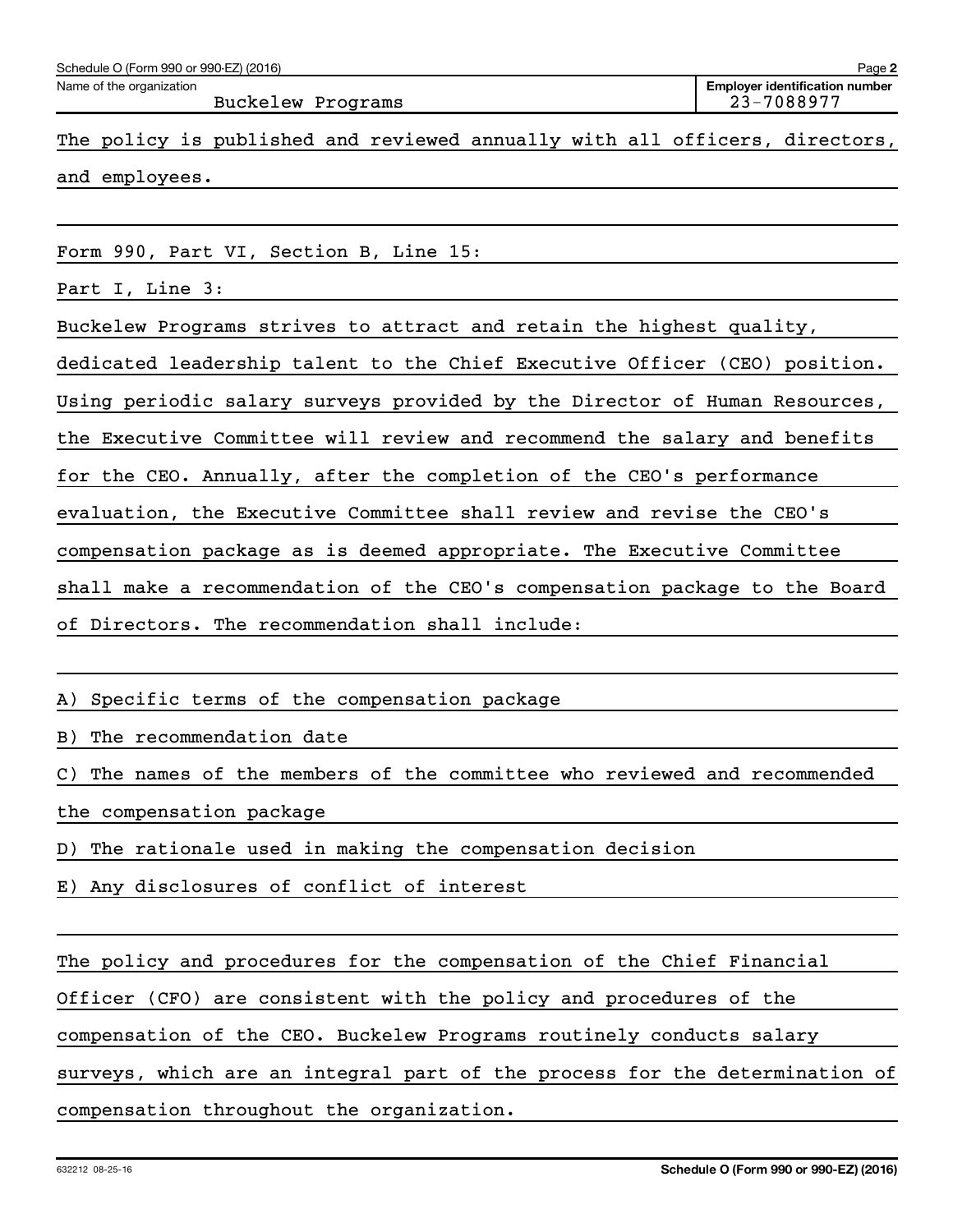| Schedule O (Form 990 or 990-EZ) (2016)                                     | Page 2                                              |
|----------------------------------------------------------------------------|-----------------------------------------------------|
| Name of the organization<br>Buckelew Programs                              | <b>Employer identification number</b><br>23-7088977 |
| Form 990, Part VI, Section C, Line 19:                                     |                                                     |
| Governing documents, conflict of interest policy, and financial statements |                                                     |
| are available to public upon request.                                      |                                                     |
|                                                                            |                                                     |
|                                                                            |                                                     |
|                                                                            |                                                     |
|                                                                            |                                                     |
|                                                                            |                                                     |
|                                                                            |                                                     |
|                                                                            |                                                     |
|                                                                            |                                                     |
|                                                                            |                                                     |
|                                                                            |                                                     |
|                                                                            |                                                     |
|                                                                            |                                                     |
|                                                                            |                                                     |
|                                                                            |                                                     |
|                                                                            |                                                     |
|                                                                            |                                                     |
|                                                                            |                                                     |
|                                                                            |                                                     |
|                                                                            |                                                     |
|                                                                            |                                                     |
|                                                                            |                                                     |
|                                                                            |                                                     |
|                                                                            |                                                     |
|                                                                            |                                                     |
|                                                                            |                                                     |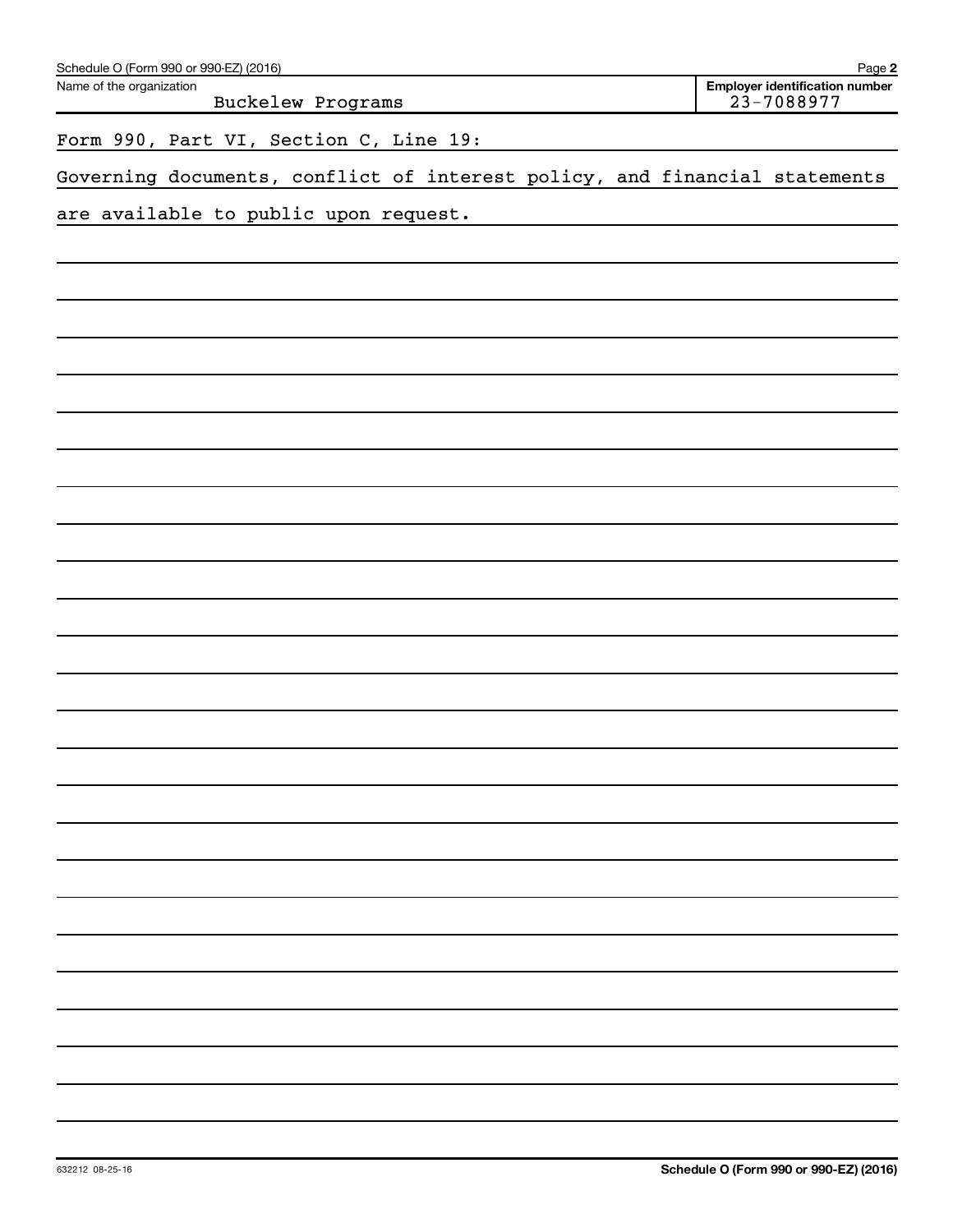| <b>SCHEDULE R</b> |
|-------------------|
|                   |

## **Related Organizations and Unrelated Partnerships**

**(Form 990) Complete if the organization answered "Yes" on Form 990, Part IV, line 33, 34, 35b, 36, or 37.** |

**Attach to Form 990. Contract to Public** 

**Most Information about Schedule R (Form 990) and its instructions is at www.irs.gov/form990.** This pection

OMB No. 1545-0047

**2016**<br>Open to Public

**Employer identification number**

Name of the organization

Department of the Treasury Internal Revenue Service

Buckelew Programs

Part I ldentification of Disregarded Entities. Complete if the organization answered "Yes" on Form 990, Part IV, line 33.

| (a)<br>Name, address, and EIN (if applicable)<br>of disregarded entity | (b)<br>Primary activity | (c)<br>Legal domicile (state or<br>foreign country) | (d)<br>Total income | (e)<br>End-of-year assets | (f)<br>Direct controlling<br>entity |
|------------------------------------------------------------------------|-------------------------|-----------------------------------------------------|---------------------|---------------------------|-------------------------------------|
|                                                                        |                         |                                                     |                     |                           |                                     |
|                                                                        |                         |                                                     |                     |                           |                                     |
|                                                                        |                         |                                                     |                     |                           |                                     |
|                                                                        |                         |                                                     |                     |                           |                                     |

**Part II** Identification of Related Tax-Exempt Organizations. Complete if the organization answered "Yes" on Form 990, Part IV, line 34 because it had one or more related tax-exempt<br>Complete it is a series of the two wears organizations during the tax year.

| (a)<br>Name, address, and EIN<br>of related organization | (b)<br>Primary activity | (c)<br>Legal domicile (state or<br>foreign country) | (d)<br><b>Exempt Code</b><br>section | (e)<br>Public charity<br>status (if section<br>501(c)(3) | (f)<br>Direct controlling<br>entity |     | Section 512(b)(13)<br>controlled<br>entity? |  |
|----------------------------------------------------------|-------------------------|-----------------------------------------------------|--------------------------------------|----------------------------------------------------------|-------------------------------------|-----|---------------------------------------------|--|
|                                                          |                         |                                                     |                                      |                                                          |                                     | Yes | No                                          |  |
| Buckelew Community Housing Development                   |                         |                                                     |                                      |                                                          |                                     |     |                                             |  |
| Organization - 68-0440622, 2169 E.                       |                         |                                                     |                                      |                                                          |                                     |     |                                             |  |
| Francisco, Ste. B, San Rafael, CA 94901                  | Low Income Housing      | California                                          | 501(c)(3)                            | Line 7                                                   |                                     | х   |                                             |  |
| Boulevard Apartments - 55-0836023                        |                         |                                                     |                                      |                                                          |                                     |     |                                             |  |
| 555 Northgate Drive., No. 200                            |                         |                                                     |                                      |                                                          |                                     |     |                                             |  |
| San Rafael, CA 94903                                     | Low Income Housing      | California                                          | 501(c)(3)                            | Line 7                                                   |                                     | х   |                                             |  |
| Buckelew Housing - 94-2914667                            |                         |                                                     |                                      |                                                          |                                     |     |                                             |  |
| 2169 E. Francisco, Ste. B                                |                         |                                                     |                                      |                                                          |                                     |     |                                             |  |
| San Rafael, CA 94901                                     | Low Income Housing      | California                                          | 501(c)(3)                            | Line 7                                                   |                                     | х   |                                             |  |
| Henry House $-91-1770649$                                |                         |                                                     |                                      |                                                          |                                     |     |                                             |  |
| 1822 Manor Drive                                         |                         |                                                     |                                      |                                                          |                                     |     |                                             |  |
| Santa Rosa, CA 95403                                     | Low Income Housing      | California                                          | 501(c)(3)                            | Line 7                                                   |                                     | х   |                                             |  |

**For Paperwork Reduction Act Notice, see the Instructions for Form 990. Schedule R (Form 990) 2016**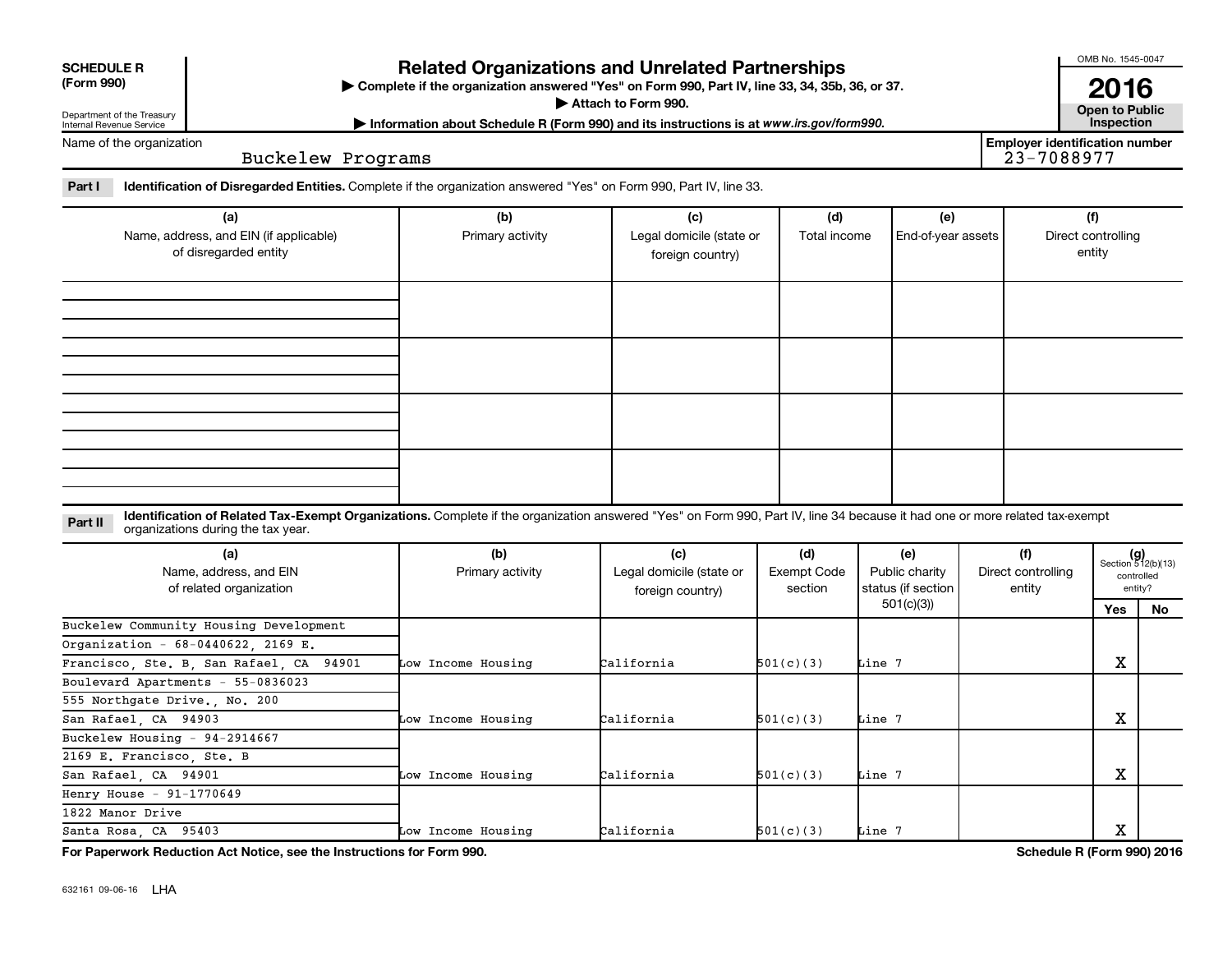Part III Identification of Related Organizations Taxable as a Partnership. Complete if the organization answered "Yes" on Form 990, Part IV, line 34 because it had one or more related<br>Read to the organizations tracted as a organizations treated as a partnership during the tax year.

| (a)                                               | (b)                                                                                                                                                                                                                                                             | (c)                                       | (d)                          | (e)                                                                   | (f)                      | (g)                               |                                  | (h)       | (i)                                           | (i) | (k)                                         |
|---------------------------------------------------|-----------------------------------------------------------------------------------------------------------------------------------------------------------------------------------------------------------------------------------------------------------------|-------------------------------------------|------------------------------|-----------------------------------------------------------------------|--------------------------|-----------------------------------|----------------------------------|-----------|-----------------------------------------------|-----|---------------------------------------------|
| Name, address, and EIN<br>of related organization | Primary activity                                                                                                                                                                                                                                                | Legal<br>domicile<br>(state or<br>foreign | Direct controlling<br>entity | Predominant income<br>(related, unrelated,<br>excluded from tax under | Share of total<br>income | Share of<br>end-of-year<br>assets | Disproportionate<br>allocations? |           | Code V-UBI<br>amount in box<br>20 of Schedule |     | General or Percentage<br>managing ownership |
|                                                   |                                                                                                                                                                                                                                                                 | country)                                  |                              | sections 512-514)                                                     |                          |                                   | Yes                              | <b>No</b> | K-1 (Form 1065) Yes No                        |     |                                             |
|                                                   |                                                                                                                                                                                                                                                                 |                                           |                              |                                                                       |                          |                                   |                                  |           |                                               |     |                                             |
|                                                   |                                                                                                                                                                                                                                                                 |                                           |                              |                                                                       |                          |                                   |                                  |           |                                               |     |                                             |
|                                                   |                                                                                                                                                                                                                                                                 |                                           |                              |                                                                       |                          |                                   |                                  |           |                                               |     |                                             |
|                                                   |                                                                                                                                                                                                                                                                 |                                           |                              |                                                                       |                          |                                   |                                  |           |                                               |     |                                             |
|                                                   |                                                                                                                                                                                                                                                                 |                                           |                              |                                                                       |                          |                                   |                                  |           |                                               |     |                                             |
|                                                   |                                                                                                                                                                                                                                                                 |                                           |                              |                                                                       |                          |                                   |                                  |           |                                               |     |                                             |
|                                                   |                                                                                                                                                                                                                                                                 |                                           |                              |                                                                       |                          |                                   |                                  |           |                                               |     |                                             |
|                                                   |                                                                                                                                                                                                                                                                 |                                           |                              |                                                                       |                          |                                   |                                  |           |                                               |     |                                             |
|                                                   |                                                                                                                                                                                                                                                                 |                                           |                              |                                                                       |                          |                                   |                                  |           |                                               |     |                                             |
|                                                   |                                                                                                                                                                                                                                                                 |                                           |                              |                                                                       |                          |                                   |                                  |           |                                               |     |                                             |
|                                                   |                                                                                                                                                                                                                                                                 |                                           |                              |                                                                       |                          |                                   |                                  |           |                                               |     |                                             |
|                                                   |                                                                                                                                                                                                                                                                 |                                           |                              |                                                                       |                          |                                   |                                  |           |                                               |     |                                             |
|                                                   |                                                                                                                                                                                                                                                                 |                                           |                              |                                                                       |                          |                                   |                                  |           |                                               |     |                                             |
|                                                   |                                                                                                                                                                                                                                                                 |                                           |                              |                                                                       |                          |                                   |                                  |           |                                               |     |                                             |
|                                                   |                                                                                                                                                                                                                                                                 |                                           |                              |                                                                       |                          |                                   |                                  |           |                                               |     |                                             |
|                                                   |                                                                                                                                                                                                                                                                 |                                           |                              |                                                                       |                          |                                   |                                  |           |                                               |     |                                             |
| Part IV                                           | Identification of Related Organizations Taxable as a Corporation or Trust. Complete if the organization answered "Yes" on Form 990, Part IV, line 34 because it had one or more related<br>organizations treated as a corporation or trust during the tax year. |                                           |                              |                                                                       |                          |                                   |                                  |           |                                               |     |                                             |

| (a)<br>Name, address, and EIN<br>of related organization | (b)<br>Primary activity | (c)<br>Legal domicile<br>(state or | (d)<br>Direct controlling<br>entity | (e)<br>Type of entity<br>(C corp, S corp,<br>or trust) | (f)<br>Share of total<br>income | (g)<br>Share of<br>end-of-year | (h)<br>Percentage<br>ownership | $\begin{array}{c} \textbf{(i)}\\ \text{Section}\\ 512 \text{(b)} \text{(13)}\\ \text{controlled}\\ \text{entity?} \end{array}$ |  |
|----------------------------------------------------------|-------------------------|------------------------------------|-------------------------------------|--------------------------------------------------------|---------------------------------|--------------------------------|--------------------------------|--------------------------------------------------------------------------------------------------------------------------------|--|
|                                                          |                         | foreign<br>country)                |                                     |                                                        |                                 | assets                         |                                | Yes   No                                                                                                                       |  |
|                                                          |                         |                                    |                                     |                                                        |                                 |                                |                                |                                                                                                                                |  |
|                                                          |                         |                                    |                                     |                                                        |                                 |                                |                                |                                                                                                                                |  |
|                                                          |                         |                                    |                                     |                                                        |                                 |                                |                                |                                                                                                                                |  |
|                                                          |                         |                                    |                                     |                                                        |                                 |                                |                                |                                                                                                                                |  |
|                                                          |                         |                                    |                                     |                                                        |                                 |                                |                                |                                                                                                                                |  |
|                                                          |                         |                                    |                                     |                                                        |                                 |                                |                                |                                                                                                                                |  |
|                                                          |                         |                                    |                                     |                                                        |                                 |                                |                                |                                                                                                                                |  |
|                                                          |                         |                                    |                                     |                                                        |                                 |                                |                                |                                                                                                                                |  |
|                                                          |                         |                                    |                                     |                                                        |                                 |                                |                                |                                                                                                                                |  |
|                                                          |                         |                                    |                                     |                                                        |                                 |                                |                                |                                                                                                                                |  |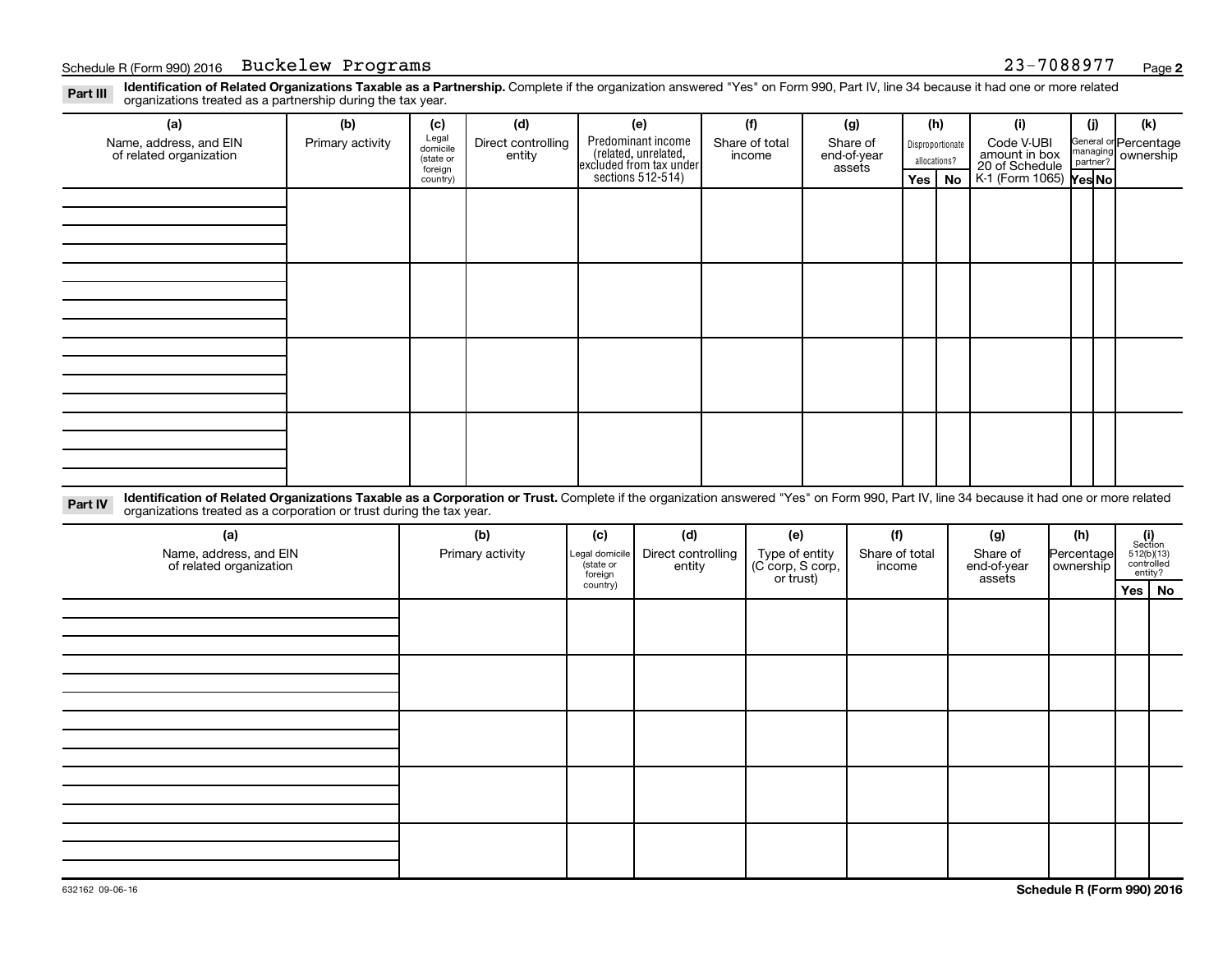### Schedule R (Form 990) 2016 **Buckelew Programs** 23-7088977 <sub>Page</sub>

Part V Transactions With Related Organizations. Complete if the organization answered "Yes" on Form 990, Part IV, line 34, 35b, or 36.

|  | Note: Complete line 1 if any entity is listed in Parts II, III, or IV of this schedule.                                                                                                                                        |                    |                        |                                              |                | Yes | No                                                 |  |  |
|--|--------------------------------------------------------------------------------------------------------------------------------------------------------------------------------------------------------------------------------|--------------------|------------------------|----------------------------------------------|----------------|-----|----------------------------------------------------|--|--|
|  | During the tax year, did the organization engage in any of the following transactions with one or more related organizations listed in Parts II-IV?                                                                            |                    |                        |                                              |                |     |                                                    |  |  |
|  |                                                                                                                                                                                                                                |                    |                        |                                              | 1a             |     | $\overline{\mathbf{X}}$                            |  |  |
|  |                                                                                                                                                                                                                                |                    |                        |                                              | 1 <sub>b</sub> |     | $\overline{\mathbf{X}}$                            |  |  |
|  |                                                                                                                                                                                                                                |                    |                        |                                              | 1c             |     | $\overline{\texttt{x}}$<br>$\overline{\mathbf{x}}$ |  |  |
|  | d Loans or loan guarantees to or for related organization(s) www.communically.com/www.communically.com/www.communically.com/www.communically.com/www.communically.com/www.communically.com/www.communically.com/www.communical |                    |                        |                                              |                |     |                                                    |  |  |
|  |                                                                                                                                                                                                                                |                    |                        |                                              |                |     |                                                    |  |  |
|  |                                                                                                                                                                                                                                |                    |                        |                                              |                |     |                                                    |  |  |
|  | Dividends from related organization(s) material content and content and content and content and content and content and content and content and content and content and content and content and content and content and conten |                    |                        |                                              | 1f             |     | X                                                  |  |  |
|  |                                                                                                                                                                                                                                |                    |                        |                                              | 1g             |     | $\overline{\texttt{x}}$                            |  |  |
|  | h Purchase of assets from related organization(s) manufactured content to content the content of assets from related organization(s) manufactured content to content the content of the content of the content of the content  |                    |                        |                                              | 1 <sub>h</sub> |     | $\overline{\texttt{x}}$                            |  |  |
|  |                                                                                                                                                                                                                                |                    |                        |                                              |                |     |                                                    |  |  |
|  |                                                                                                                                                                                                                                |                    |                        |                                              |                |     | $\overline{\mathbf{x}}$                            |  |  |
|  |                                                                                                                                                                                                                                |                    |                        |                                              |                |     | $\overline{\mathbf{X}}$                            |  |  |
|  |                                                                                                                                                                                                                                |                    |                        |                                              |                |     |                                                    |  |  |
|  |                                                                                                                                                                                                                                |                    |                        |                                              | 11             |     | $\overline{\mathbf{x}}$                            |  |  |
|  |                                                                                                                                                                                                                                |                    |                        |                                              | 1 <sub>m</sub> |     | $\overline{\texttt{x}}$                            |  |  |
|  | n Sharing of facilities, equipment, mailing lists, or other assets with related organization(s) marror manufactured manufactured content and the Sharing of facilities, equipment, mailing lists, or other assets with related |                    |                        |                                              | 1n             |     | $\overline{\texttt{x}}$                            |  |  |
|  | o Sharing of paid employees with related organization(s) manufactured and content to the content of the content of the content of the content of the content of the content of the content of the content of the content of th |                    |                        |                                              | 1 <sub>o</sub> |     | $\overline{\texttt{x}}$                            |  |  |
|  |                                                                                                                                                                                                                                |                    |                        |                                              |                |     |                                                    |  |  |
|  |                                                                                                                                                                                                                                |                    |                        |                                              | 1p             |     | х                                                  |  |  |
|  |                                                                                                                                                                                                                                |                    |                        |                                              | 1a             |     | $\overline{\texttt{x}}$                            |  |  |
|  |                                                                                                                                                                                                                                |                    |                        |                                              |                |     |                                                    |  |  |
|  | Other transfer of cash or property to related organization(s) www.communities.com/www.communities/communities/                                                                                                                 |                    |                        |                                              | 1r             |     | X                                                  |  |  |
|  |                                                                                                                                                                                                                                |                    |                        |                                              | 1s             |     | $\overline{\mathbf{x}}$                            |  |  |
|  | If the answer to any of the above is "Yes," see the instructions for information on who must complete this line, including covered relationships and transaction thresholds.                                                   |                    |                        |                                              |                |     |                                                    |  |  |
|  | (a)<br>Name of related organization                                                                                                                                                                                            | (b)<br>Transaction | (c)<br>Amount involved | (d)<br>Method of determining amount involved |                |     |                                                    |  |  |

|     | Name of related organization                                | $\mathbf{v}$<br>Transaction<br>type (a-s) | $\mathbf{v}$<br>Amount involved | $\mathbf{v}$<br>Method of determining amount involved |
|-----|-------------------------------------------------------------|-------------------------------------------|---------------------------------|-------------------------------------------------------|
| (1) |                                                             |                                           |                                 |                                                       |
| (2) |                                                             |                                           |                                 |                                                       |
| (3) | <u> 1989 - Andrea Stadt Britain, amerikansk politiker (</u> |                                           |                                 |                                                       |
| (4) |                                                             |                                           |                                 |                                                       |
| (5) |                                                             |                                           |                                 |                                                       |
| (6) |                                                             |                                           |                                 |                                                       |

 $\overline{\phantom{0}}$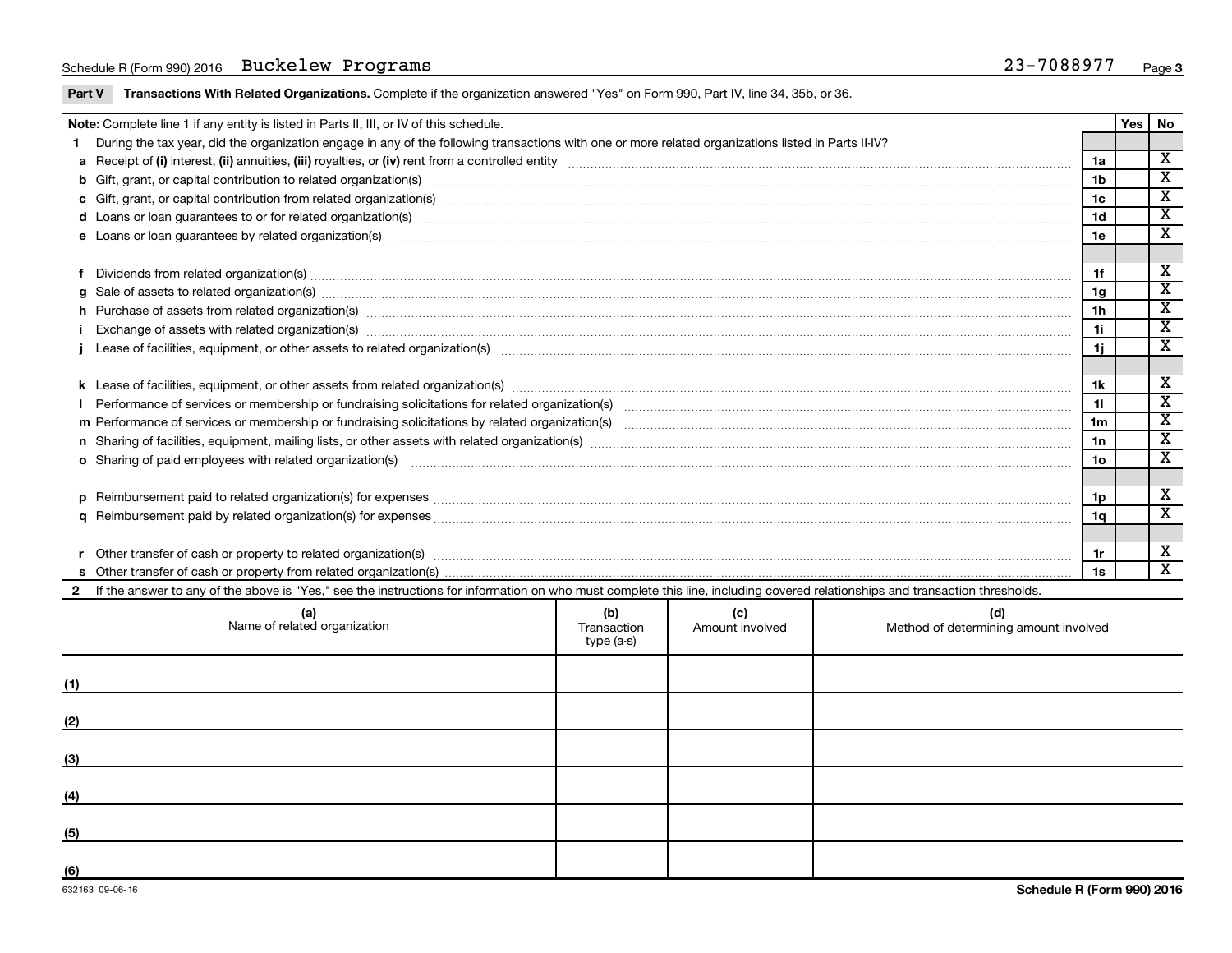### Schedule R (Form 990) 2016 **Buckelew Programs** 23-7088977 <sub>Page</sub>

Part VI Unrelated Organizations Taxable as a Partnership. Complete if the organization answered "Yes" on Form 990, Part IV, line 37.

Provide the following information for each entity taxed as a partnership through which the organization conducted more than five percent of its activities (measured by total assets or gross revenue) that was not a related organization. See instructions regarding exclusion for certain investment partnerships.

| hat neo hot a rolatod organization. Ooo inotraotiono rogaranty oxolaolon for oortain invootmont partnolompo.<br>(a) | (b)              | (c)               | (d)                                                                                        |                                                          |  | (f)      | (g)         |        | (h)                                                              | (i)                                                                                 | (j)    | (k) |
|---------------------------------------------------------------------------------------------------------------------|------------------|-------------------|--------------------------------------------------------------------------------------------|----------------------------------------------------------|--|----------|-------------|--------|------------------------------------------------------------------|-------------------------------------------------------------------------------------|--------|-----|
| Name, address, and EIN                                                                                              | Primary activity | Legal domicile    |                                                                                            | (e)<br>Are all<br>partners sec.<br>$501(c)(3)$<br>orgs.? |  | Share of | Share of    |        |                                                                  |                                                                                     |        |     |
| of entity                                                                                                           |                  | (state or foreign |                                                                                            |                                                          |  | total    | end-of-year |        | $\begin{tabular}{c} Dispropor-tionateallocations? \end{tabular}$ |                                                                                     |        |     |
|                                                                                                                     |                  | country)          | Predominant income<br>(related, unrelated,<br>excluded from tax under<br>sections 512-514) | Yes No                                                   |  | income   | assets      | Yes No |                                                                  | Code V-UBI<br>amount in box 20 managing<br>of Schedule K-1<br>(Form 1065)<br>ves No | Yes NO |     |
|                                                                                                                     |                  |                   |                                                                                            |                                                          |  |          |             |        |                                                                  |                                                                                     |        |     |
|                                                                                                                     |                  |                   |                                                                                            |                                                          |  |          |             |        |                                                                  |                                                                                     |        |     |
|                                                                                                                     |                  |                   |                                                                                            |                                                          |  |          |             |        |                                                                  |                                                                                     |        |     |
|                                                                                                                     |                  |                   |                                                                                            |                                                          |  |          |             |        |                                                                  |                                                                                     |        |     |
|                                                                                                                     |                  |                   |                                                                                            |                                                          |  |          |             |        |                                                                  |                                                                                     |        |     |
|                                                                                                                     |                  |                   |                                                                                            |                                                          |  |          |             |        |                                                                  |                                                                                     |        |     |
|                                                                                                                     |                  |                   |                                                                                            |                                                          |  |          |             |        |                                                                  |                                                                                     |        |     |
|                                                                                                                     |                  |                   |                                                                                            |                                                          |  |          |             |        |                                                                  |                                                                                     |        |     |
|                                                                                                                     |                  |                   |                                                                                            |                                                          |  |          |             |        |                                                                  |                                                                                     |        |     |
|                                                                                                                     |                  |                   |                                                                                            |                                                          |  |          |             |        |                                                                  |                                                                                     |        |     |
|                                                                                                                     |                  |                   |                                                                                            |                                                          |  |          |             |        |                                                                  |                                                                                     |        |     |
|                                                                                                                     |                  |                   |                                                                                            |                                                          |  |          |             |        |                                                                  |                                                                                     |        |     |
|                                                                                                                     |                  |                   |                                                                                            |                                                          |  |          |             |        |                                                                  |                                                                                     |        |     |
|                                                                                                                     |                  |                   |                                                                                            |                                                          |  |          |             |        |                                                                  |                                                                                     |        |     |
|                                                                                                                     |                  |                   |                                                                                            |                                                          |  |          |             |        |                                                                  |                                                                                     |        |     |
|                                                                                                                     |                  |                   |                                                                                            |                                                          |  |          |             |        |                                                                  |                                                                                     |        |     |
|                                                                                                                     |                  |                   |                                                                                            |                                                          |  |          |             |        |                                                                  |                                                                                     |        |     |
|                                                                                                                     |                  |                   |                                                                                            |                                                          |  |          |             |        |                                                                  |                                                                                     |        |     |
|                                                                                                                     |                  |                   |                                                                                            |                                                          |  |          |             |        |                                                                  |                                                                                     |        |     |
|                                                                                                                     |                  |                   |                                                                                            |                                                          |  |          |             |        |                                                                  |                                                                                     |        |     |
|                                                                                                                     |                  |                   |                                                                                            |                                                          |  |          |             |        |                                                                  |                                                                                     |        |     |
|                                                                                                                     |                  |                   |                                                                                            |                                                          |  |          |             |        |                                                                  |                                                                                     |        |     |
|                                                                                                                     |                  |                   |                                                                                            |                                                          |  |          |             |        |                                                                  |                                                                                     |        |     |
|                                                                                                                     |                  |                   |                                                                                            |                                                          |  |          |             |        |                                                                  |                                                                                     |        |     |
|                                                                                                                     |                  |                   |                                                                                            |                                                          |  |          |             |        |                                                                  |                                                                                     |        |     |
|                                                                                                                     |                  |                   |                                                                                            |                                                          |  |          |             |        |                                                                  |                                                                                     |        |     |
|                                                                                                                     |                  |                   |                                                                                            |                                                          |  |          |             |        |                                                                  |                                                                                     |        |     |
|                                                                                                                     |                  |                   |                                                                                            |                                                          |  |          |             |        |                                                                  |                                                                                     |        |     |
|                                                                                                                     |                  |                   |                                                                                            |                                                          |  |          |             |        |                                                                  |                                                                                     |        |     |
|                                                                                                                     |                  |                   |                                                                                            |                                                          |  |          |             |        |                                                                  |                                                                                     |        |     |
|                                                                                                                     |                  |                   |                                                                                            |                                                          |  |          |             |        |                                                                  |                                                                                     |        |     |
|                                                                                                                     |                  |                   |                                                                                            |                                                          |  |          |             |        |                                                                  |                                                                                     |        |     |

**Schedule R (Form 990) 2016**